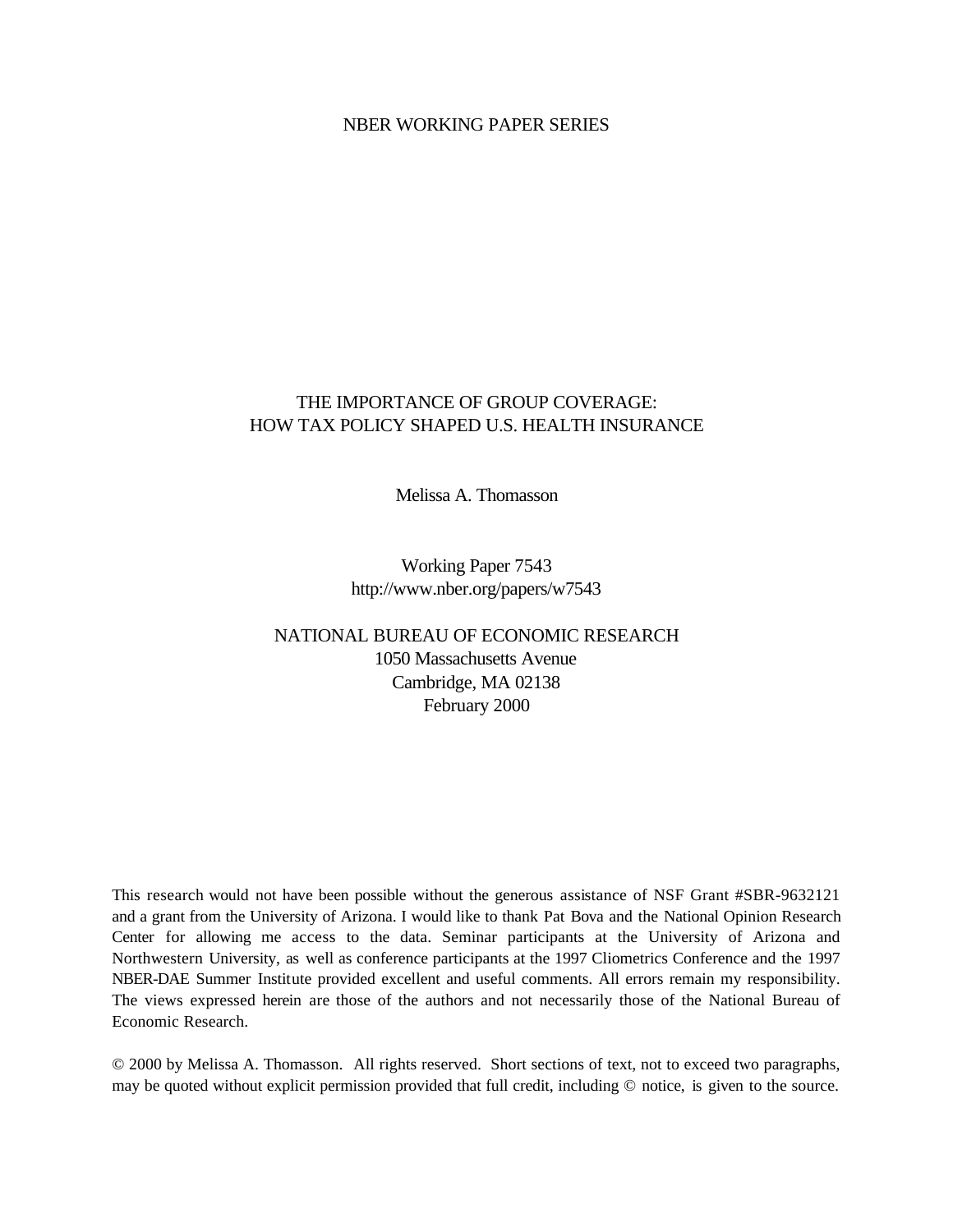The Importance of Group Coverage: How Tax Policy Shaped U.S. Health Insurance Melissa A. Thomasson NBER Working Paper No. 7543 February 2000 JEL No. H20, I10, N82

#### **ABSTRACT**

In 1954, the Internal Revenue Service stipulated that employer contributions to the health insurance plans of their employees were to be excluded from employee taxable income. Today, the tax subsidy is a major feature of the U.S. health care market. This paper examines the initial effects of the tax subsidy on the demand for health insurance using previously unexamined data from 1953 and 1958. Results suggest that the tax subsidy increased the growth of group insurance, particularly among union members and employed persons. This is a critical effect because group insurance is not only less expensive than individual insurance, but it is also easier to obtain, and households with access to group health insurance are far more likely to purchase health insurance coverage than those without similar access. By increasing access to group insurance, the tax subsidy fostered an increase in the purchase of group health insurance by people who may not have purchased individual coverage, and generated institutional change as it cemented an employmentbased system of group health insurance in the United States.

> Melissa A. Thomasson Department of Economics Miami University Oxford, OH 45056 and NBER thomasma@muohio.edu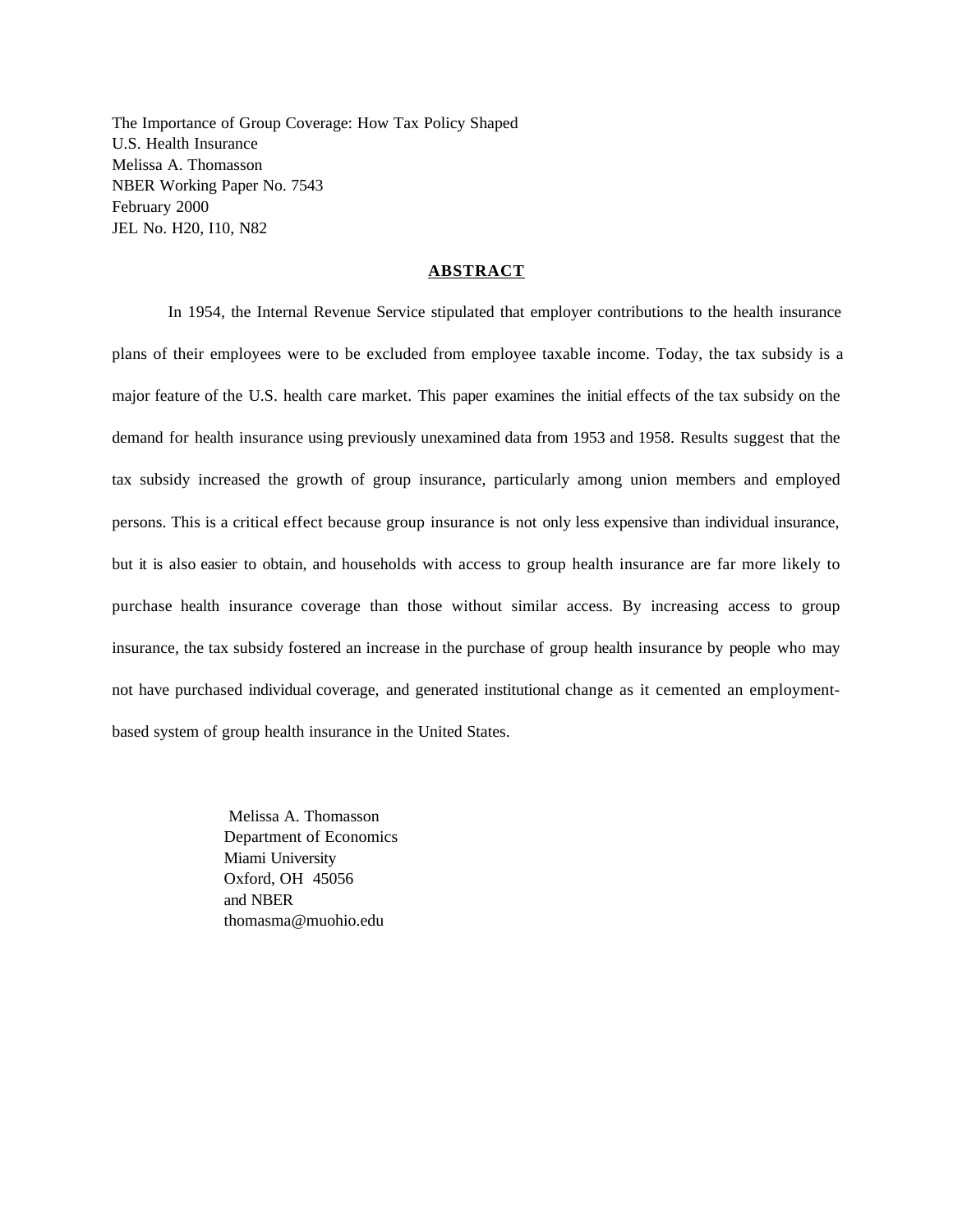### **I. Introduction**

Nearly all of the 70 percent of Americans under age 65 who are privately insured receive health insurance coverage through their employers; only 4.5 percent of Americans opt to purchase individual coverage. (U.S. GAO/HEHS- 97-122, p. 22). The development of employment based insurance in the United States can be traced to several factors, including governmental policies in the 1940s and 1950s, as well as the early use of employee groups by insurance companies to counter adverse selection. Government policies that directly influenced the formation of employment-based insurance were a 1942 ruling by the War Labor Board that allowed employers to use fringe benefits to attract labor during World War II, and a tax policy first introduced in 1943 (and later codified in 1954) that enabled employer contributions to the health insurance plans of employees to be exempt from employee taxable income. These proemployment based policies, combined with the fact that employment groups were profitable ways for insurance companies to sell insurance, led to the rise of the employment-based system of private health insurance in the United States.

Today, employment based group health insurance and the tax subsidy of employer contributions to health insurance dominate the U.S. health care market. However, they are also the target of critics who argue that curtailing or eliminating the tax subsidy, and severing the link between health insurance and employment would do much to alleviate the problems ailing the U.S. health care system. Employment-based insurance has been cited as a contributor to job lock (Madrian, 1994). Further, the tax subsidy results in a revenue loss to government and may also spur rising health care costs. Gruber and Poterba (1996) calculate that about 78 percent of U.S. households in the 1987 National Medical Expenditures Survey were directly eligible for the tax subsidy on employer contributions to their health insurance plans. Further, they note that the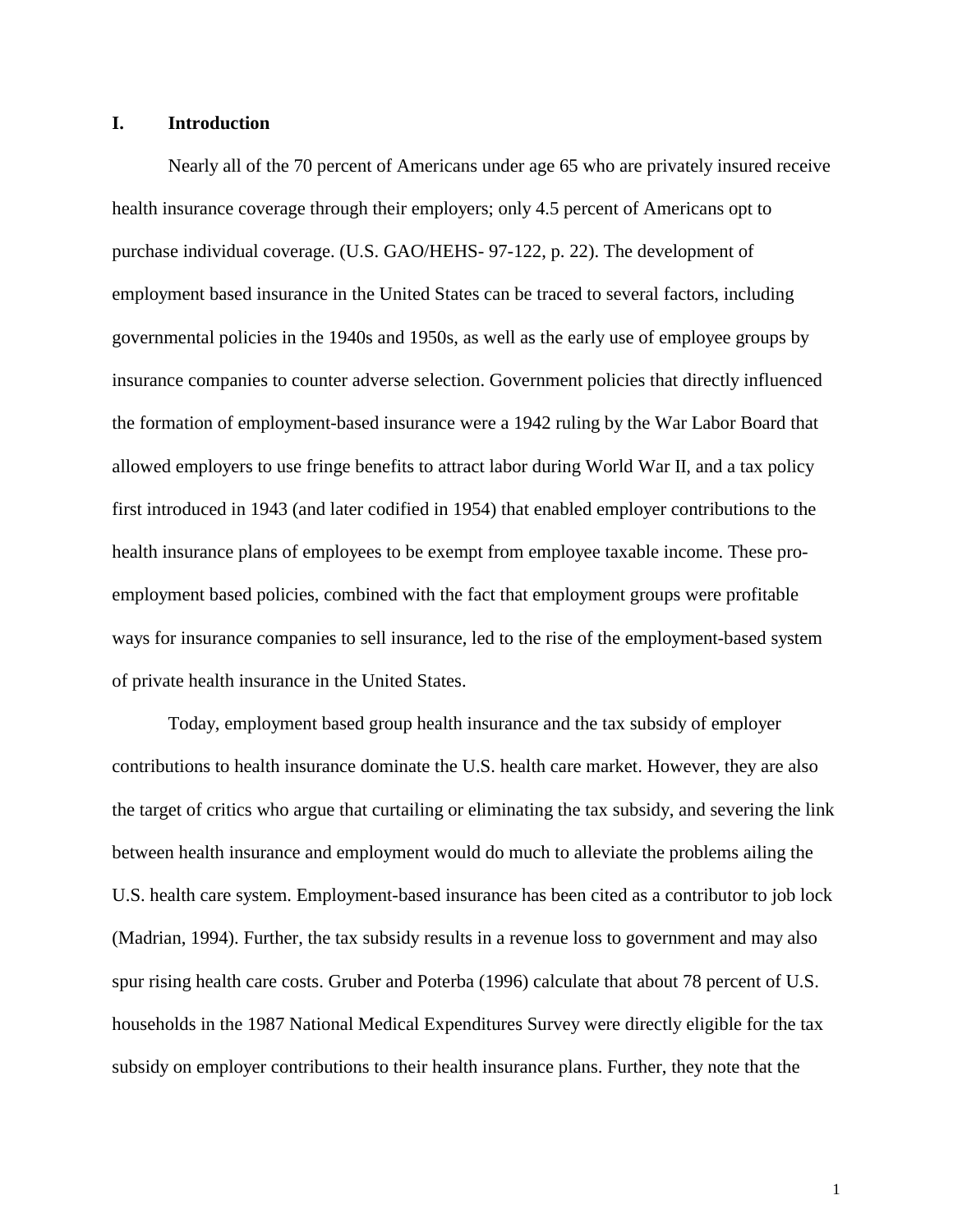exclusion of health insurance contributions from the income and payroll tax base in 1994 resulted in federal revenues being \$90 billion lower (Gruber and Poterba, p. 137). Some researchers also suggest that the tax subsidy causes people to overinsure, and is a major factor in rising health care prices (see Pauly, 1974; Manning, Newhouse, Duan, Keeler, Leibowitz and Marquis, 1987 for greater discussion).

The importance of the tax subsidy in the modern health insurance market has led researchers to investigate how changing the tax subsidy might alter the demand for health insurance. However, little work has been done to analyze the initial impact of the tax subsidy on the market for health insurance, and to answer some primary questions: What was the initial effect of the tax subsidy on health insurance demand? Could the tax subsidy have engendered institutional change and actually shaped the modern market for health insurance? If so, what implications does this have for modern policy? Until this point, all of the studies investigating the impact of the tax subsidy have used data from the 1960s or later. As a result, none of them is able to address these questions about the history of U.S. health insurance.

In this paper, I use previously unexamined data from before and after the 1954 tax changes to present new evidence on the role of the tax subsidy in encouraging the expansion of the health insurance market in the 1950s. Results suggest that the implementation of the tax subsidy had two distinct, important effects on the market for health insurance.

First, the tax subsidy encouraged the growth of group health insurance, and sealed the institution of insurance in the U.S. as an employment based system. After the codification of the tax subsidy in 1954, employed persons and union members had greater access to group health insurance. In 1953, 48 percent of Americans had access to group coverage, and 63 percent had some type of insurance coverage. By 1958, 67 percent of Americans had access to group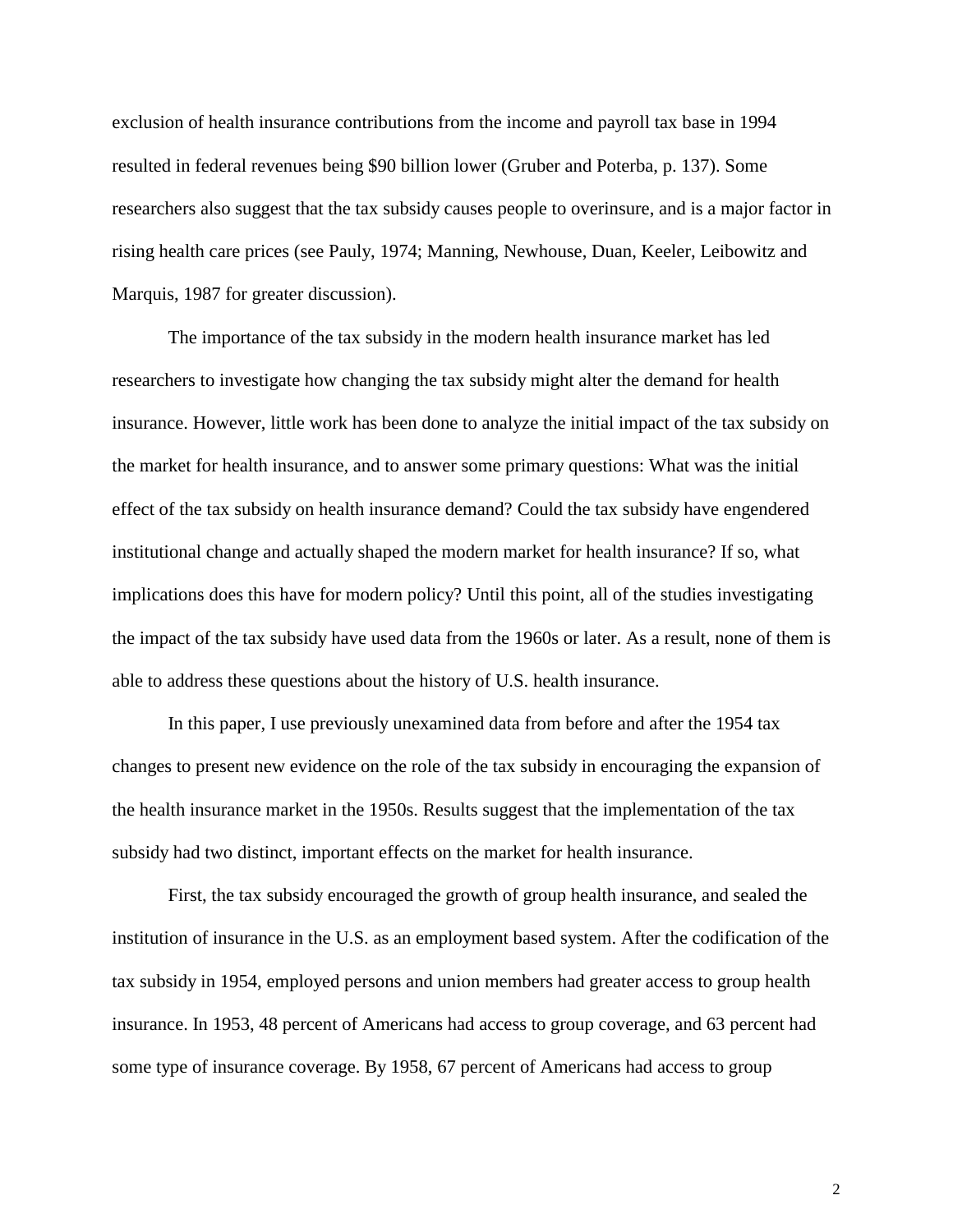insurance, and 74 percent had private health insurance coverage. Despite the disadvantages of this system, group insurance did give more people access to insurance coverage. People who have the opportunity to purchase health insurance within a group are more likely to have insurance, and they buy more coverage than those who purchase insurance individually. Today, evidence exists that employment separation is associated with large reductions in insurance coverage (Gruber and Madrian, 1997). Group insurance is less expensive than individual coverage because it is associated with lower administrative costs, and is less subject to adverse selection. Not only is group insurance less expensive than individual coverage, but it is also the case that certain people who could not obtain insurance coverage in the individual market can obtain group coverage. In addition, employer contributions to employee health insurance plans increased after the tax subsidy, leading households to purchase even more coverage. Thus, the tax subsidy may have opened the door to health insurance (and health care) to more people.

These results indicate that the effects caused by the change in tax policy go beyond the increase in insurance purchased generated with the direct tax subsidy. While this effect is important, the tax subsidy had more far-reaching implications in that it cemented the employment based system of private health insurance in the United States. The remainder of the paper is organized as follows. Section II provides a history of health insurance before 1954, sections III and IV discuss the data and methodology, results are presented in section V and section VI concludes.

### **II. The Health Insurance Market before the 1954 Tax Subsidy**

 Health insurance protecting consumers against uncertain medical expenditures is a relatively recent phenomenon in the United States. Prior to 1930, most health insurance was actually "sickness" insurance. Rather than providing protection against uncertain medical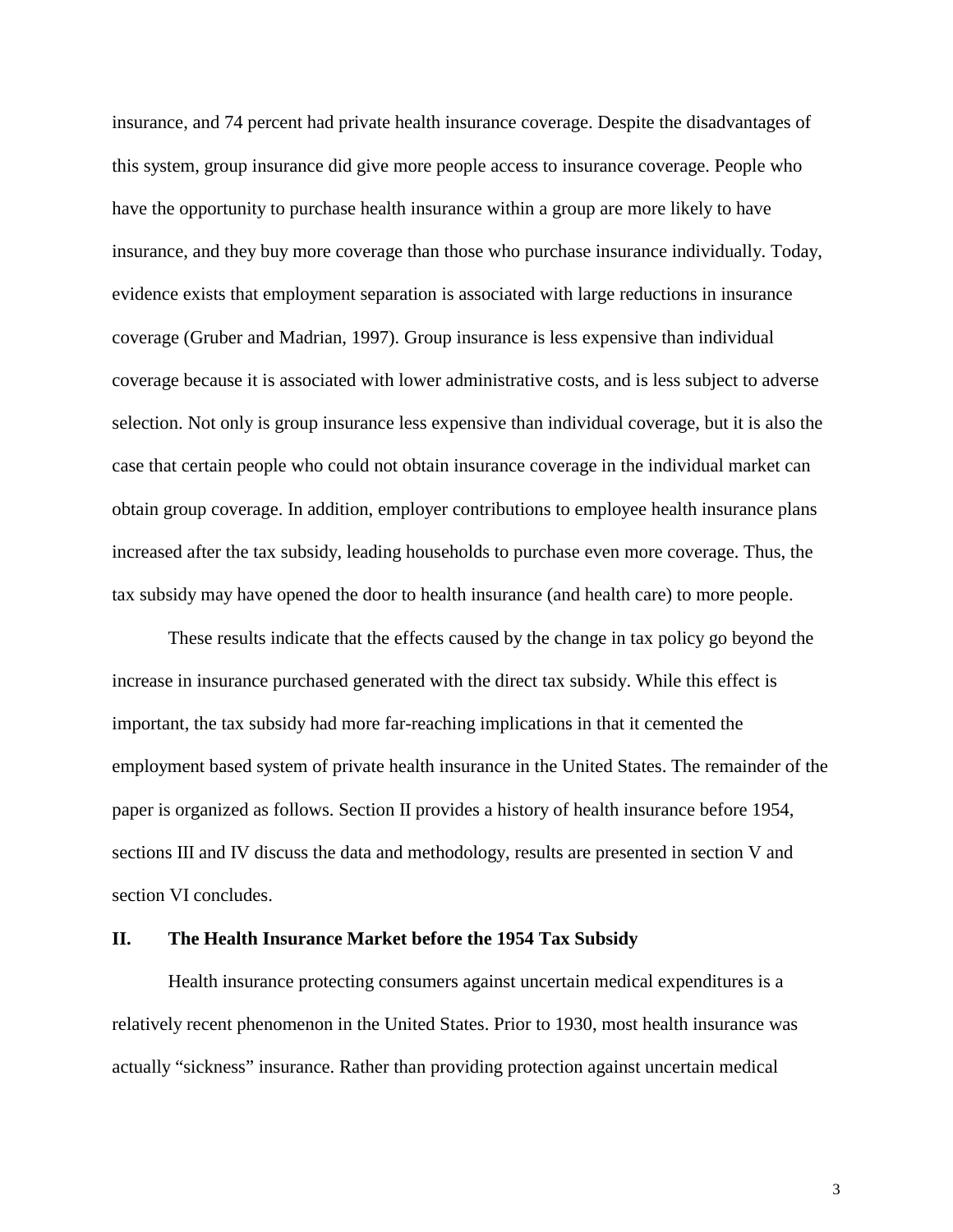expenditures, sickness insurance provided income replacement in the event of disability, illness, or accident. This relatively low state of medical technology is one reason health insurance did not develop in the twentieth century. Before 1920, most patients were still treated in their homes by family members. As a result, the major monetary losses associated with illness were generally confined to lost income. A 1919 State of Illinois Commission study estimated that lost wages for individual wage earners were about four times as great as medical costs (1919, pp. 15-17). The size of the wage loss relative to the monetary cost of medical expenditures contributed to the fact that sickness insurance policies designed to protect the insured against loss of income developed, while actual health insurance remained relatively unknown. The low cost of medical care largely made the need for health insurance "… difficult to justify in the context of the period… It was felt that the family should be thrifty and save for the rainy day of illness" (Anderson, p. 86).

 By the late 1920s, the situation had changed dramatically. Medical expenditures were rising and becoming more variable as medical technology further advanced. The first Blue Cross plan is said to have been founded in 1929 when a group of Dallas teachers contracted with Baylor University Hospital to provide three weeks of hospital coverage for a pre-paid fee of \$6.00 annually. Soon, hospitals everywhere were establishing prepayment plans. The American Hospital Association (AHA) encouraged such endeavors, and established a set of guidelines to eliminate inter-hospital competition. By 1937, all AHA-approved plans could begin to operate under the Blue Cross symbol. Physicians initially opposed any sort of insurance, fearing that third-party interference in the doctor-patient relationship would limit their autonomy and constrain their incomes. However, as the success and rapid growth of the Blue Cross plans demonstrated the demand for pre-paid medical services, physicians sought to develop a form of insurance that would protect their financial interests. Thus, they developed their own plans under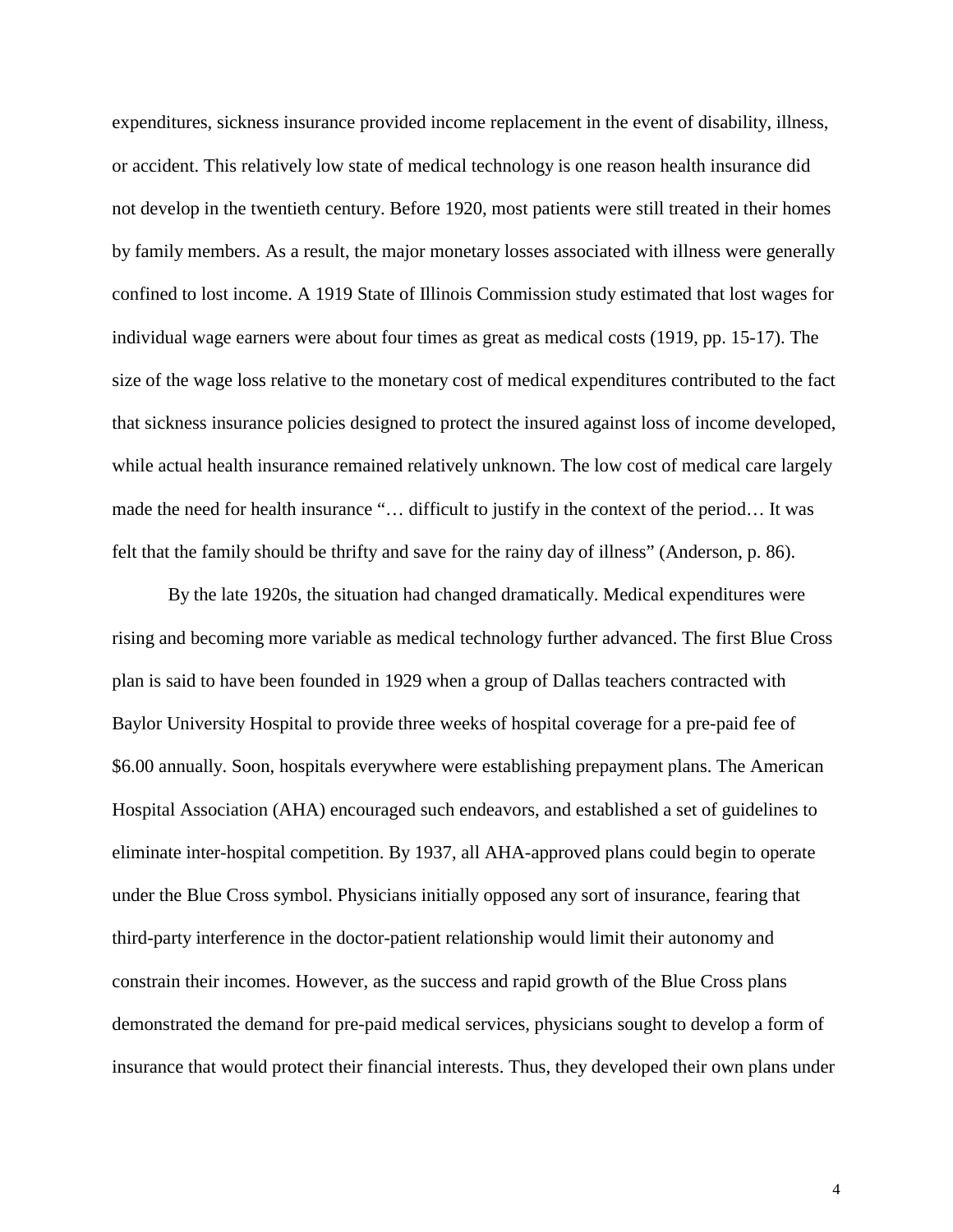the name of Blue Shield. Blue Shield plans required free choice of physician, and ensured that physicians could retain their power to price discriminate by charging Blue Shield patients the difference between their actual charges and the amount that they were reimbursed by Blue Shield.

Blue Cross and Blue Shield became instantly popular with consumers. In 1940, 1.3 million people had some form of hospital insurance, with 49 percent of all policies issued by Blue Cross and Blue Shield. By 1945, 32 million people had such protection.<sup>1</sup> Initially, the Blues had an advantage over the commercial companies in that they enjoyed certain tax-exemptions because of their non-profit status. However, their non-profit status also required that they community rate policies; i.e. that they charge sicker people the same premium as healthier people. In contrast, commercial firms could engage in experience rating, and they focused their efforts on insuring healthy groups of people through their employers. Group insurance offered insurance companies an effective way to pool risks and avoid adverse selection. Further, it enabled them to lower administrative costs. As a result, commercial firms could offer employee groups lower rates than Blue Cross and Blue Shield, and the commercial insurance business boomed. Figure 1 illustrates the rapid growth of group policies relative to individual policies over the period 1940-1960. By 1951, commercial firms had more subscribers than both Blue Cross and Blue Shield.<sup>2</sup>

Besides having lower administrative costs and reducing the risks associated with adverse selection, some group policies offered by commercial insurance companies may have benefited from government tax policy in the 1940s.<sup>3</sup> In 1943, an administrative tax ruling stated that

 $\overline{a}$ 

<sup>1</sup> Health Insurance Institute, Source Book of Health Insurance Data, 1970, p. 17.

<sup>&</sup>lt;sup>2</sup> Health Insurance Institute, 1965 Source Book of Health Insurance Data, p. 14.

<sup>&</sup>lt;sup>3</sup> Other, non-tax rulings also contributed to the expansion of health insurance. Under the 1942 Stabilization Act, employers were allowed to offer health benefit packages to secure workers during a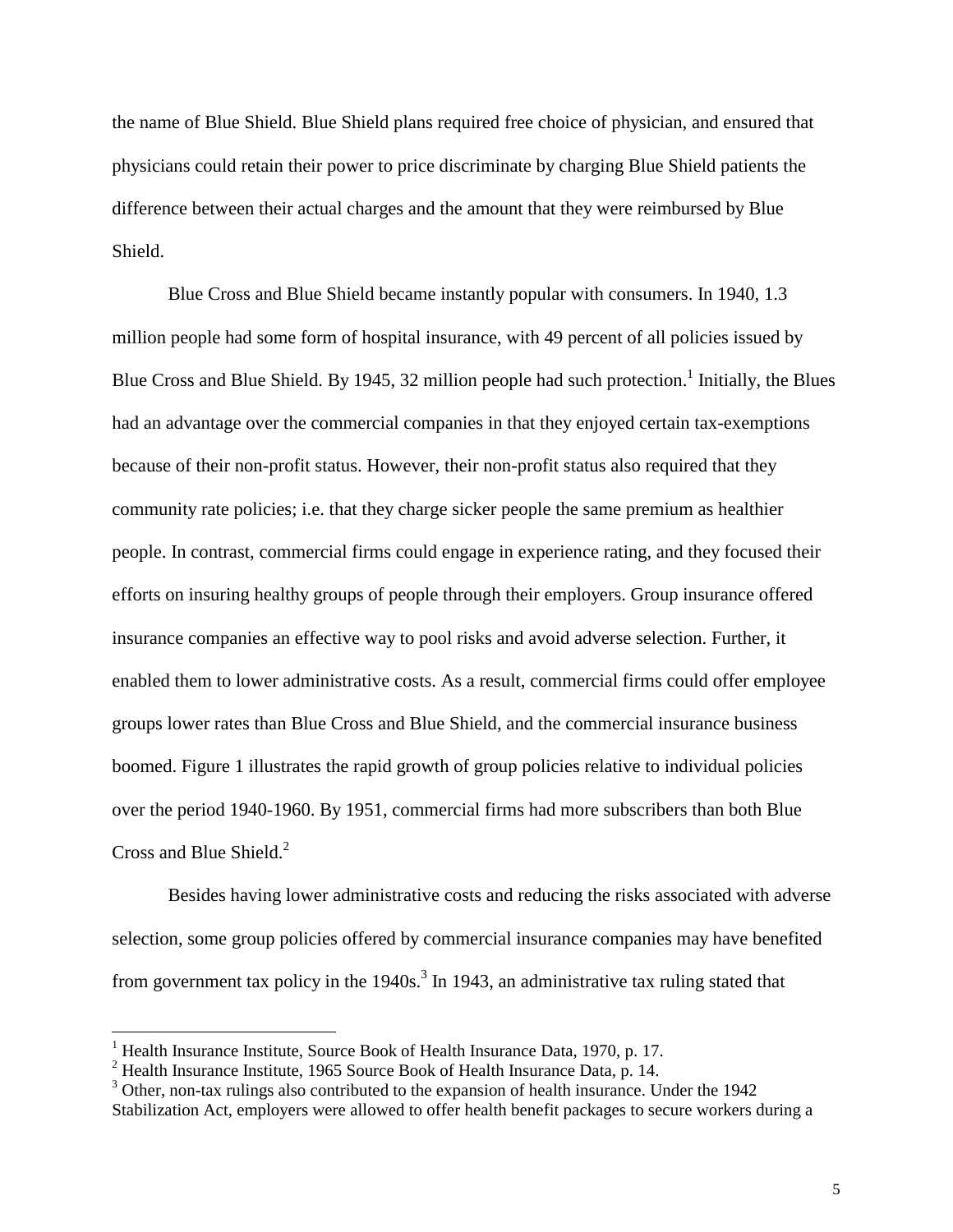employers' payments to commercial insurance companies for group medical and hospitalization premiums on behalf of their employees were not taxable as employee income.<sup>4</sup> While this tax policy further reinforced the efforts of business to attract workers during a period of scarce labor, it was very limited in scope and subsequent rulings by the Internal Revenue Service generated confusion surrounding the exemption of employer contributions to the health insurance premiums of employees. Many people were not eligible for the tax exemption and those who were may not have been certain of their eligibility.

The 1943 ruling was limited in its applicability since it only affected direct employer contributions to group plans issued by commercial insurance companies. Private programs of employee associations (such as unions), or other private plans were not covered under the ruling, nor were employer contributions to the individual health plans of employees. The limited applicability of the tax subsidy undoubtedly dampened its effect on health insurance demand, a situation that was exacerbated by later rulings by the Internal Revenue Service. Since there were no specific statutes in place to guide the tax treatment of employer contributions, IRS rulings often seemed contradictory. As the authors of one law review article noted, "… the tax treatment of employee health plans was uncertain because of the lack of specific statutory provisions."5 First, there was confusion as to what actually constituted an "insurance" plan. Even plans that could meet the criteria of insurance such as contractual enforceability, indemnification, and limits of liability were often not considered to be covered under the 1943 ruling.<sup>6</sup> Furthermore, the Internal Revenue Service at times seemed to want to reinforce the limitations of the 1943

 $\overline{a}$ 

period of wage and price controls. In 1949, the ability of unions to negotiate health plans for workers was cemented when the National Labor Relations Board ruled that for the sake of negotiations, the term "wages" included health benefits (*Inland Steel Co. v. NLRB* (170 F. 2d 247 (7th Cir. 1948))). 4 3 CCH 1943 Fed. Tax Rep. ¶6587 (1943).

<sup>5</sup> "Taxation of Employee Accident and Health Plans Before and Under the 1954 Code." *Yale Law Journal*, 1954, vol. 64, no. 2, pp. 222-247.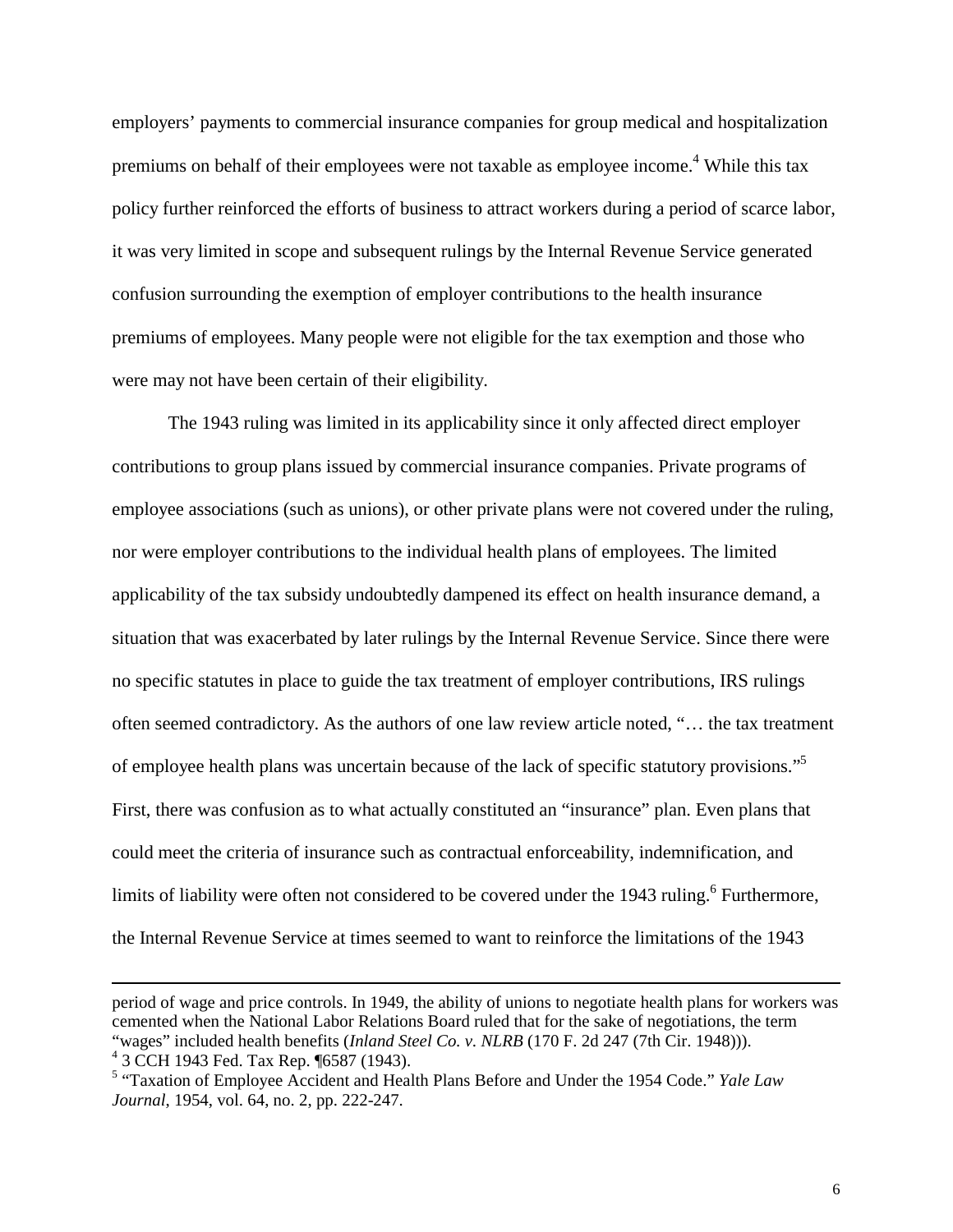ruling; at other times it seemed to want to broaden its scope. For example, in 1953, one IRS ruling emphasized its stand on the limitations of the 1943 ruling, stipulating that employers' contributions to individual health plans were considered to be taxable compensation to the employee. In contrast, another 1953 ruling specific to the New York workers' compensation law began to broaden the applicability of the 1943 exemption by extending it to employer contributions made to private (i.e. non-commercial) employee benefit plans under the New York workers' compensation laws.<sup>7</sup>

Thus, until 1954, the position of the IRS on the tax exemption was far from clear. Confusion about the tax exemption remained until 1954, when the new Internal Revenue Code codified and clarified earlier rulings. Prior to 1954, many people were not eligible for the tax exemption, and those who were may not have been sure of their exempt status. In 1954, changes in the Internal Revenue Code allowed the IRS to offer a concise standard and to eliminate substantial confusion about the tax exemption of employer contributions. The 1954 Code accomplished primarily three things. First, changes broadened the applicability of earlier rulings by extending the tax exemption of employer contributions to include contributions to individual health plans and to other plans formed by employee groups, such as unions. After 1954, smaller employers for whom group plans were not easily established may have been more likely to contribute to the health plans of their employees, and unions may have been more likely to sponsor health plans as well. Second, since it clarified earlier rulings, the 1954 IRC reduced much of the uncertainty surrounding the tax treatment of employer contributions. As a result, risk-averse firms unlikely to sponsor a health insurance plan for employees prior to 1954 may have done so after the new Code eliminated the uncertainty. Finally, the IRC was likely

 6  $6$  ibid.

<sup>7</sup> Rev. Rul. 130, 1953 *Internal Revenue Bulletin*, no. 15, p. 6.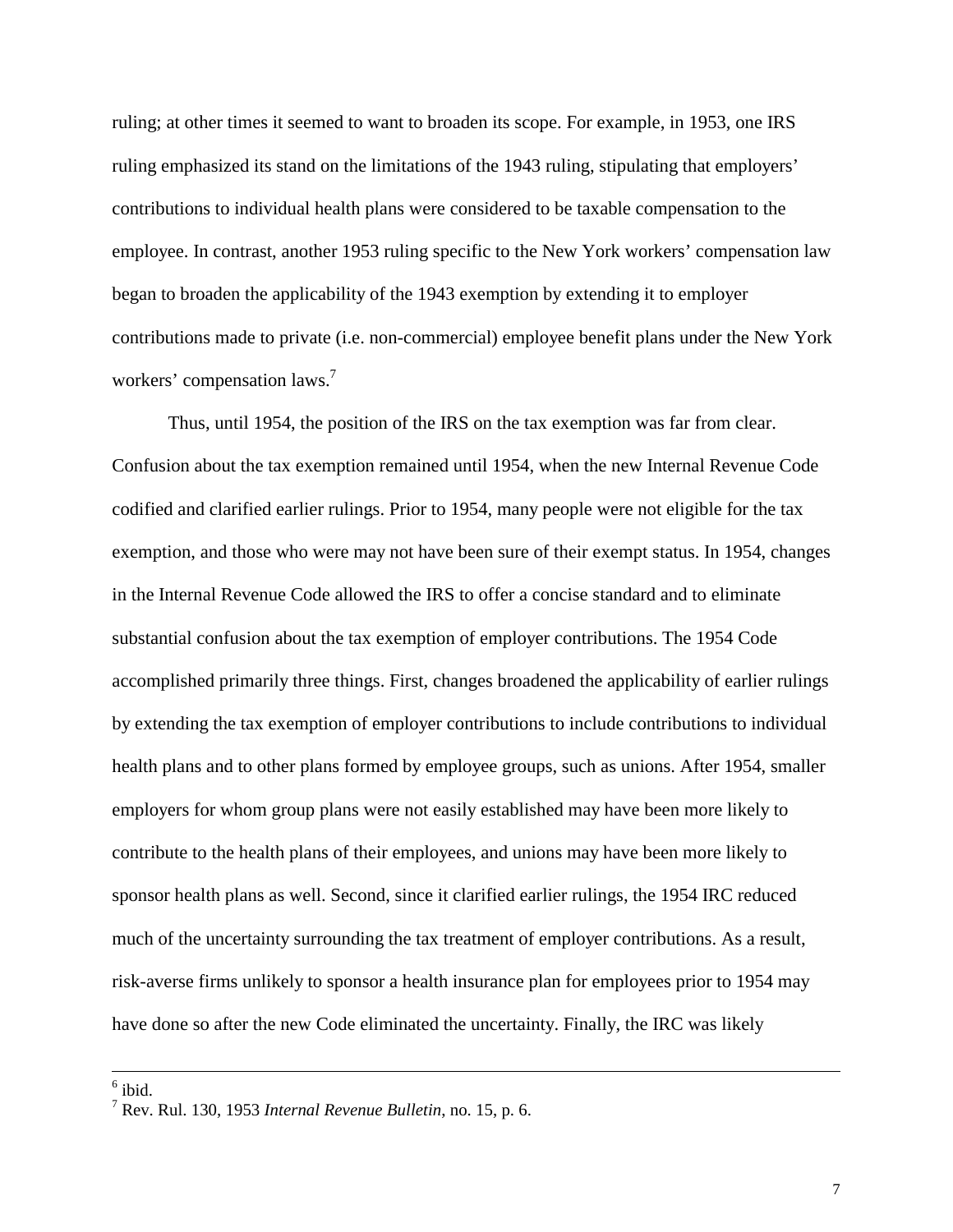associated with substantial announcement effects, since it provided a statutory basis for the tax treatment of employer contributions which were heretofore buried in administrative tax court cases.

#### **III. The Debate on the Effects of the Tax Subsidy of Employer Contributions**

 Several studies have attempted to estimate the possible effects of the tax subsidy on the demand for health insurance, but there is little consensus among them. The price elasticity of demand for health insurance is a key factor in this debate. Modern estimates of the price elasticity of demand for health insurance range from Holmer's (1984) calculation of -0.16 to Phelps' (1973) estimate of -2.84. The differences are important because the estimated effect of changes in tax policy on health insurance demand depends crucially upon this elasticity. Taylor and Wilensky (1983) perform simulations using different values of the price elasticity of health insurance demand to illustrate the effect of altering the tax subsidy on health insurance premium expenditures. Setting the elasticity equal to -0.2 generates a 7.5 percent decline in total health insurance premiums if all exemptions are eliminated. When the elasticity of demand is equal to -0.5, expenditures on health insurance decline by 16.7 percent (Taylor and Wilensky, p. 171).

In addition to providing varying estimates of the price elasticity of demand for health insurance, all of these studies employ data collected after the 1954 changes in the Internal Revenue Code. As a result, many of the studies that actually attempt to gauge how changes in the tax code affect expenditures on health insurance must rely on simulation techniques (Feldstein and Friedman, 1977; Taylor and Wilensky, 1983), or make use of periods of tax reform to study how changes in tax policy affect health insurance demand (Woodbury and Hammermesh, 1992).

Until now, these have been the only means by which the effect of the tax subsidy can be measured. To conduct a direct test of the impact the implementation of the tax subsidy had on the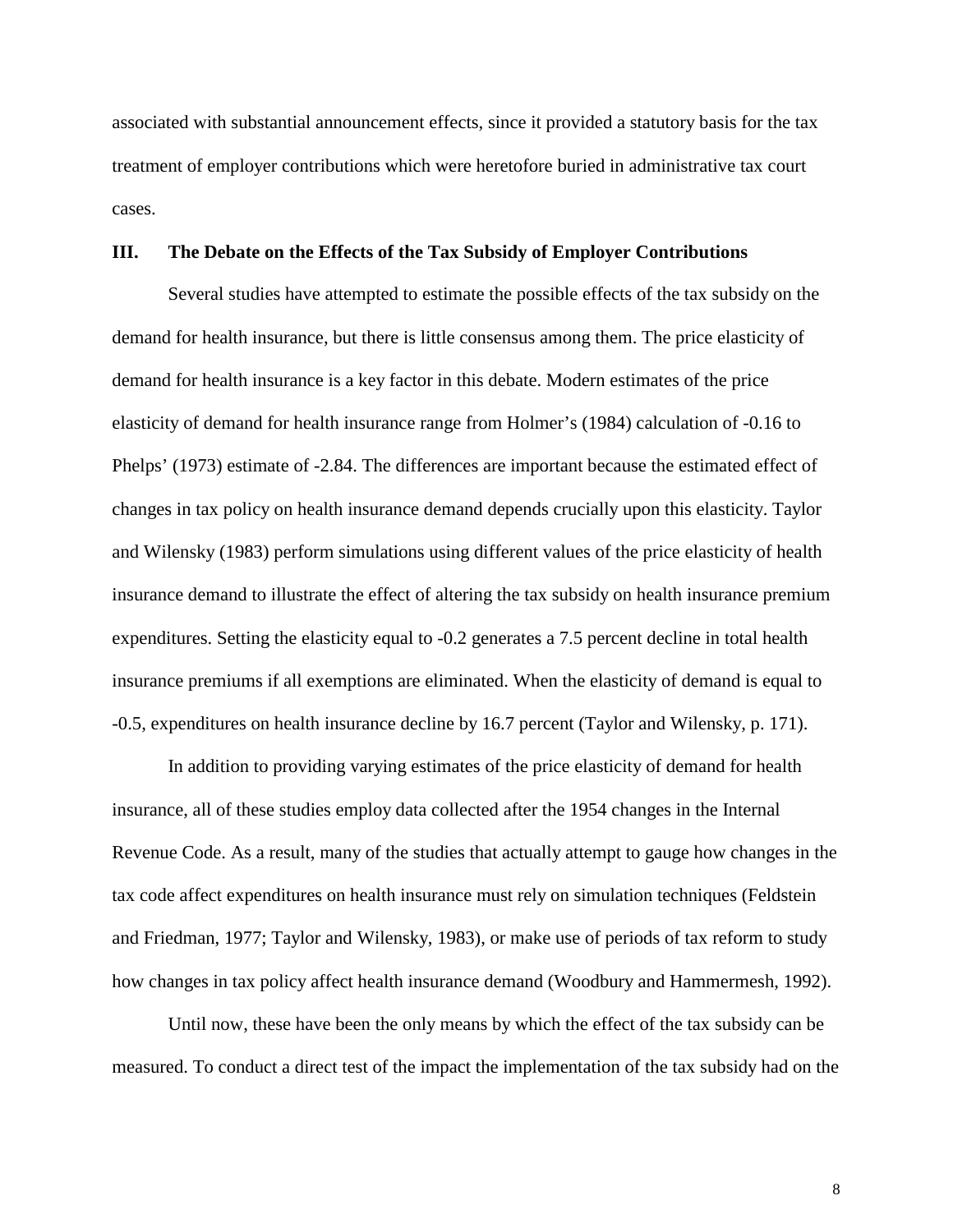market, it is necessary to examine the demand for health insurance both before and after it went into effect in 1954. I accomplish this by using the 1953 and 1958 Nationwide Family Surveys conducted by the National Opinion Research Center (NORC). As part of its program to discover what kinds of health expenses Americans were incurring and how they were meeting those expenses, the NORC canvassed 8,846 members of 2,809 families in July, 1953. The families represented an area-probability sample of the non-institutionalized population, subdivided by age, gender, income, occupation, family size, area of residence, and region. To study how medical expenses and health insurance coverage changed over time, the NORC conducted five year re-surveys. Each subsequent survey queried a similar number of people, and was carefully designed to preserve comparability between different survey years. In 1958, 2,941 households were interviewed.

With the exception of aggregated statistics that were published at the time of the original studies, the individual 1953 and 1958 surveys remain unexamined. However, these are familylevel surveys which are rich in information about the early market for health insurance, and which provide crucial insights into how the insurance market developed. Since the surveys represent one of the first comprehensive studies of nationwide health insurance, they play an important role in understanding the development of the market. Further, since the major changes in the Internal Revenue Code dealing with health insurance occurred between the 1953 and 1958 studies, they also provide a unique opportunity to gauge the effect of the tax subsidy on the early health insurance market.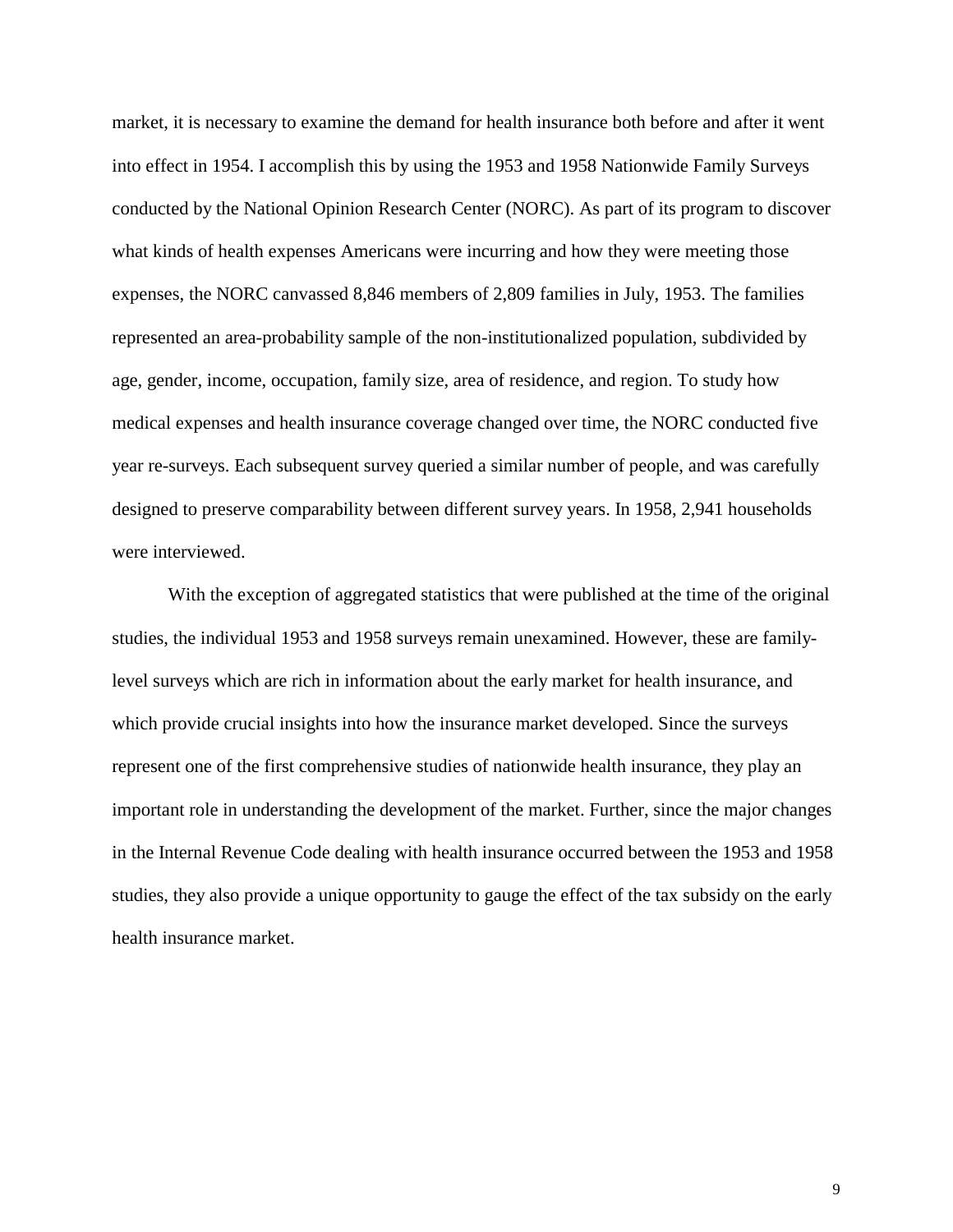#### **IV. Using the NORC Data to Estimate the Effect of the 1954 Tax Subsidy**

*Measuring the Impact of the 1954 Tax Changes on the Health Insurance Market* 

 As noted previously, the effect of the 1954 tax subsidy on the demand for health insurance is two-fold. First, it may have increased the number of employers and unions that offered group health insurance plans. Since group insurance is less expensive and is easier to obtain than individual coverage, an increase in access to group insurance would generate an increase in the number of the households with insurance coverage. Second, the tax changes directly made health insurance less expensive for those households with employers who contributed to their health plans because employees did not have to pay income taxes on these contributions. As a result, the "price" of health insurance to the employee fell, which should lead in an increase in the amount of coverage purchased.

 To test these effects, I first examine the impact of the tax changes on the probability that a person had the opportunity to purchase group insurance coverage. If the tax subsidy did lead more employers and more unions to sponsor health insurance plans, then access to group insurance should have increased among employed persons and union members in 1958 relative to 1953. The second effect of the tax subsidy on increasing the amount of coverage purchased can be examined in two ways. First, probit estimation can be used to identify what factors influenced a household's decision to purchase health insurance coverage or not. This is especially important in determining how access to group insurance affects a household's decision to purchase health insurance coverage. In addition, it can shed some light on whether the tax changes influenced a household's decision to purchase health insurance or not. Second, while the tax changes may have induced some people to purchase coverage who would not have otherwise, it is more likely that households who had already made the decision to purchase health insurance

10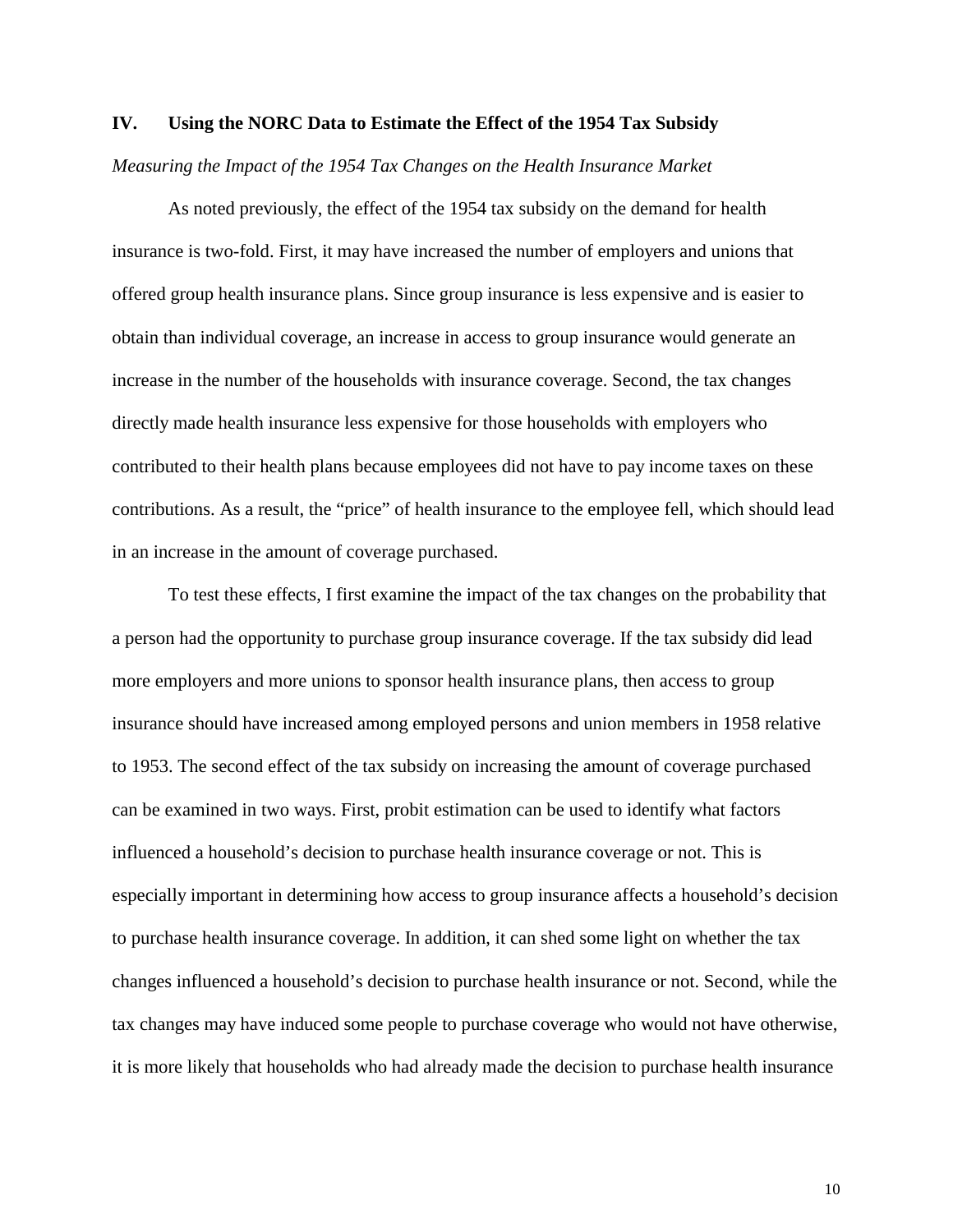purchased a higher level of coverage after the tax changes were enacted. As a result, tobit estimation is used to gauge the effect of the tax changes on the amount of coverage purchased. *Estimating the Impact of the Tax Subsidy on Access to Group Insurance* 

 Simple comparisons of the samples in 1953 and 1958 reported in Tables 1 and 2 suggest that more people had access to group insurance in 1958 than in 1953. In 1958, 67 percent of households had the opportunity to purchase health insurance through a group plan, compared to 48 percent of households in 1953. The 1954 tax changes resolved uncertainty surrounding the tax-exempt status of employer contributions, so more employers to sponsor plans. In addition, after 1954, union-sponsored plans that employers contributed to were also eligible for the exemption. Thus, access to group insurance should have increased in 1958 relative to 1953.

To specifically test this hypothesis, I estimate a probit model where the dependent variable is equal to one if the household had the opportunity to purchase group insurance, and zero otherwise. Independent variables include socioeconomic and demographic characteristics, including industry, occupation, age, union membership, and employment status. Of particular interest are the variables *union* and *employed*. *Union* is equal to one if the household head is a union member, and *employed* is equal to one if the head of the household is employed. *Union* is included because it may have been the case that they exerted pressure on employers to provide group health insurance plans, or themselves sponsored employee insurance plans, particularly after 1954 when tax exemption for employer contributions to such plans was assured. To test whether or not access to group insurance increased among union members and employed persons (the direct beneficiaries of the 1954 tax subsidy), I pool the 1953 and 1958 samples and include a year dummy equal to one in 1958. By interacting the year dummy with union membership and employment status, I can determine whether access to group insurance changed significantly

11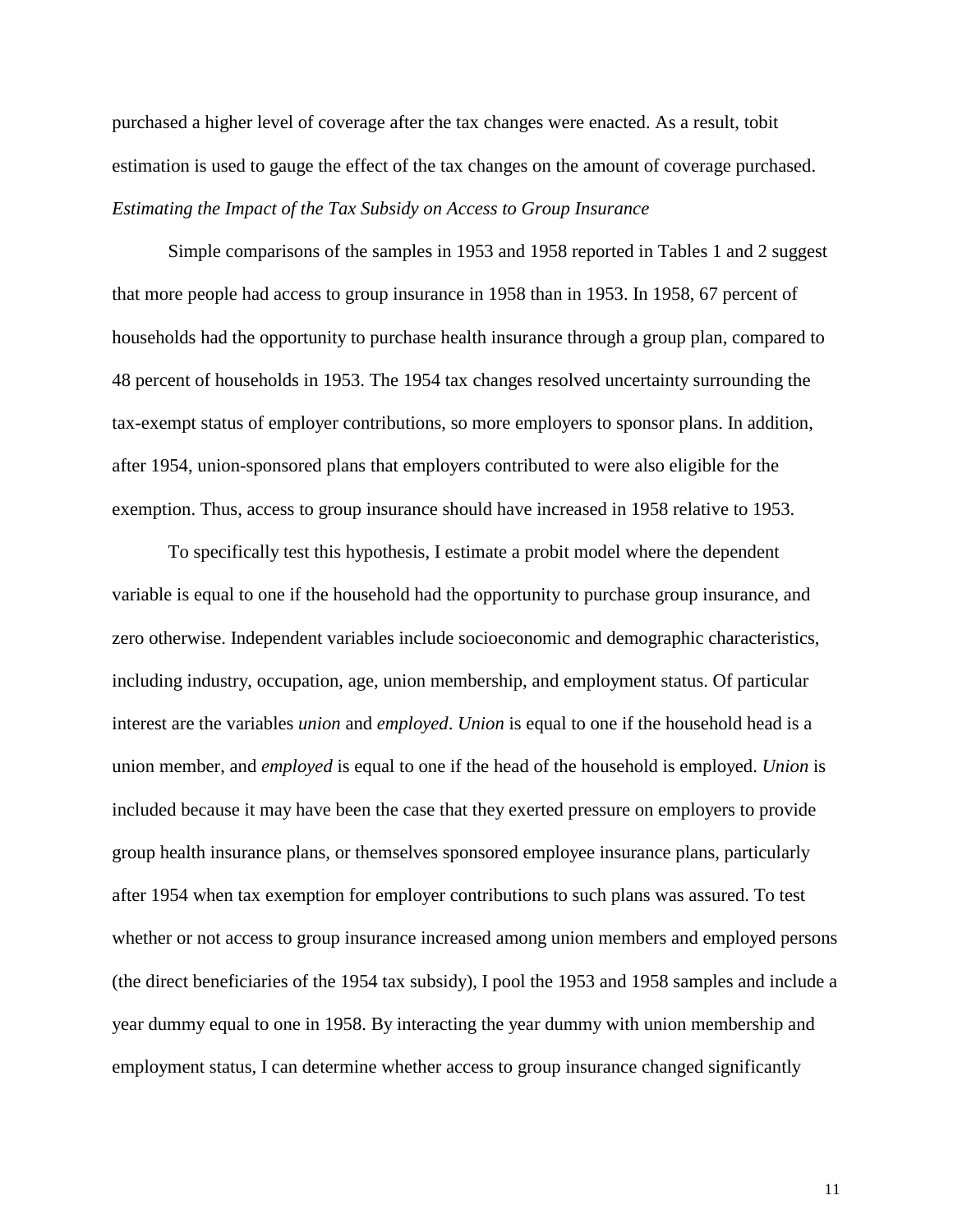between 1953 and 1958. Specifically, if the estimated coefficients on *employed\*year* and *union\*year* are statistically significant, then employed persons and union members were more likely to have access to group insurance in 1958 than in 1953.

After eliminating observations with missing values for variables in the regression, the sample in 1953 has 2238 observations, while 2165 observations are in the 1958 sample. Thus, the pooled sample that is used to estimate the probit model contains 4403 observations. Results of the probit estimation, reported in Table 3, support the hypothesis that the 1954 tax changes increased access to employment-based group insurance. The estimated coefficients on *union\*year* and *employed\*year* are statistically significant, suggesting that union members and employed persons in 1958 had a higher probability of having access to group insurance than they did in 1953. A change in the *employed\*year* dummy variable from zero to one leads to a 18.6 percent increase in the probability that the household had access to group health insurance in 1958 compared to 1953. The estimated coefficient on the *union\*year* dummy suggests that nearly a union members in 1958 were roughly 15 percent more likely to have access to group health insurance than their counterparts in 1953. Clearly, more employers and more unions were sponsoring group health insurance plans after 1954. While the 1954 tax subsidy is not the only factor that led to an expansion of group insurance, it certainly provided many employers and unions with an additional incentive to sponsor group plans.

#### *Estimating the Demand for Health Insurance Coverage*

Given that the tax changes in 1954 increased access to group plans, how did this affect the probability that a household purchased health insurance coverage? To examine the effect of the tax subsidy on the demand for health insurance coverage, I first estimate a probit model to determine the factors that determine whether or not a household purchases health insurance. A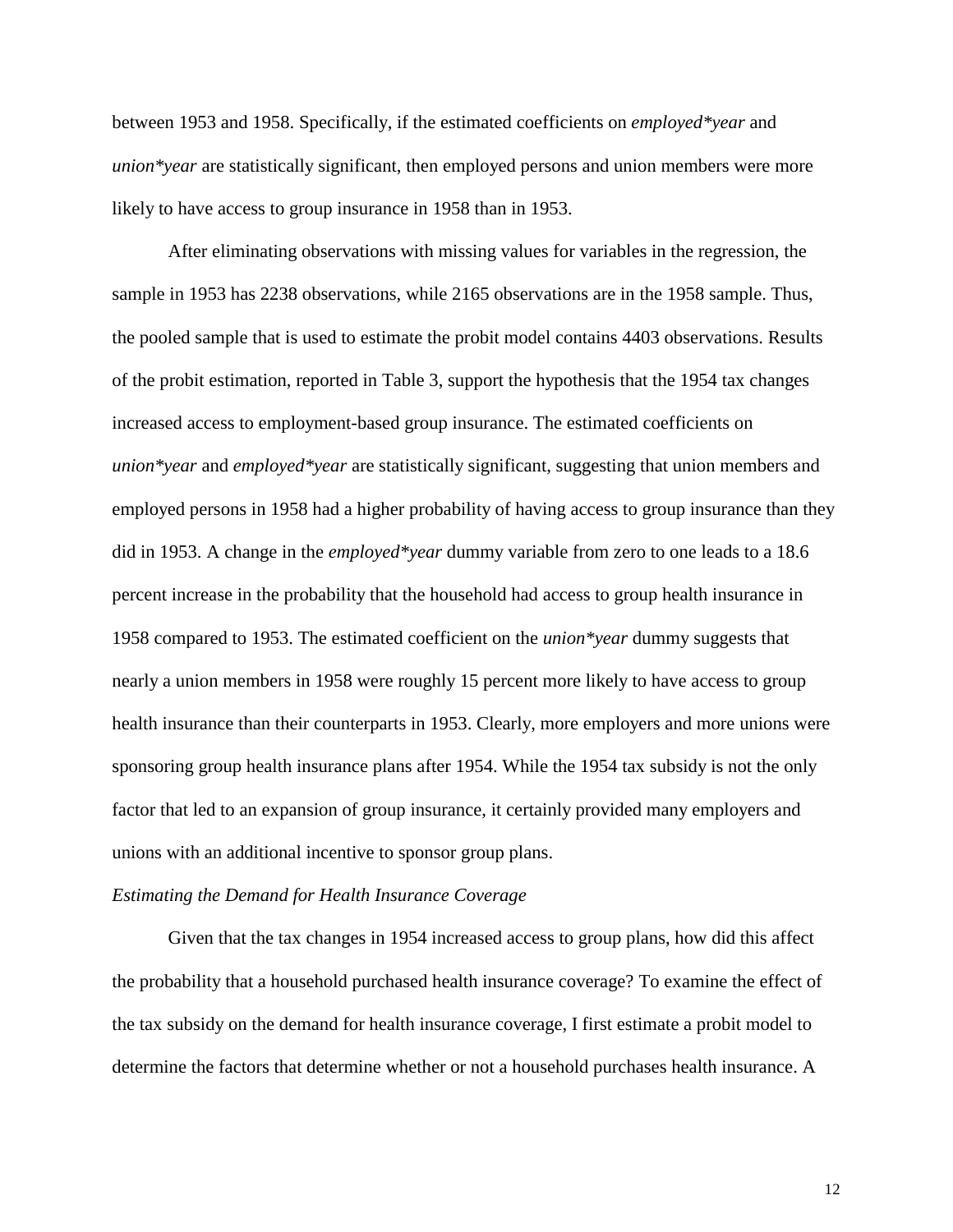tobit model is then used to examine the factors that influence the amount of insurance coverage purchased by a household.

The demand for health insurance coverage is a function of socioeconomic and demographic characteristics, as well as the costs associated with obtaining insurance coverage. The costs associated with obtaining insurance coverage can be divided into two parts, the loading factor (load) on a policy, and the access costs associated with obtaining coverage. The loading factor on a policy is the percentage increase in the actuarially fair premium that insurance companies charge to cover expenses associated with the policy. The load on group insurance policies is lower than on individual policies because there are significantly lower administrative expenses associated with group insurance than with individual insurance. Employers may deduct the premium from employees' paychecks (eliminating the need for insurance companies to bill individuals), and insurance agents do not have to meet with people individually.

In addition to the load on a policy, other costs associated with obtaining coverage include the access costs of seeking out insurance, as well as the insurability of a person of obtaining coverage. Thus, even after controlling for the lower explicit load on group insurance, the transactions costs associated with enrolling in group insurance are much lower than those associated with having to seek out an insurance company and obtain coverage individually. Unlike an individual plan which requires that consumers contact an agent, complete a detailed medical history, and possibly undergo a physical examination, a typical group insurance application requires only that an individual fill out a simple enrollment card. Households who have to merely sign up with their employer are probably more likely to have coverage than households who do not have the same opportunity. At a time when health insurance premiums were fairly low relative to other goods, these transactions costs may have been a significant

13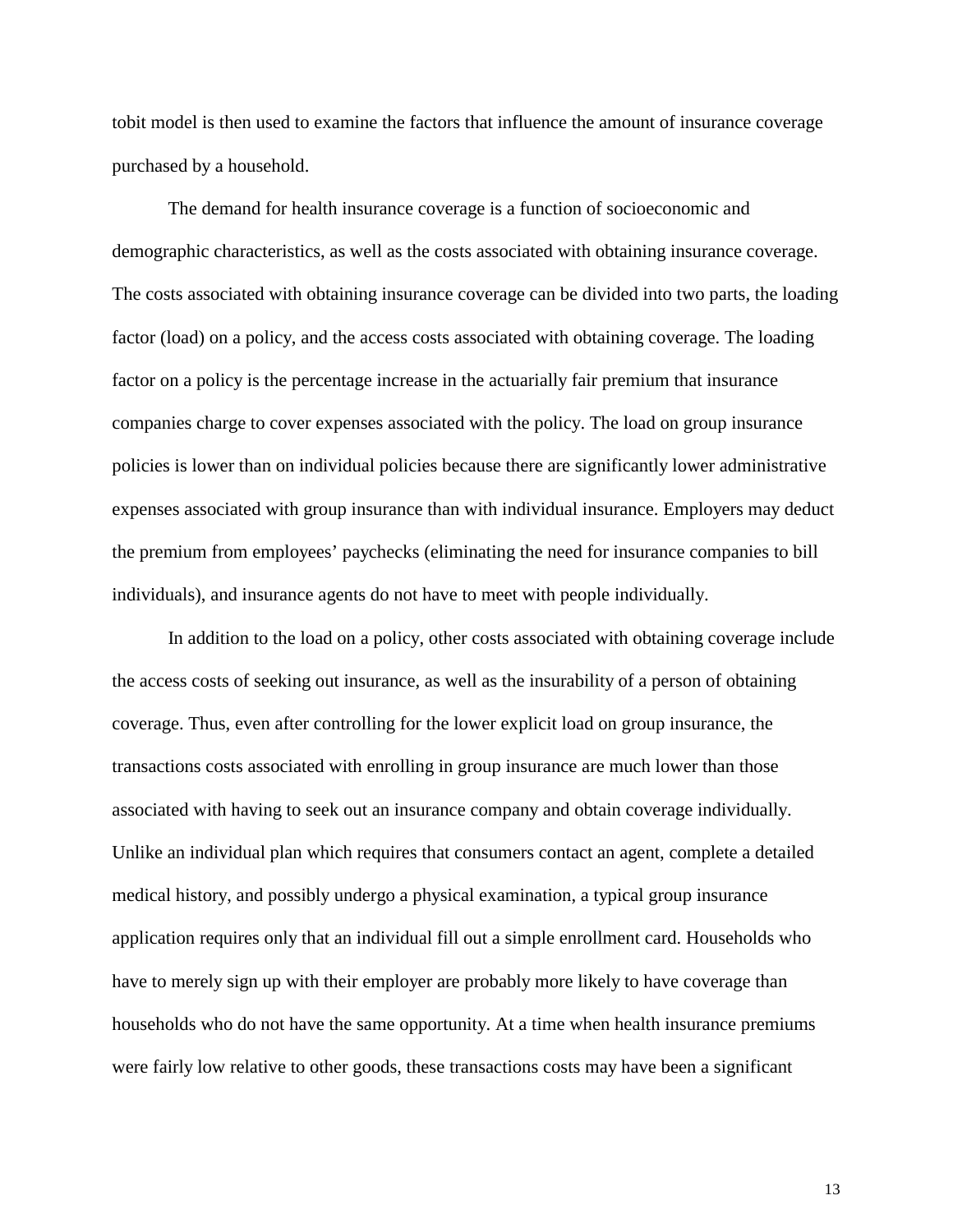portion of the total cost of insurance. In addition, group coverage is "… written without evidence of individual insurability when the individuals who comprise the group are bound together by some broad interest" (Faulkner, p. 199). Thus, it may be the case that some individuals who are considered "uninsurable" individually may be able to obtain group coverage since they do not have to undergo a rigorous screening process.<sup>8</sup>

To illustrate how individual households (denoted by the subscript *i*) may choose to allocate their budgets between spending on other goods, (*ci*) and spending on health insurance, (*hi*), I offer a straightforward model of utility maximization which provides a basis for the empirical relationship between consumption and spending on health insurance. Suppose a household has a probability π of suffering a sickness which causes an income loss of \$*S*, either due to medical expenditures or due to lost wages. To protect against this loss, the household can purchase a health insurance policy which pays \$*hi* in the event of illness. The cost of the policy is equal to the actuarially fair premium multiplied by  $(1 + \lambda_i)$ , where  $\lambda_i \in [0, \infty)$  is the loading fee on the policy, or the percentage increase in the actuarially fair premium that an insurance company charges to cover its administrative costs. Thus, the total premium of the policy is  $p_i \cdot h_i$ where  $p_i = \pi (1 + \lambda_i)$ . In addition to the premium, an individual who purchases health insurance coverage faces a fixed transaction cost, *F*, associated with obtaining coverage. The transactions costs associated with obtaining individual coverage are much greater than those associated with obtaining group coverage. While *F* may not affect the level of insurance coverage purchased at an interior solution, it will affect the size of the household's feasible set. Thus, a household

 $\overline{a}$ 

<sup>&</sup>lt;sup>8</sup> This suggests a third reason why group insurance policies are typically less expensive than individual policies. Insuring younger, healthier groups of employees reduces the risks associated with adverse selection, so that the actuarial premium of a group policy is typically less than similar coverage available under an individual policy.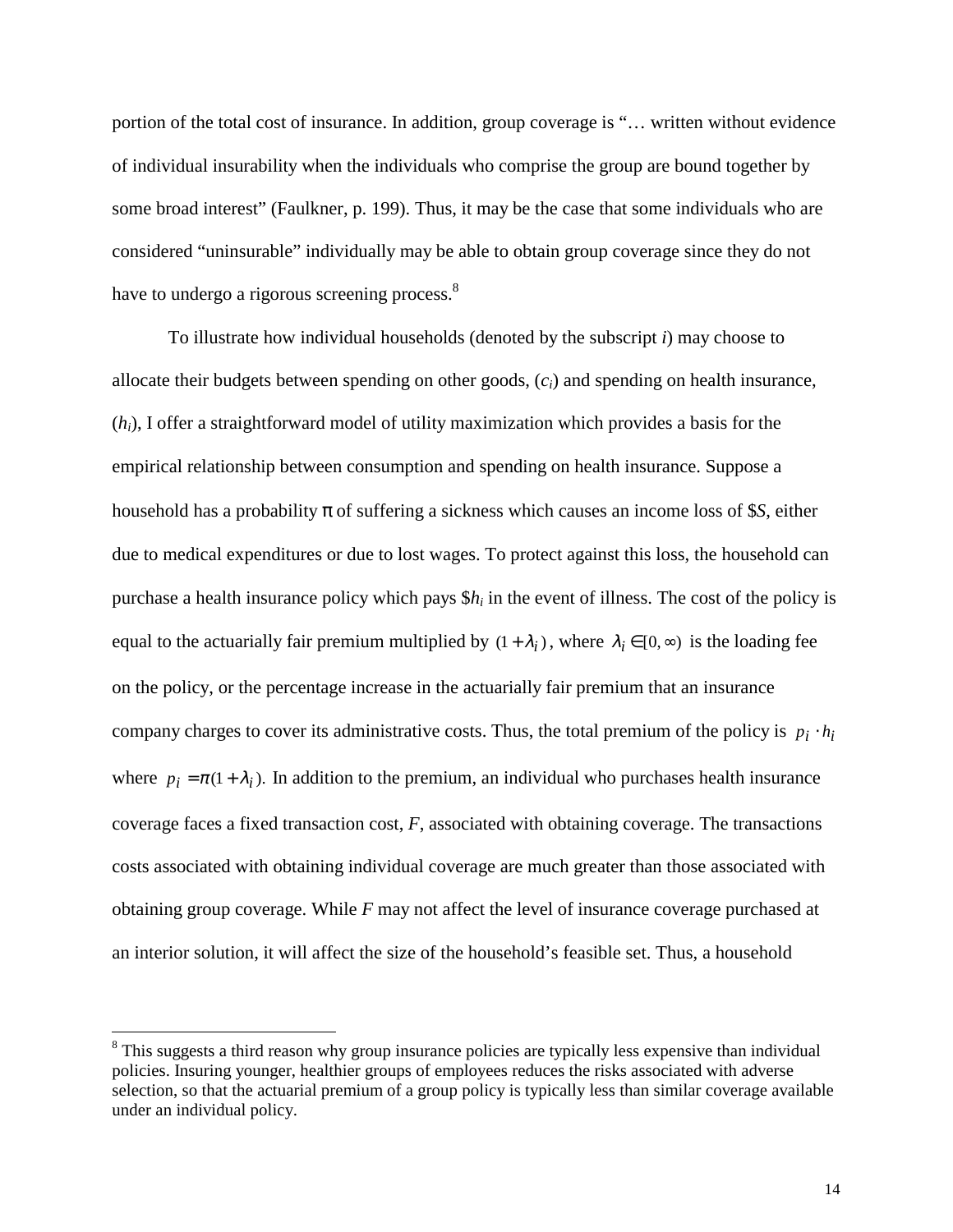which purchases health insurance if transactions costs are low may opt not to purchase insurance if transactions costs are high.

In an expected utility framework, a household purchases health insurance if and only if its expected utility with health insurance coverage exceeds its expected utility without health insurance coverage. The price of the composite consumption good has been normalized to unity for convenience. The household's decision problem can be written as:

[1] 
$$
E[u_i(c, h)] = (1 - \pi) \cdot c_i + \pi \cdot (c_i - S + \alpha_i \ln(1 + h_i)),
$$

$$
s.t. \t c_i + p_i h + F \le m_i.
$$

Note that in this framework, the household is assumed to be risk-averse (so that they may purchase an actuarially unfair premium), but utility is well-defined even in the event that  $h_i = 0$ . In addition,  $\alpha_i$  can be thought of as the individual's reservation price for insurance, and is a function of the individual's socioeconomic and demographic characteristics such as income, age, marital status and education.

For an interior solution, the model yields:

$$
[2.1] \qquad h_i^* = \frac{\alpha_i \pi}{p_i} - 1
$$

Substituting for *pi* gives:

$$
[2.2] \quad h_i^* = \frac{\alpha_i}{(1 + \lambda_i)} - 1,
$$

so that the amount of health insurance a household buys is:

[3.1] 
$$
h_i = \frac{\alpha_i}{(1 + \lambda_i)} - 1 \quad \text{if } \alpha_i > (1 + \lambda_i), \text{ and}
$$

$$
[3.2] \quad h_i = 0 \qquad \text{otherwise.}
$$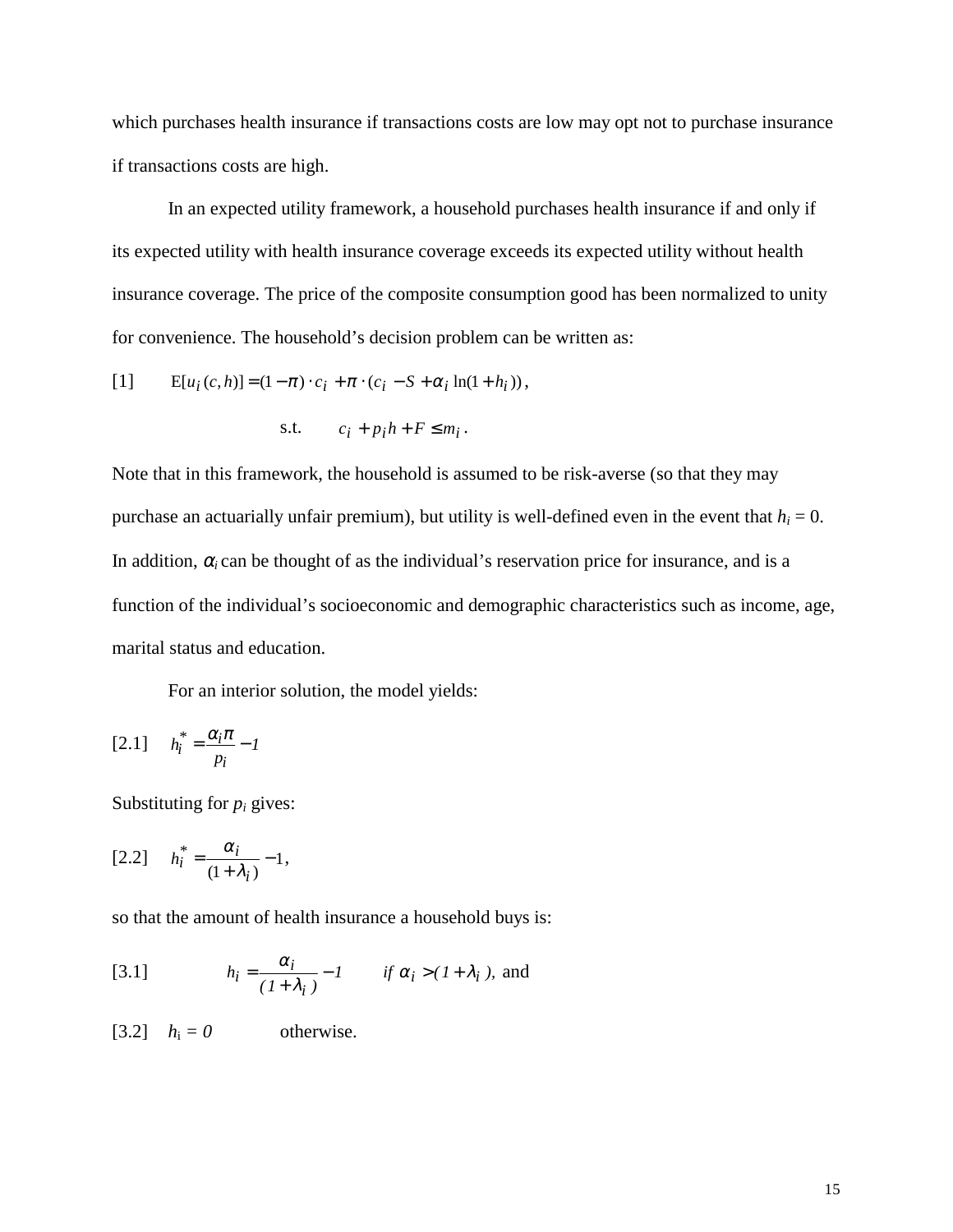I specify the reservation price as  $\alpha_i = \exp(z_i \gamma + u_i)$ , where  $z_i$  is a vector of these socioeconomic and demographic characteristics, and *ui* is distributed normally with a mean of zero and a variance of  $\sigma^2$ .

Socioeconomic and demographic characteristics that contribute to a household's insurance decision include family size, age, income, region, race, occupation, and whether or not the individual has access to group insurance. Whether or not the person has a high school degree is also included since an individual's level of education may also be important (see Dewar, 1998). As noted previously, access to group insurance is important for three reasons. First, group insurance is less expensive than individual insurance, due to lower administrative costs. Second, people who may not have been able to purchase insurance in the heavily screened individual insurance market could have more easily purchased insurance through a group. To control for access to group insurance, I include the dummy variable *group* in the estimation. *Group* is equal to one if the person had access to group insurance, regardless of whether group insurance was actually purchased.

The marginal tax rate of a household may also have affected the household's health insurance coverage decision. In effect, the tax subsidy lowered the cost of employer provided health insurance, and this benefit increased with a household's marginal tax rate. Assuming a full compensating differential, the employee pays for the entire premium through lower wages regardless of the amount of employer contribution.<sup>9</sup> However, while the employee pays the entire premium, he or she enjoys a tax subsidy only on the explicit employer contribution. This tax subsidy offsets the loading factor, thus making the "price" of one dollar of coverage less expensive. The insurance premium faced by the employee is thus equal to

16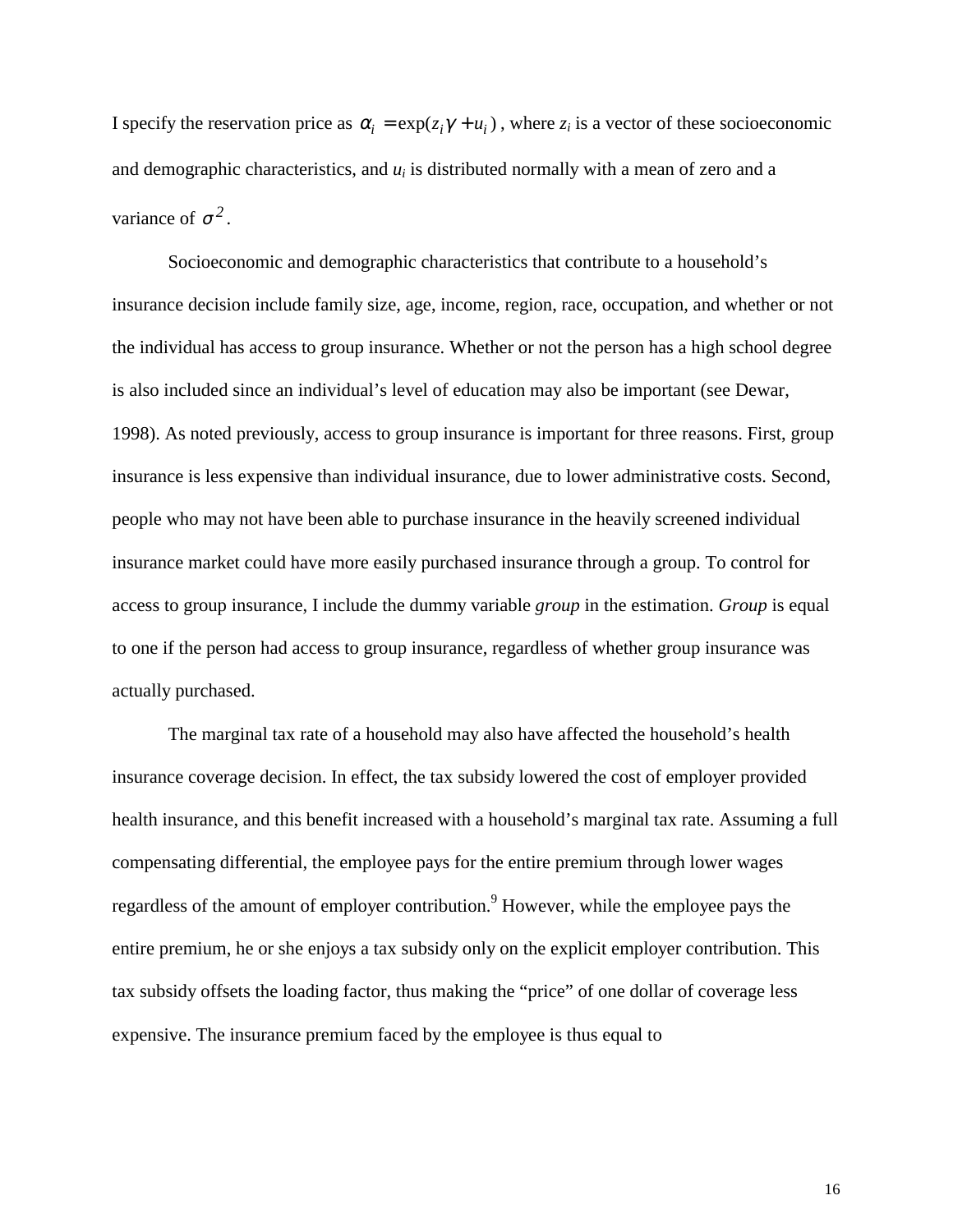### [5] *Premium =*  $(1 - t)E + e$ *,*

where *t* is the employee's marginal tax rate, *E* is the employer's contribution to the premium and *e* is the amount of the premium paid by the employee. As a family's marginal tax rate rises, employer provided health insurance becomes less expensive, leading to an increase in the amount of coverage purchased. To capture the effect of the tax subsidy on the demand for health insurance, I include a measure of the household's marginal tax rate (*mtr*) in the estimated equation<sup>10</sup>. A *priori*, the estimated coefficient on *mtr* should be positive, and given the substantial amount of uncertainty surrounding the tax policy of employer contributions to employee health insurance premiums prior to 1954, the effect of the marginal tax rate variable in 1953 should be small relative to its effect in 1958. To test this directly, I also include the dummy variable *mtr\*year*, which is equal to the value of the household's marginal tax rate in 1958 and zero otherwise. If the tax subsidy did increase the probability that a household purchased insurance, the coefficient on *mtr\*year* should be positive and statistically significant.

An additional effect of the tax changes in 1954 may have been to encourage more employers to not only sponsor group health insurance plans for their employees, but to contribute to (or contribute more to) employee health plans. As shown in table 2, employers more frequently contributed to employee coverage and more frequently paid the entire premium in 1958 compared to 1953. Only seven percent of households in 1953 had an employer who paid their entire health insurance premium. Seventeen percent had partial contributions to their

<sup>-&</sup>lt;br>9 <sup>9</sup> Evidence exists for such compensating differentials (see Fishback and Kantor, 1995 for a brief overview).

 $10$  Unfortunately, in the 1953 sample income is upper-truncated at \$10,000 so that the measure of the marginal tax rate for individuals with income over \$10,000 is not directly observed. To preserve comparability between the 1953 and 1958 samples, I artificially truncate income in 1958 at \$10,000 and include a dummy variable called *overten*, which is equal to one for households with income of \$10,000 or greater. In addition, to preserve comparability with the 1953 data, I upper truncate income in 1958 at \$10,000 as well. The results do not change substantially when I use actual reported income in 1958.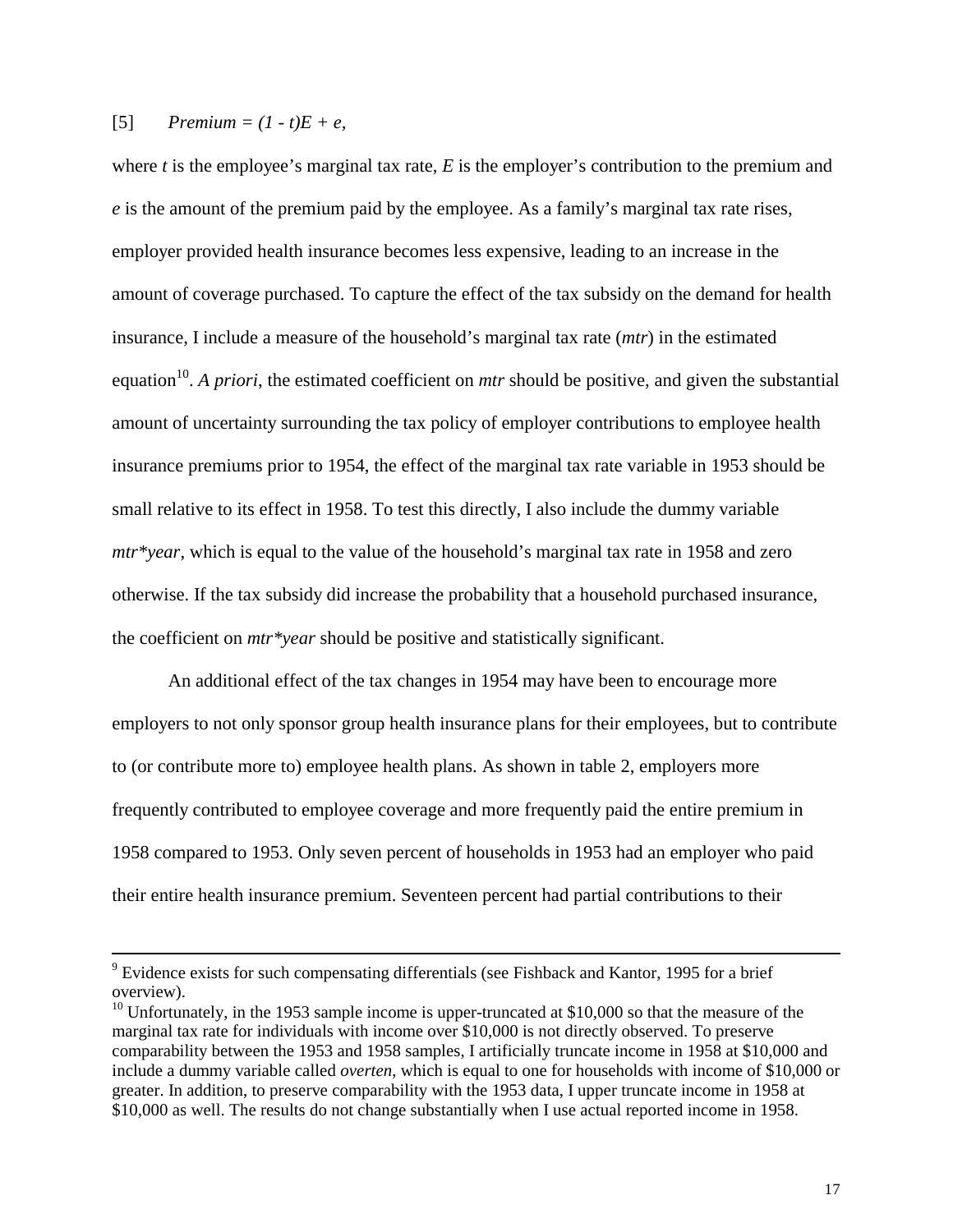insurance premiums, and 77 percent of people with insurance did not have any employer contributions. In contrast, 18 percent of households in 1958 had their entire premium paid by their employers, 25 percent had partial contributions, and 58 percent paid their entire premium by themselves. After the tax change, more employers contributed to the health care plans of their employees, and employers who had already been contributing seem to have contributed more. The ideal variable to gauge the effect of increasing contributions is a measure of increasing contributions. Unfortunately, the NORC samples report employer contributions to employee health plans as "none," "some," or "all." Further, these indicator variables cannot be used in the probit estimation because the presence of employer contributions perfectly predicts insurance purchase<sup>11</sup>. To help capture the effect of the tax changes in increasing the amount of employer contributions, I include the interactive dummy *group\*year*, which equals one in 1958 for a household with access to group insurance. If the estimated coefficient on this variable is statistically significant, it means that households with access to group insurance in 1958 are more likely to purchase insurance than households with access to group insurance in 1953. One reason for this may have been additional employer contributions that occurred after the implementation of the tax subsidy in 1954.

#### *V. Results of Estimations*

 $\overline{a}$ 

The data means reported in Table 1 suggest that the 1954 tax law contributed to a rise in the number of households with health insurance coverage: The percentage of households with health insurance coverage rose from 63 percent in 1953 to 76.4 percent in 1958. However, since the 1954 tax law was not the only change that occurred between 1953 and 1958, the effect of the tax subsidy on a household's decision to purchase insurance can be more carefully analyzed

 $11$  These variables can, however, be used to determine the amount of coverage (if any) a household purchased, as discussed below.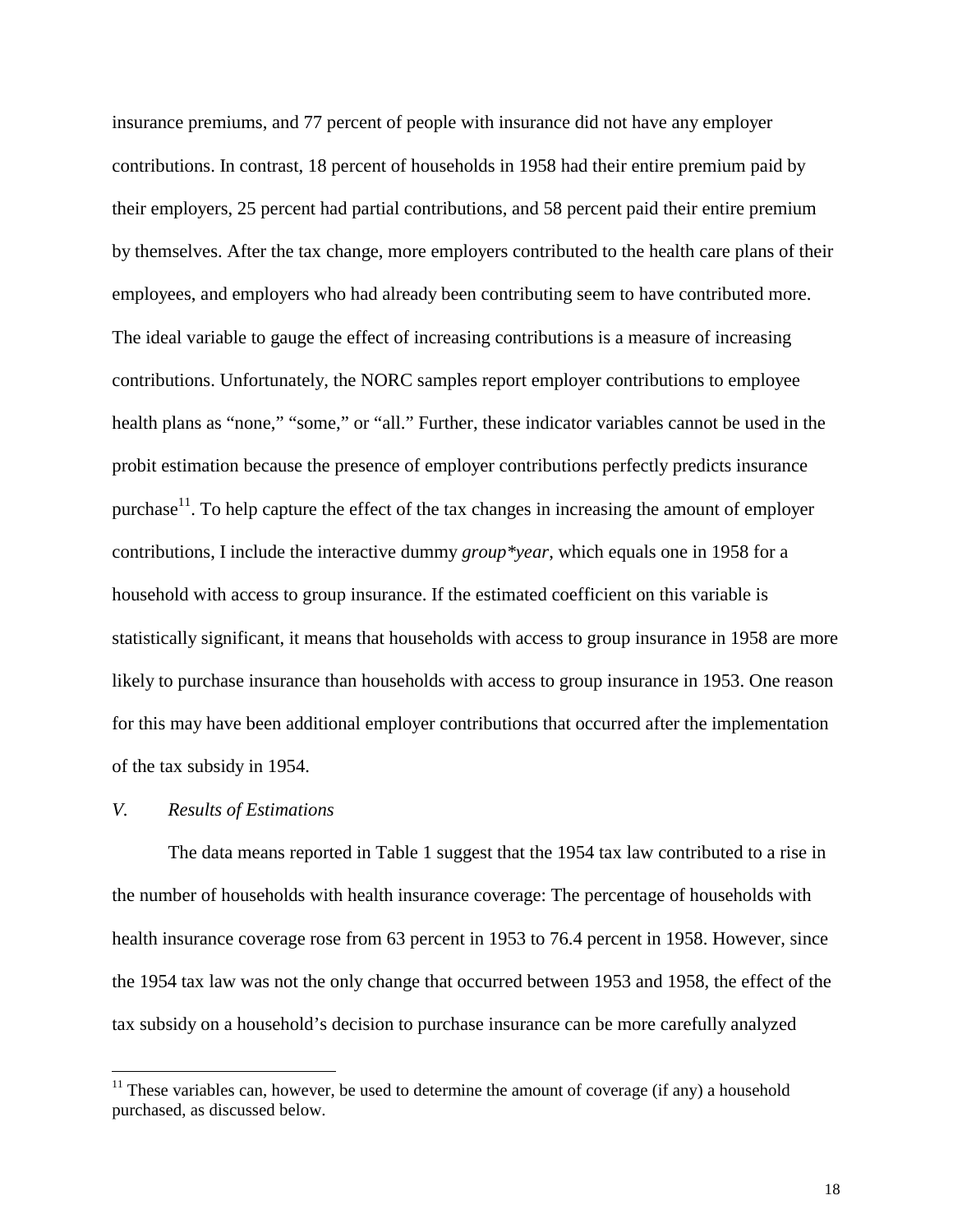using probit estimation. In this way, the direct effect of the tax subsidy on the probability that a household purchased insurance, as well as the indirect of the tax subsidy in increasing insurance purchase by promoting access to group insurance can both be measured. The dependent variable in this model is binary:  $h_i = 0$  if the individual does not insure,  $h_i = 1$  if the individual does insure. Results from the probit estimation are reported in Table 4.

Overall, the results in Table 4 indicate the importance of having access to group insurance in determining whether or not a household had insurance coverage. A change in the group dummy variable from zero to one leads to a 46 percent increase in the probability that a household purchased insurance, even after controlling for the effect of the marginal tax rate. The significance of this variable reinforces the idea that households with access to group insurance were far more likely to purchase insurance coverage in the 1950s than households without access to group coverage. As noted previously, group health insurance was not only less expensive than individual coverage, but it was also much easier to obtain. In addition, the estimated coefficient on *group\*year* is positive and statistically significant, indicating that households with access to group insurance in 1958 were more likely to purchase insurance than households with similar access in 1953. One reason for this may be because the 1954 tax changes contributed to the expansion of tax-exempt employer contributions to employee health premiums. However, after access to group insurance is controlled for, it does not appear that a household's marginal tax rate affected their decision to purchase health insurance or not. The estimated coefficients on both *mtr* and *mtr\*year* are statistically insignificant. It may be that the strongest effects of the tax subsidy were to encourage the growth of group insurance and to encourage greater employer contributions, both of which led more people to purchase health insurance. The direct tax savings, which were fairly small on average due to the low cost of premiums relative to income,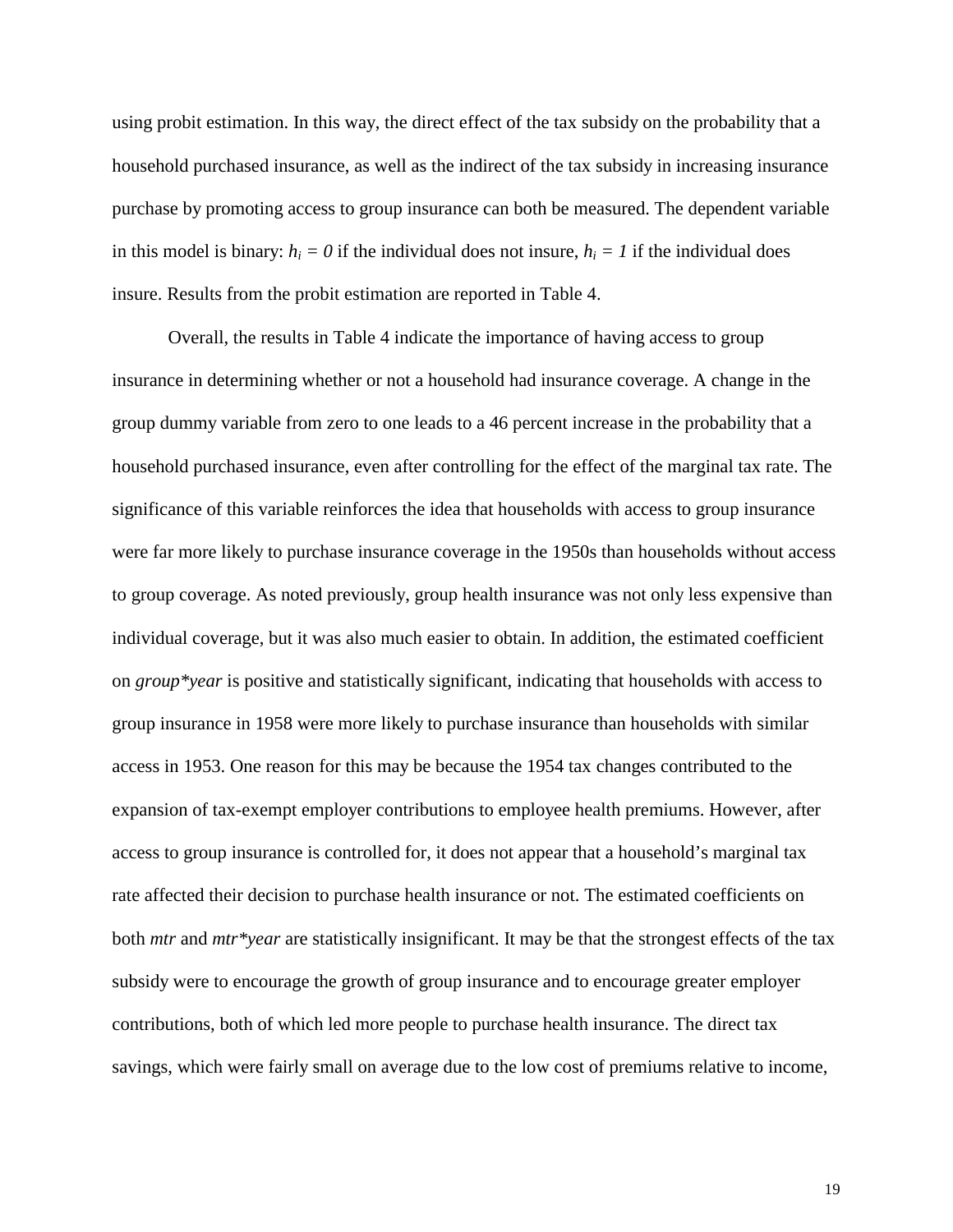probably did not cause people to decide to purchase health insurance. Other variables that have a positive, statistically significant effect on the probability of insurance purchase include family size, age, and education, while black households had a statistically significantly lower probability of purchasing health insurance coverage.

Clearly, the tax subsidy increased access to group insurance, particularly among union members and employed persons. Given the dominant influence of access to group insurance in determining health insurance status, how might this increase in the ability of households to purchase group insurance have influenced the number of people who gained health insurance between 1953 and 1958? One means of measuring this effect is to use a technique that decomposes the change in access to group insurance between 1953 and 1958 into two components. The first component is that which results from differences in sample characteristics between the two years, and the second is that which occurs because of differences in the estimated coefficients (Oaxaca, 1973; Even and Macpherson, 1990; Oaxaca and Ransom, 1994). One reason estimated coefficients might differ between the years is if a structural change occurred that altered the weight households give to various factors when making decisions about insurance purchase, such as how changes in the tax laws may have affected access to insurance among employed persons and union members.

To perform the decomposition, separate probit estimations are performed for 1953 and 1958.12 In 1958, the predicted probability of access to group insurance increased by 19.43 percentage points from that of 1953 (from 47.46 to 66.89 percent). Following Even and Macpherson (1990), the fraction of the change attributable to structural changes occurring in the estimated coefficients while holding the sample characteristics constant is 10.68 percentage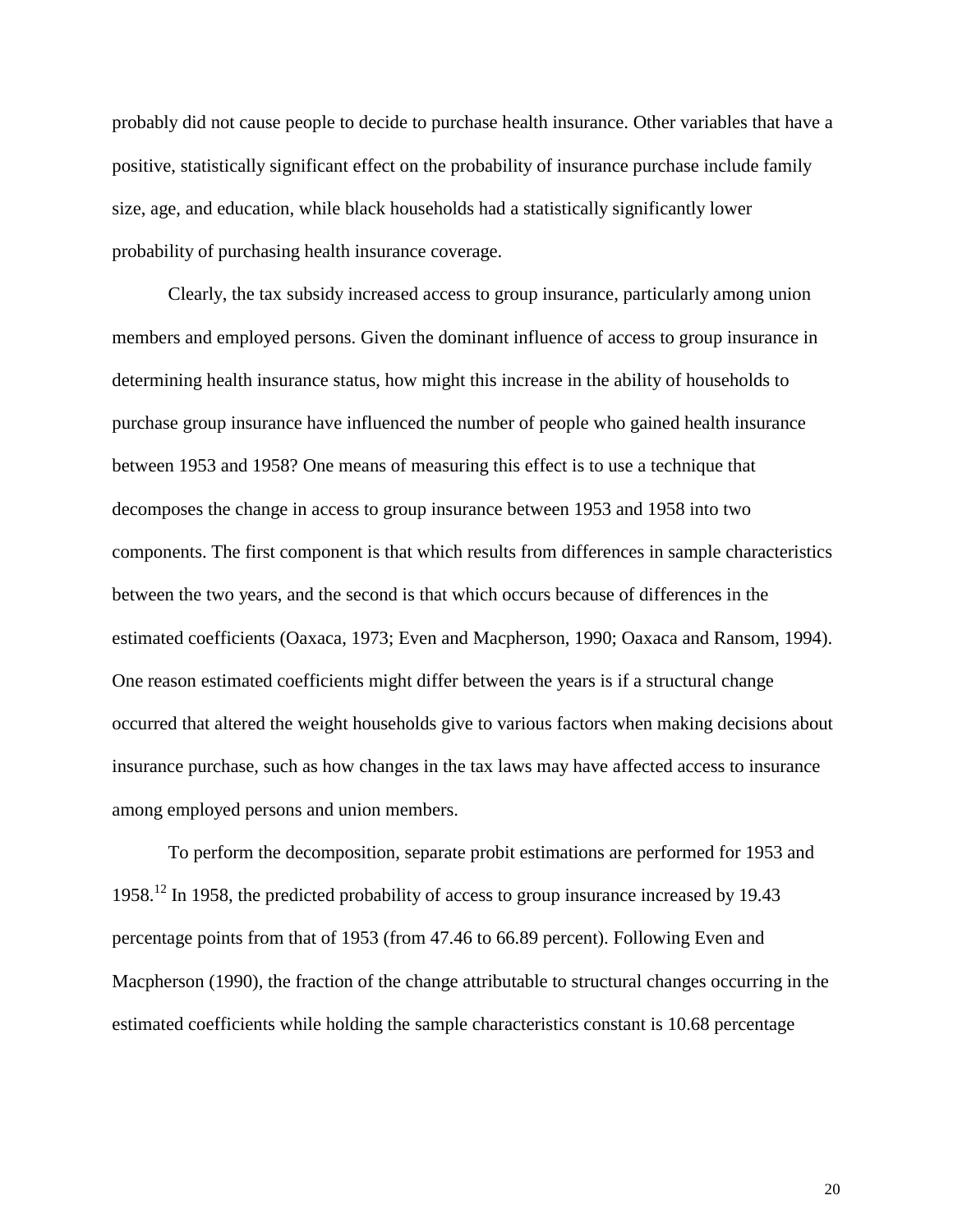points of the 19.43 percentage point increase, or 55 percent. Table 5 shows that the change in access to group insurance is even larger for union members and employed persons. Among union members, access to group insurance increased 14.82 percentage points from 1953 to 1958, while access to group insurance increased 12.57 percentage points for employed persons.

For the whole sample, if having access to group insurance increases the likelihood that a household purchases insurance by 46 percent, and if access to group insurance attributable to structural changes in the coefficient estimates increased by 10.68 percentage points between 1953 and 1958, then a simple back of the envelope calculation suggests that the increase in access to group insurance generated by the tax subsidy could explain up to 41 percent (5.5 percentage points) of the 13.52 percentage point increase in the predicted probability of buying insurance from 1953 to 1958.<sup>13</sup> These results clearly show that the increase in access to group insurance between 1953 and 1958 is an important initial effect of the changes in tax policy in 1954.

### *Measuring the Impact of the Tax Changes using Tobit*

While the probit estimation provides clear information as to the factors that determine whether or not a household buys insurance, it may not fully capture the effect of the tax changes in 1954. While access to group insurance is an important determinant in whether or not people purchase health insurance coverage, it is not clear that after access to group insurance has been controlled for, the additional exemption of employer contributions from household income tax would induce people who would otherwise not purchase health insurance to purchase coverage. Thus, it may not be surprising that the estimated coefficient on *mtr\*year* is not statistically

 $12$  These estimations are the same as for the pooled model but do not include the year dummy variables. Since the actual results are not relevant to the purpose here, they are not reported but are available upon request.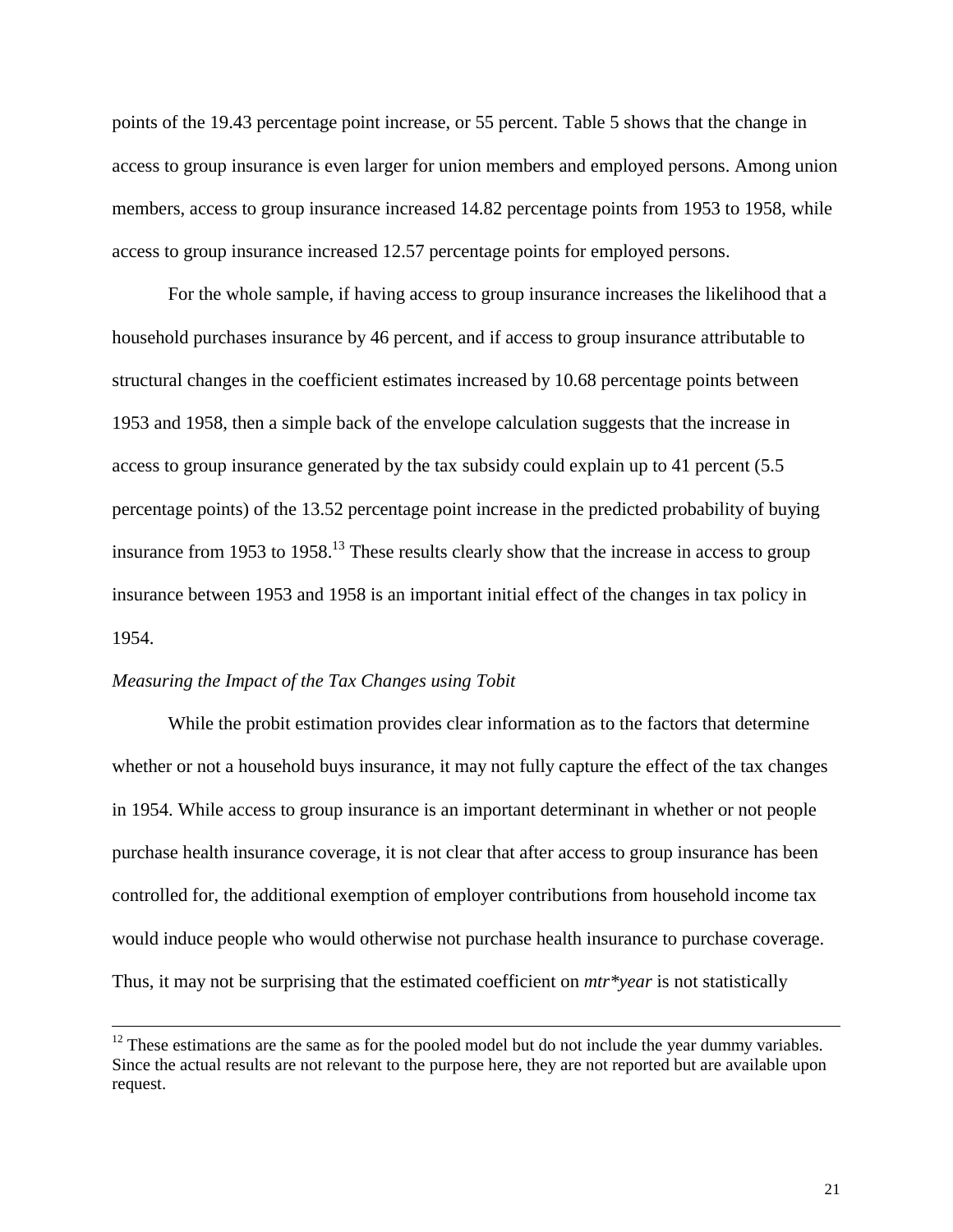significant in the probit equation. Households probably did not base their decision to actually purchase health insurance or not on the possibility of a tax exemption. What is more likely is that once households had made the decision to purchase health insurance coverage, the exemption of employer contributions would enable them to buy a greater amount of coverage. Further, employers increased their contributions to employee premiums, possibly enabling households to buy additional coverage. Because the NORC samples provide data on the amounts of coverage purchased by households, it is possible to examine the effect of the 1954 tax changes not only on the probability that a household purchased insurance, but also on how much coverage a household purchased. Thus, I use tobit estimation examine the effect of the tax subsidy on the amount of expected health insurance coverage purchased by a household.

In the NORC samples, measuring the amount of health insurance coverage purchased by each household is complicated because of the way insurance benefits are reported in the surveys. The reported benefits include a variety of different attributes that must be put into comparable units before they can be summed to an aggregate value of coverage. In the 1950s, people who wanted to purchase insurance chose from a menu that included a per diem hospital benefit ranging from \$3 to \$22, for which they paid a premium for their selected level of coverage based on their age and gender. If they wished to add surgical protection to their coverage, they selected a surgical rider that paid a specified benefit (ranging from \$20 to \$450), and added the premium for the rider onto the premium for their hospital coverage. The household's insurance coverage cannot be determined by simply adding a \$3 per diem benefit to a \$400 surgical rider to get \$403 in coverage. This method would give too much weight to the surgical coverage when surgery was a much lower probability event than hospitalization. Weights must be determined for each

<sup>&</sup>lt;sup>13</sup> Calculated as  $(.4627+.0504)*.1068=0.055$  percentage points of the .1352 percentage point change in predicted insurance purchase between 1953 and 1958.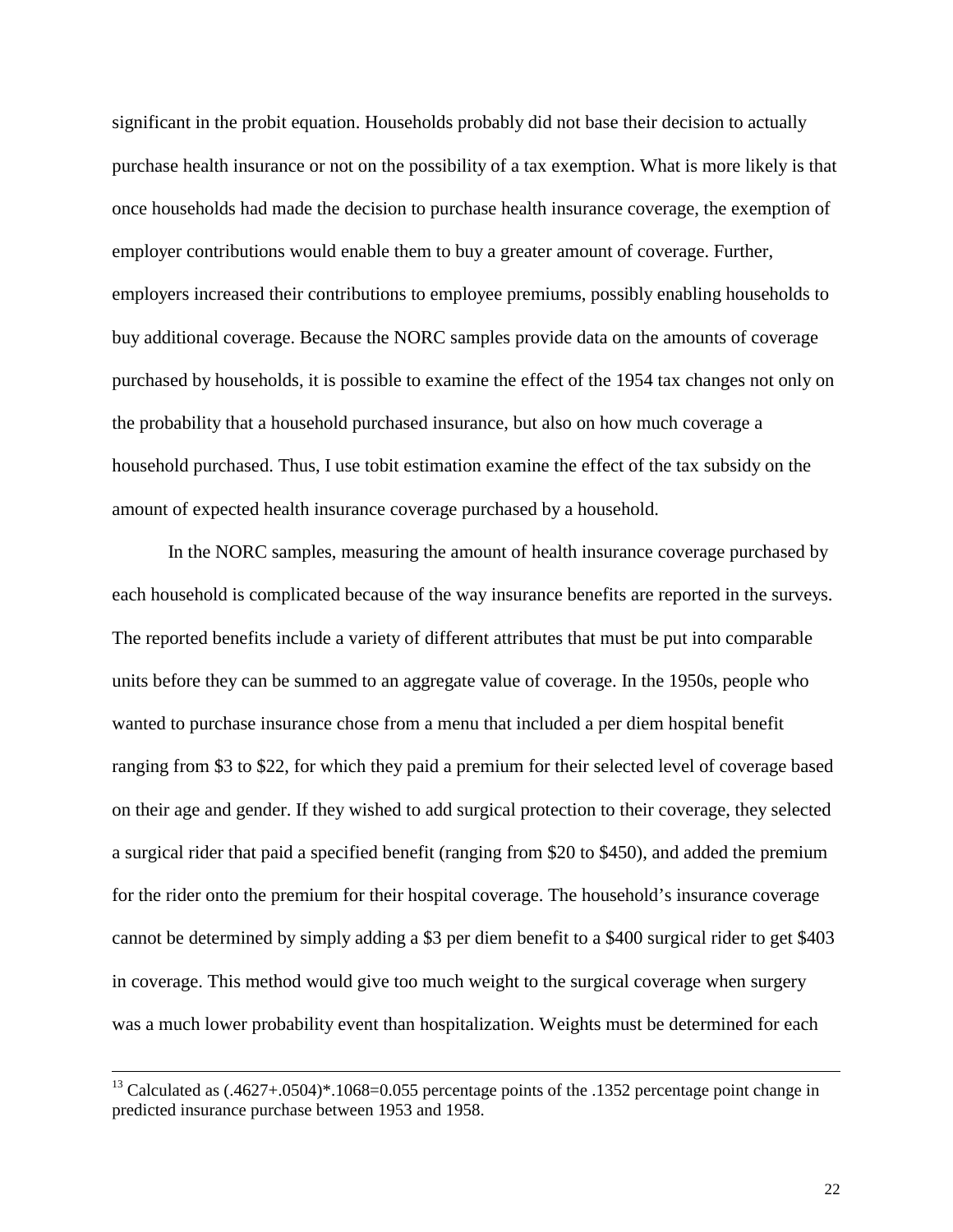feature of coverage that take into account differences in the likelihood of payment, which can then provide an expected value of the insurance coverage. A reasonable method for determining these weights is to examine how the insurance companies priced the various features.

When insurance companies in a competitive market rate policies, they charge a premium equal to the expected value of the coverage (what they expect to pay to consumers who have the policy), multiplied by a load ratio to cover their administrative costs. If a policy is actuarially fair (if there is no load), the premium on a policy is equal to the amount the insurance company expects to pay to the policyholder over the policy term. An actuarially fair premium is thus equal to the probability that the insured person will suffer a loss, multiplied by the amount of the loss. Because of this relationship between premiums and the expected benefit to the insured under the policy, the premium schedules of insurance companies can be used to determine universal weights for such diverse features as surgical riders and per diem hospital benefits. These weights can then be used to calculate a measure of expected value for the features of coverage selected in each individual household.

To do this, I use archival rate data for 1953 and 1958 from the nationwide insurance company, Mutual of Omaha. The Mutual of Omaha premium schedules provide the premium charged to a person for a given benefit level, conditional on the person's age and gender. For example, in 1958, a 35 year-old male who selects a \$10 per day hospital benefit would pay \$18.00 annually. If he elected to have a \$225.00 surgical rider added to his policy, he would pay an additional \$9.00, for an annual total of \$27.00. If his 35 year-old wife children elected to purchase the same level of coverage, she would be charged \$28.00 for the hospital benefit and an additional \$12 for the surgical coverage. Using the Mutual of Omaha premium schedules, I estimate the weights that Mutual of Omaha used to determine a person's premium conditional on

23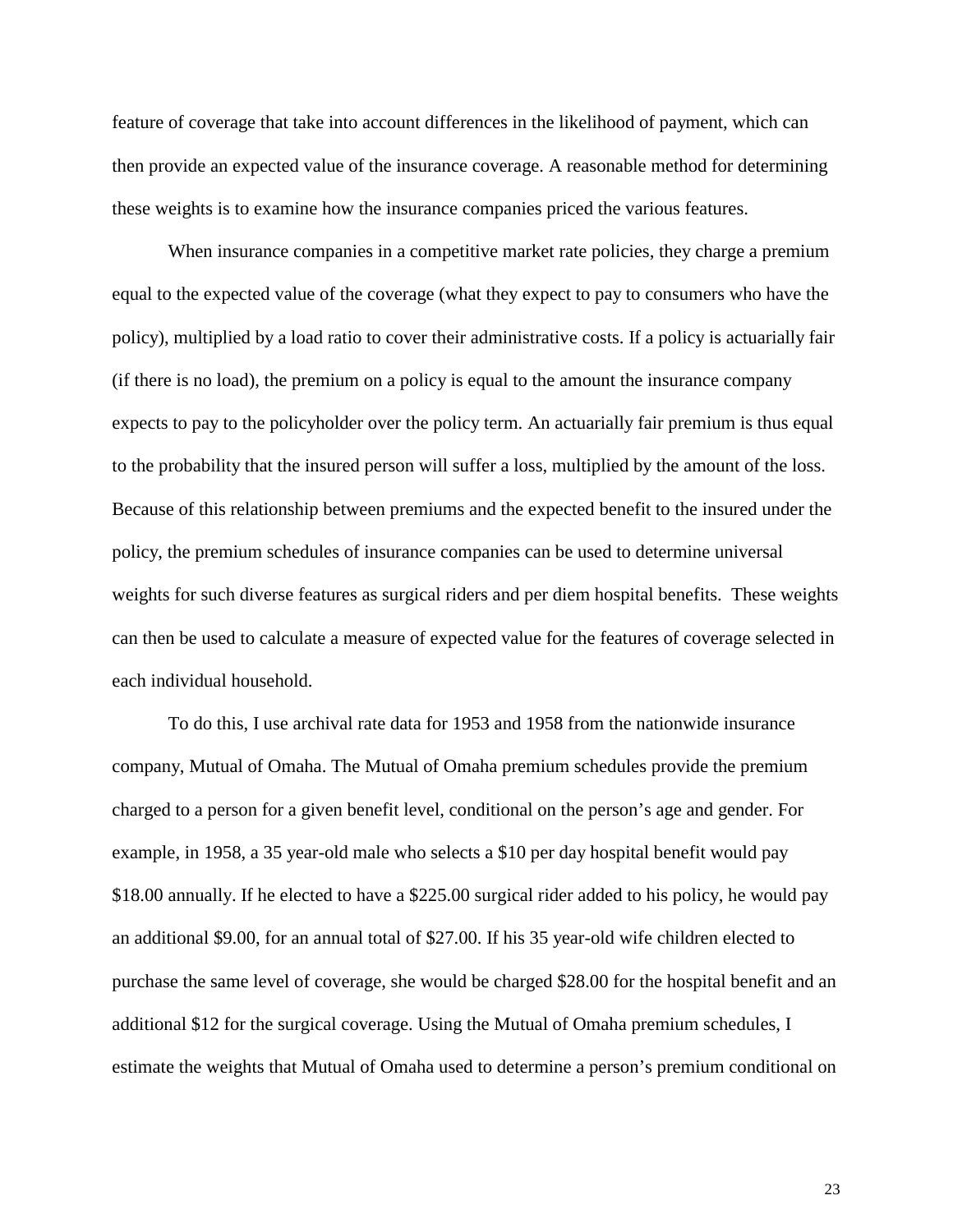their age and gender by regressing the premium schedule on a constant and the benefit schedule for each age/gender classification:

[6.1] ( hospital premium)<sub>ij</sub> = 
$$
\hat{\alpha}_{ij}^h + \hat{\beta}_{ij}^h
$$
 ( hospital benefit)

[6.2] (surgical premium)<sub>ij</sub> = 
$$
\hat{\alpha}_{ij}^s + \hat{\beta}_{ij}^s
$$
 (surgical benefit),

 $\overline{a}$ 

where *ij* refers to the age (*i*) and gender (*j*) of the individual, and *h* and *s* refer to the hospital schedule or the surgical schedule. The results of the estimations are reported in the appendix.

To determine the expected value of coverage for an insured household in the NORC sample, I apply the estimates of the  $\hat{\alpha}_{ij}$  and  $\hat{\beta}_{ij}$  to the data on a household by household basis. If a household reports a hospital benefit of \$10 per day, and a surgical benefit of \$200, I calculate the expected value of coverage under their policy by inserting their reported benefit levels into either equation [6.1] or equation [6.2] for their relevant age and gender. The total value of expected coverage for the household is the sum of the value for each covered individual. In 1953, the mean of expected coverage for all persons is \$18.27. For only those people who purchased insurance, the mean of expected coverage is \$62.92. In 1958, the mean of expected coverage for all persons is \$49.09. The mean of the variable conditional on insurance purchase is \$103.46. Once the expected coverage under a particular policy has been determined, I pool the data and estimate the equation using tobit to measure the effect of various factors, including the marginal tax rate, on the amount of health insurance coverage purchased by households.<sup>14</sup>

 $14$  One shortcoming of this procedure is that many families knew they had insurance but did not know their benefit levels. As a result, it is impossible to compute the expected value of their insurance coverage, and they are eliminated from the sample. Out of 2165 observations in 1958, only 971 remain after dropping observations in which families do not know their benefit levels or the amount of their premium paid by their employer. In 1953, the original sample of 2238 falls to 1171 after dropping observations for missing benefit levels/employer contributions. A probit analysis of insurance conducted using the smaller data set does not differ substantially from the probit done using the full set of data, although the magnitude of the estimated coefficient on highmtr is greater, as is the effect of union membership in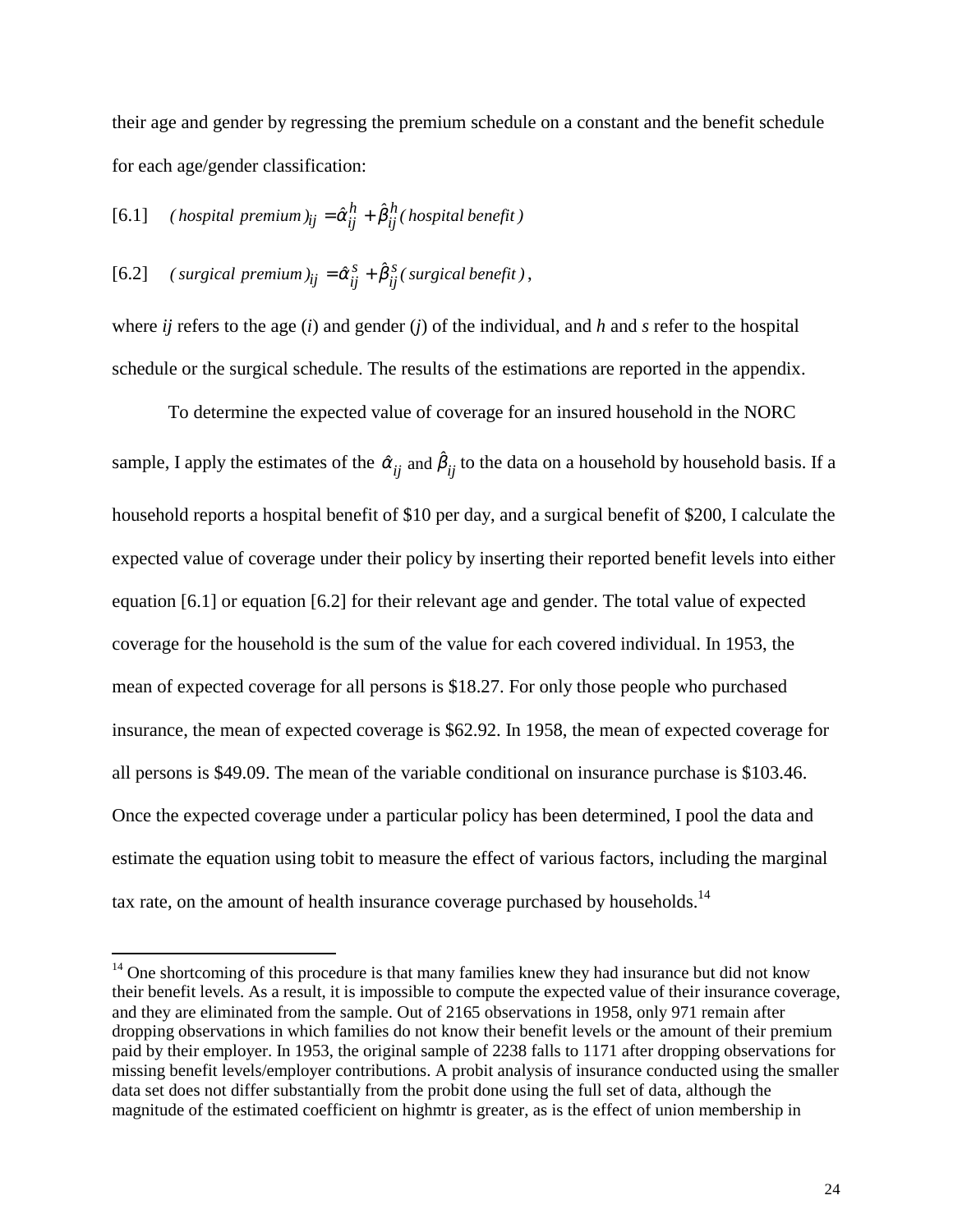However, given the nature of the data used in the tobit estimation, a more accurate means of measuring the effect of the tax changes can be used. As noted previously, one effect of the tax subsidy would be to increase the frequency and the amount of employer contributions to employee health plans. To control for this, I include a dummy variable (*contribution*) that is equal to one if the employer contributes to the household's insurance plan. In addition, I include *contribution\*year*, which is equal to one for employer contributions in 1958. The interactive dummy provides a test of whether households receiving employer contributions in 1958 purchased more coverage than similar households receiving contributions in 1953, which would occur as a direct result of the 1954 tax changes.

Table 6 reports the estimates of the tobit equation using the expected dollar amount of health insurance coverage as the dependent variable. Overall, the results from the tobit estimation reinforce those of the probit, and demonstrate that the tax changes did have an effect on the amount of coverage households purchased in 1958 relative to 1953. Once again, the estimated coefficient on the dummy variable *group* is positive and statistically significant, indicating that the potential expenditures of households with access to group health insurance were \$81.97 greater than the potential expenditures of households who did not have access to group coverage, even after controlling for the presence of employer contributions. Clearly, access to group insurance plays an important role not only in determining the likelihood that a person has coverage, but also in determining the amount of coverage that a person has. In addition, the estimated coefficient on the variable controlling for employer contributions is positive and statistically significant, supporting the hypothesis that even after controlling for the effect of group insurance, households who received employer contributions to their health

 $\overline{a}$ 

<sup>1958.</sup> Full probit results from estimating the smaller sample are available in the appendix, as are the descriptive statistics from the smaller sample.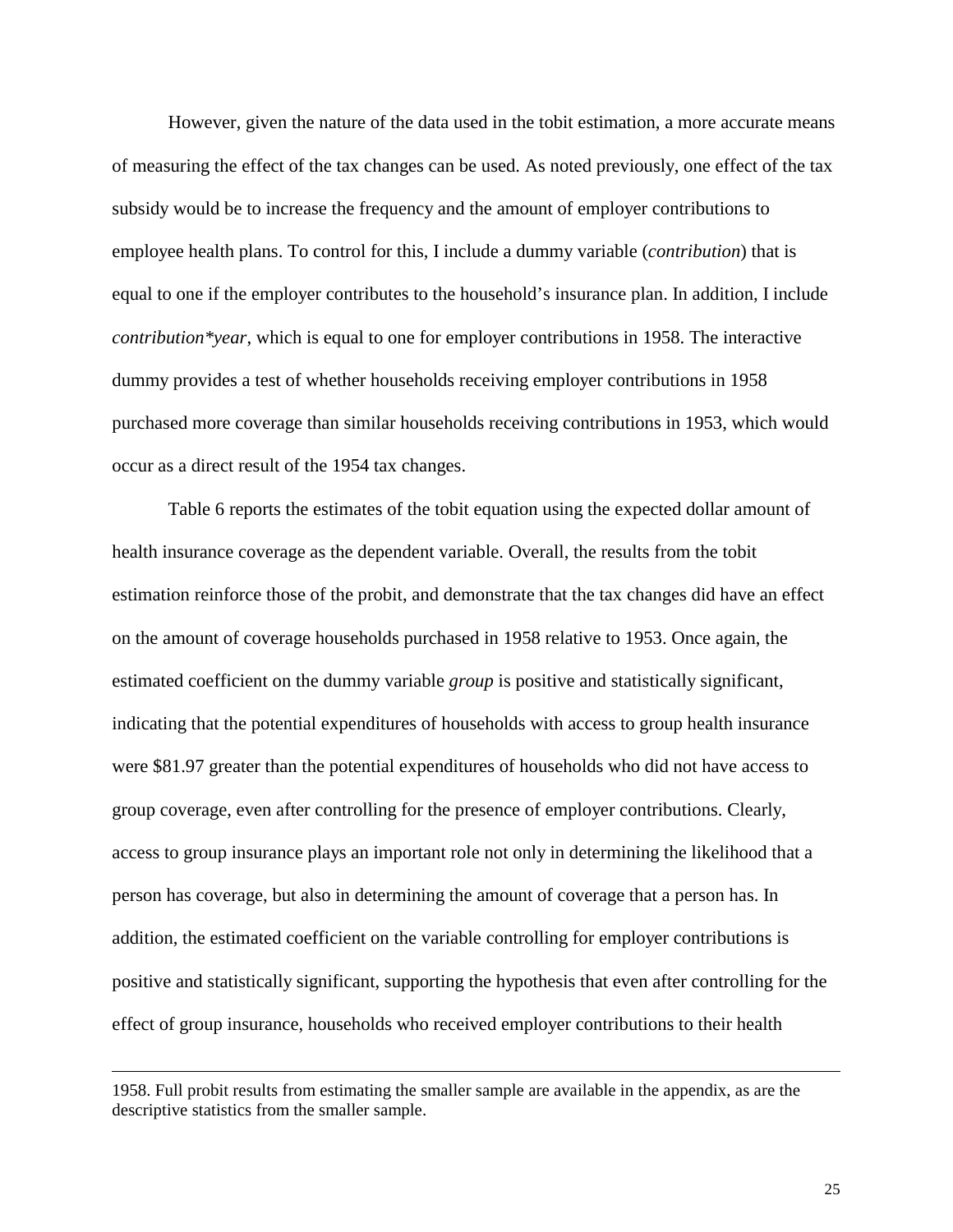insurance premiums purchased more coverage. Potential expenditures for households with employers contributing to their policies were \$48.60 higher than for households who did not receive employer contributions. Further, the positive, statistically significant coefficient on *contribution\*year* suggests that households who received employer contributions in 1958 purchased more coverage than similar households in 1953, and the positive, statistically significant coefficient on *mtr\*year* suggests that people in higher tax brackets purchased more coverage than their 1953 counterparts. These results indicate that the tax subsidy did have a statistically significant, positive effect in increasing the amount of health insurance coverage households bought.

### **VI. Conclusions**

This paper suggests that the initial effects of the 1954 tax subsidy go beyond that of increasing the relative amount of health insurance coverage purchased by decreasing its relative price. Results indicate that the tax subsidy promoted the growth of group insurance, and correspondingly enabled more households to gain access to health insurance coverage than before the changes occurred. Further, after 1954, people with access to group insurance were even more likely to purchase coverage, and people with employer contributions purchased more coverage than they did before. In the NORC sample, the number of people with access to group insurance rose 18.9 percentage points, from 47.8 percent to 66.7 percent. Both union members and employed persons in 1958 were statistically significantly more likely to have access to group health insurance than either group in 1953. Results indicate that up to 41 percent of the rise in the predicted probability of having insurance over the period may be attributable to changes in access to group insurance.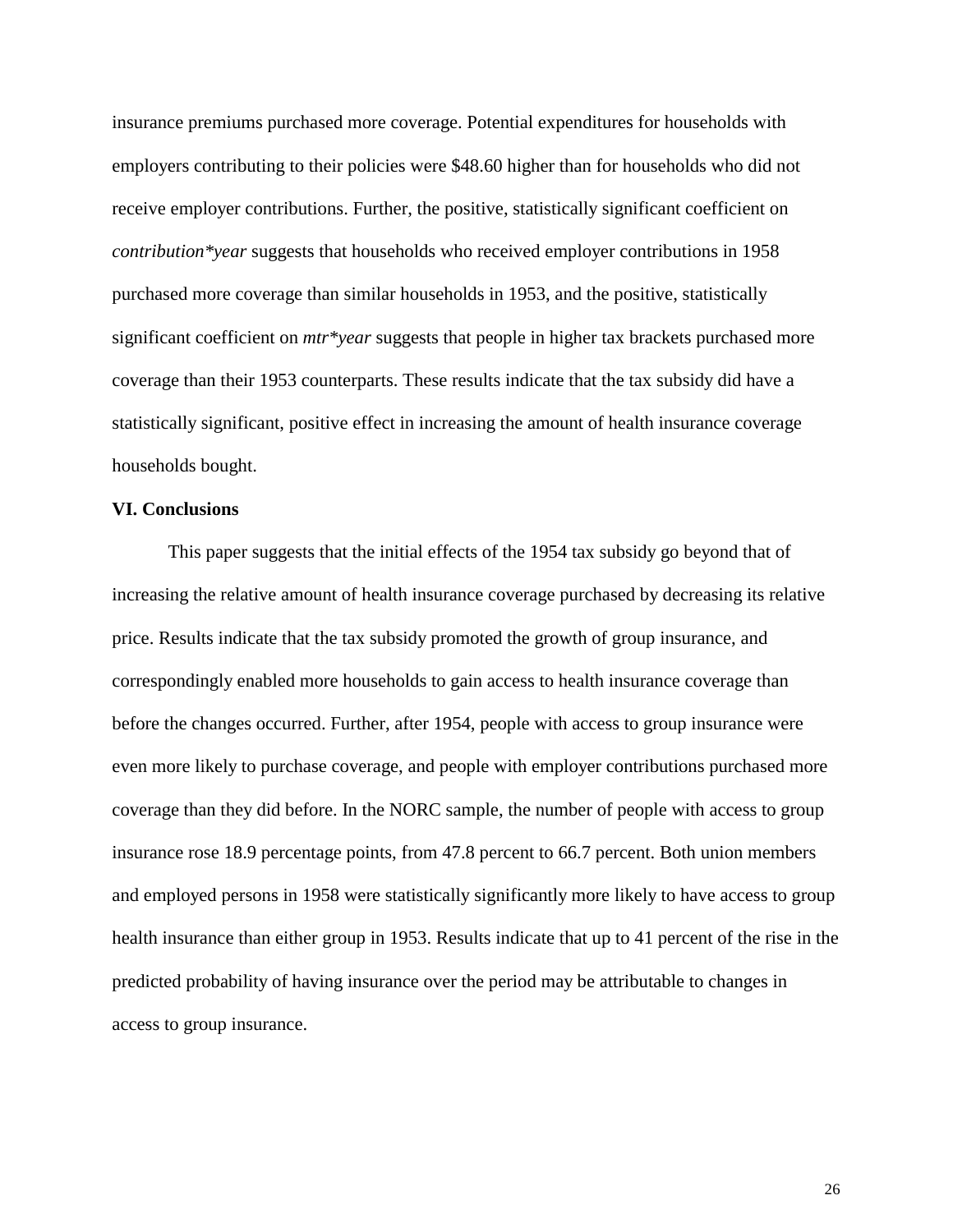To some degree, this increase in access to group insurance may have made health insurance markets more complete by reducing risks of adverse selection and by lowering the administrative costs of insurance companies. These savings are in turn reflected in lower premiums for consumers relative to those of individual insurance coverage. Furthermore, people who may not have been able to buy insurance individually (in effect facing an infinite price) might have been able to do so with the less stringent group enrollment process. Results show that households with access to group insurance were 46 percent more likely to have health insurance than households without the opportunity to purchase group insurance. The effect of having access to group insurance is a strong one, then and now. If the tax subsidy encouraged the growth of group insurance, then it did far more than just lower the cost of insurance coverage by exempting employer contributions from income taxes— it also enabled many more people to have access to health insurance. If it is indeed the case that the effect of the tax subsidy in contributing to the growth of employment-based group insurance was important, then the tax subsidy may have actually engendered institutional change, and shaped the modern health insurance market. Given this, any modern policy decision that affects the tax subsidy must be evaluated not only with respect to how it would affect the relative price of health insurance, but also with respect to what ramifications it might have on group insurance and access to health insurance coverage.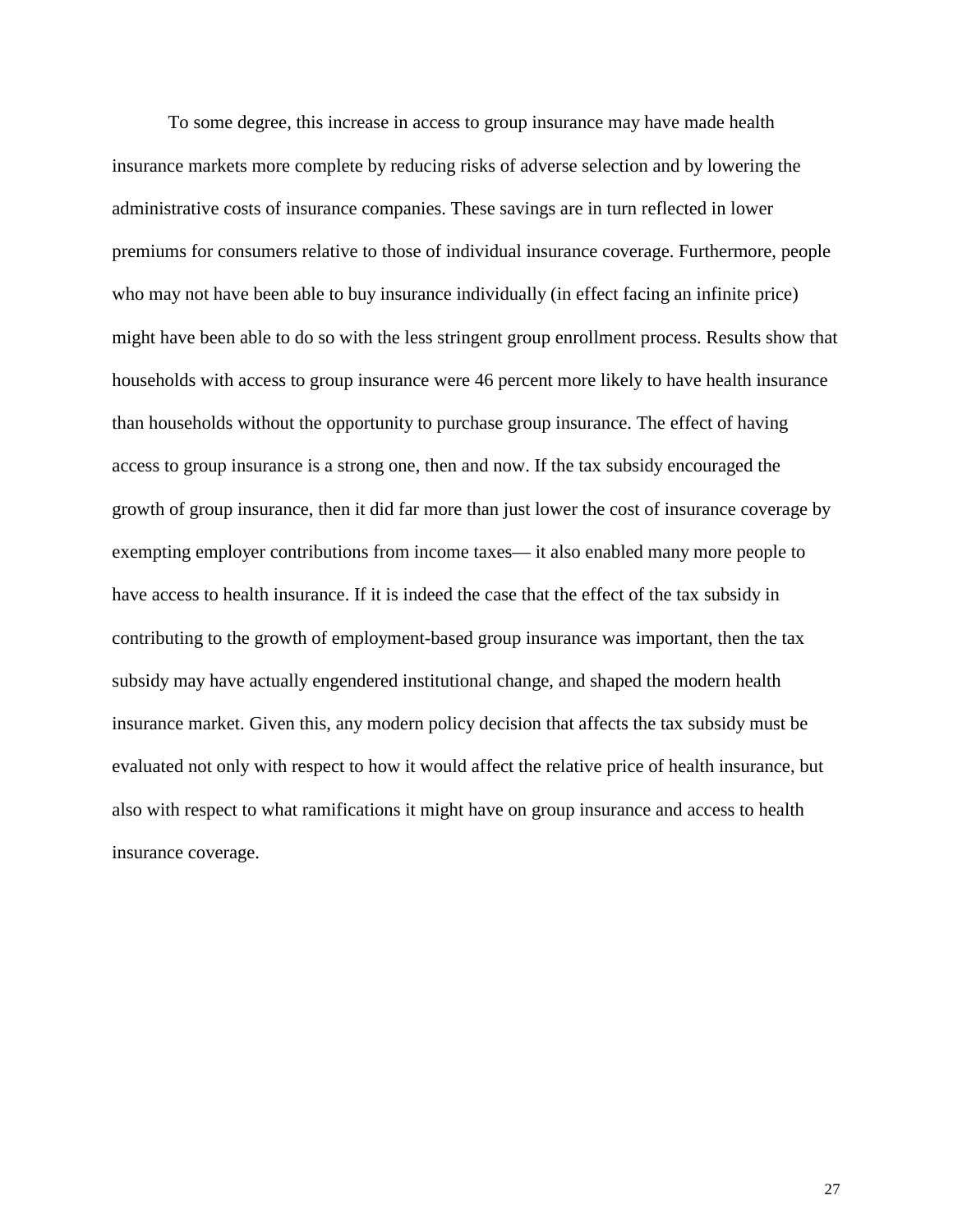

**Figure 1: Enrollment in Commercial Policies v. Blue Cross and Blue Shield**

**Year**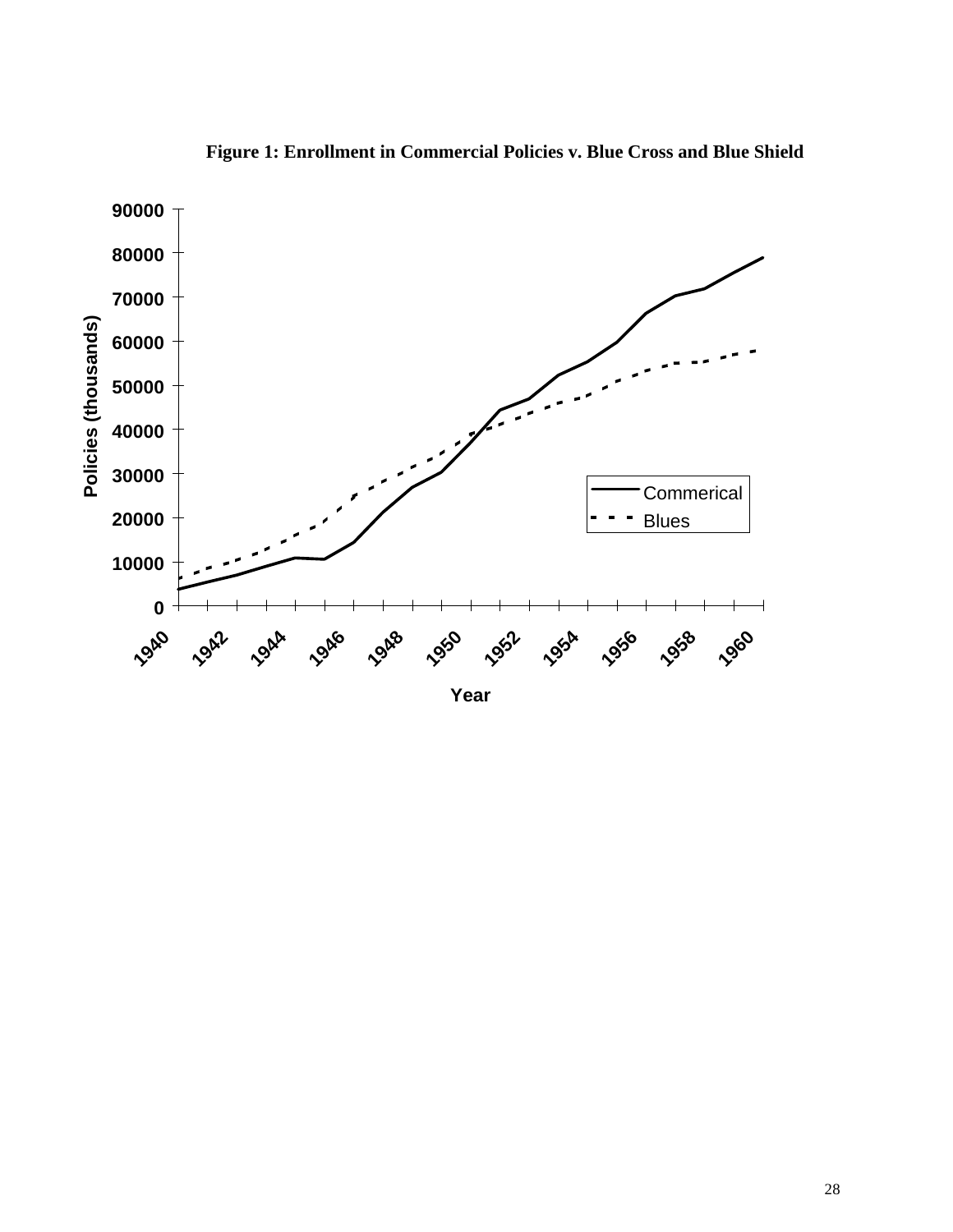| <b>Variable</b>            | Mean,  | Std. Dev, | Min,             | Max,         | Mean,  | Std. Dev, | Min,             | Max,         |
|----------------------------|--------|-----------|------------------|--------------|--------|-----------|------------------|--------------|
|                            | 1953   | 1953      | 1953             | 1953         | 1958   | 1958      | 1958             | 1958         |
| Age                        | 49.240 | 14.863    | 19               | 90           | 46.292 | 14.649    | 18               | 90           |
| Age <sup>2</sup>           | 2645   | 1536.341  | 361              | 8100         | 2358   | 1436.505  | 324              | 8100         |
| Covg                       | 18.27  | 35.251    | $\boldsymbol{0}$ | 197.93       | 49.09  | 62.97     | $\boldsymbol{0}$ | 348.45       |
| Education                  | 0.338  | 0.473     | $\boldsymbol{0}$ | $\mathbf{1}$ | 0.289  | 0.453     | $\boldsymbol{0}$ | 1            |
| Employed                   | 0.810  | 0.393     | $\boldsymbol{0}$ | $\mathbf{1}$ | 0.861  | 0.347     | $\mathbf{0}$     | 1            |
| <b>Family Size</b>         | 3.113  | 1.678     | $\mathbf{1}$     | 13           | 3.363  | 1.742     | $\mathbf{1}$     | 14           |
| (Family Size) <sup>2</sup> | 12.508 | 14.323    | $\mathbf{1}$     | 169          | 14.341 | 16.076    | $\mathbf{1}$     | 196          |
| Female Head                | 0.193  | 0.394     | $\boldsymbol{0}$ | $\mathbf{1}$ | 0.117  | 0.322     | $\boldsymbol{0}$ | 1            |
| Group                      | 0.478  | 0.500     | $\boldsymbol{0}$ | $\mathbf{1}$ | 0.667  | 0.471     | $\boldsymbol{0}$ | 1            |
| Income                     | 4187   | 2824      | 100              | 50000        | 5694   | 4108      | 37               | 57000        |
| Insured                    | 0.629  | 0.483     | $\boldsymbol{0}$ | $\mathbf{1}$ | 0.764  | 0.424     | $\boldsymbol{0}$ | 1            |
| Lodge Member               | 0.197  | 0.398     | $\boldsymbol{0}$ | $\mathbf{1}$ | 0.255  | 0.436     | $\boldsymbol{0}$ | 1            |
| Married                    | 0.763  | 0.425     | $\boldsymbol{0}$ | 1            | 0.821  | 0.384     | $\boldsymbol{0}$ | 1            |
| <b>MTR</b>                 | 0.173  | 0.102     | $\boldsymbol{0}$ | 0.75         | 0.179  | 0.081     | $\boldsymbol{0}$ | 0.38         |
| Overten                    | 0.061  | 0.240     | $\boldsymbol{0}$ | $\mathbf{1}$ | 0.103  | 0.304     | $\mathbf{0}$     | 1            |
| Premium                    | 6.703  | 4.107     | $\boldsymbol{0}$ | 35.27        | 6.688  | 5.270     | $\mathbf{0}$     | 31           |
| <b>Black</b>               | 0.103  | 0.304     | $\boldsymbol{0}$ | $\mathbf{1}$ | 0.086  | 0.280     | $\mathbf{0}$     | $\mathbf{1}$ |
| Trunc. Income              | 4156   | 2584      | 100              | 10000        | 5282   | 2720      | 37               | 10000        |
| <b>Union Member</b>        | 0.331  | 0.471     | $\boldsymbol{0}$ | $\mathbf{1}$ | 0.332  | 0.471     | $\boldsymbol{0}$ | 1            |
| <b>Occupation Dummies</b>  |        |           |                  |              |        |           |                  |              |
| Professional               | 0.150  | 0.357     | $\boldsymbol{0}$ | $\mathbf{1}$ | 0.112  | 0.316     | $\boldsymbol{0}$ | 1            |
| Farmer                     | 0.106  | 0.308     | $\overline{0}$   | $\mathbf{1}$ | 0.06   | 0.237     | $\boldsymbol{0}$ | 1            |
| Clerical                   | 0.053  | 0.224     | $\boldsymbol{0}$ | $\mathbf{1}$ | 0.093  | 0.290     | $\mathbf{0}$     | 1            |
| Sales                      | 0.045  | 0.207     | $\boldsymbol{0}$ | 1            | 0.050  | 0.219     | $\mathbf{0}$     | $\mathbf{1}$ |
| Craftsman                  | 0.174  | 0.379     | $\boldsymbol{0}$ | 1            | 0.209  | 0.407     | $\boldsymbol{0}$ | $\mathbf{1}$ |
| Service                    | 0.077  | 0.266     | $\boldsymbol{0}$ | 1            | 0.076  | 0.265     | $\mathbf{0}$     | $\mathbf{1}$ |
| Laborer                    | 0.061  | 0.240     | $\boldsymbol{0}$ | $\mathbf{1}$ | 0.073  | 0.259     | $\boldsymbol{0}$ | $\mathbf{1}$ |
| Operative                  | 0.169  | 0.375     | $\mathbf{0}$     | 1            | 0.193  | 0.394     | $\boldsymbol{0}$ | $\mathbf{1}$ |
| <b>Industry Dummies</b>    |        |           |                  |              |        |           |                  |              |
| Agriculture                | 0.121  | 0.326     | $\boldsymbol{0}$ | $\mathbf{1}$ | 0.079  | 0.270     | $\boldsymbol{0}$ | 1            |
| Mining                     | 0.105  | 0.307     | $\overline{0}$   | $\mathbf{1}$ | 0.026  | 0.159     | $\boldsymbol{0}$ | 1            |
| Manufacturing              | 0.252  | 0.434     | $\boldsymbol{0}$ | $\mathbf{1}$ | 0.315  | 0.464     | $\boldsymbol{0}$ | $\mathbf{1}$ |
| Finance                    | 0.022  | 0.148     | $\boldsymbol{0}$ | $\mathbf{1}$ | 0.038  | 0.192     | $\mathbf{0}$     | $\mathbf{1}$ |
| Service Industry           | 0.115  | 0.319     | $\boldsymbol{0}$ | 1            | 0.155  | 0.362     | $\boldsymbol{0}$ | 1            |
| Public                     | 0.041  | 0.199     | $\boldsymbol{0}$ | 1            | 0.061  | 0.239     | $\boldsymbol{0}$ | $\mathbf{1}$ |
| Trade                      | 0.134  | 0.341     | $\boldsymbol{0}$ | 1            | 0.144  | 0.351     | $\boldsymbol{0}$ | $\mathbf{1}$ |
| Transportation             | 0.071  | 0.256     | $\boldsymbol{0}$ | $\mathbf{1}$ | 0.092  | 0.289     | $\boldsymbol{0}$ | $\mathbf{1}$ |
| <b>Regional Dummies</b>    |        |           |                  |              |        |           |                  |              |
| Northeast                  | 0.260  | 0.439     | $\boldsymbol{0}$ | $\mathbf{1}$ | 0.279  | 0.449     | $\boldsymbol{0}$ | $\mathbf 1$  |
| Northcentral               | 0.283  | 0.450     | $\boldsymbol{0}$ | $\mathbf{1}$ | 0.244  | 0.43      | $\mathbf{0}$     | 1            |
| Southeast                  | 0.146  | 0.353     | $\boldsymbol{0}$ | 1            | 0.149  | 0.356     | $\mathbf{0}$     | 1            |
| Southcentral               | 0.168  | 0.374     | $\boldsymbol{0}$ | $\mathbf{1}$ | 0.171  | 0.377     | $\boldsymbol{0}$ | 1            |
| Mountain                   | 0.043  | 0.203     | $\boldsymbol{0}$ | $\mathbf{1}$ | 0.035  | 0.184     | $\boldsymbol{0}$ | $\mathbf{1}$ |
| Pacific                    | 0.100  | 0.300     | $\boldsymbol{0}$ | $\mathbf{1}$ | 0.118  | 0.322     | $\overline{0}$   | 1            |

**Table 1: Descriptive Statistics, 1953 and 1958\*** 

 $* n = 2238$  in 1953, n = 2165 in 1958.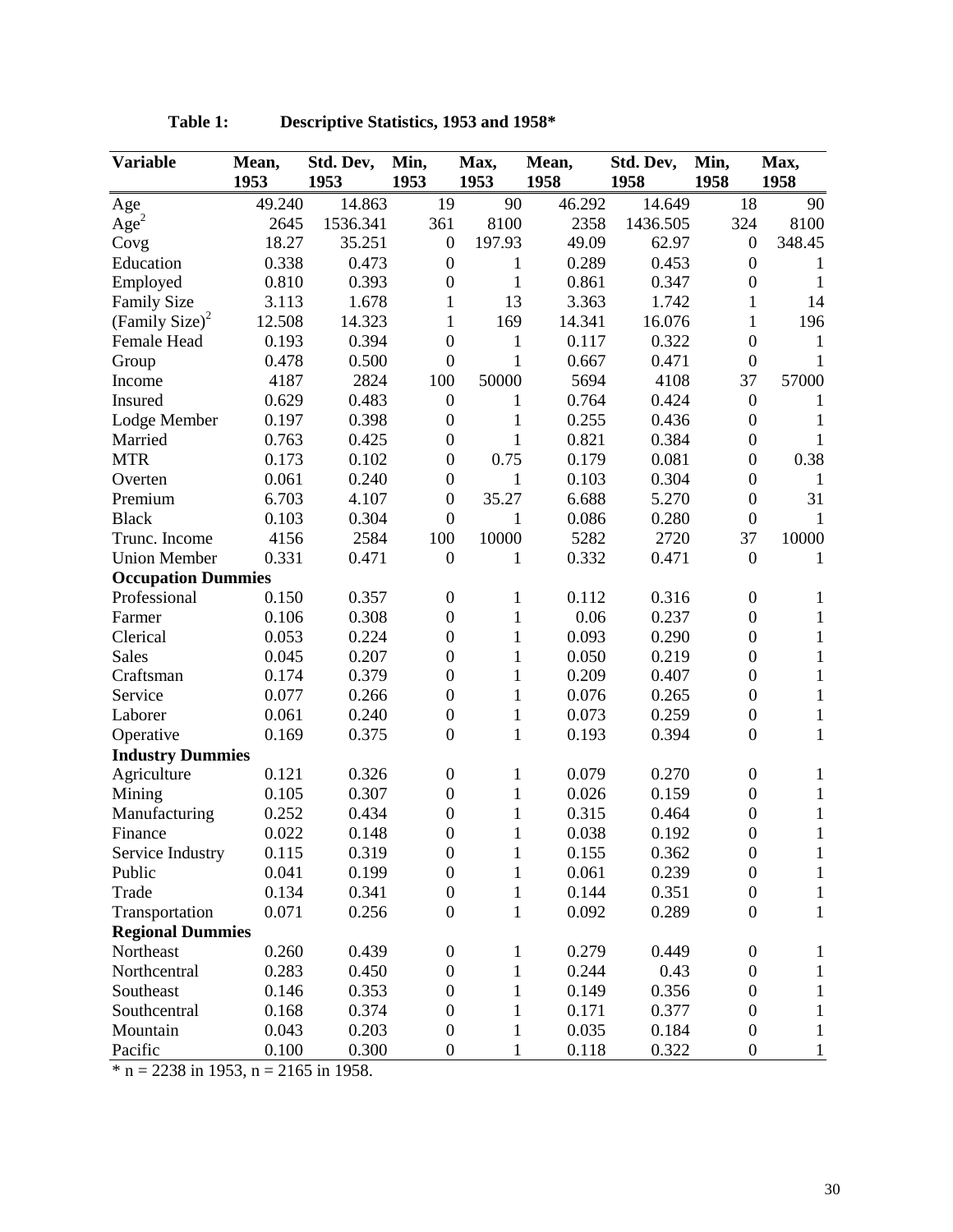| <b>Household Reports:</b>            | 1953 | 1958 |
|--------------------------------------|------|------|
| No Contribution by Employer          | 77%  | 58%  |
| Partial Contribution by Employer     | 17%  | 25%  |
| <b>Full Contribution by Employer</b> | 7%   | 18%  |

# **Table 2: Percent of Households with Employer Contributions to Health Insurance**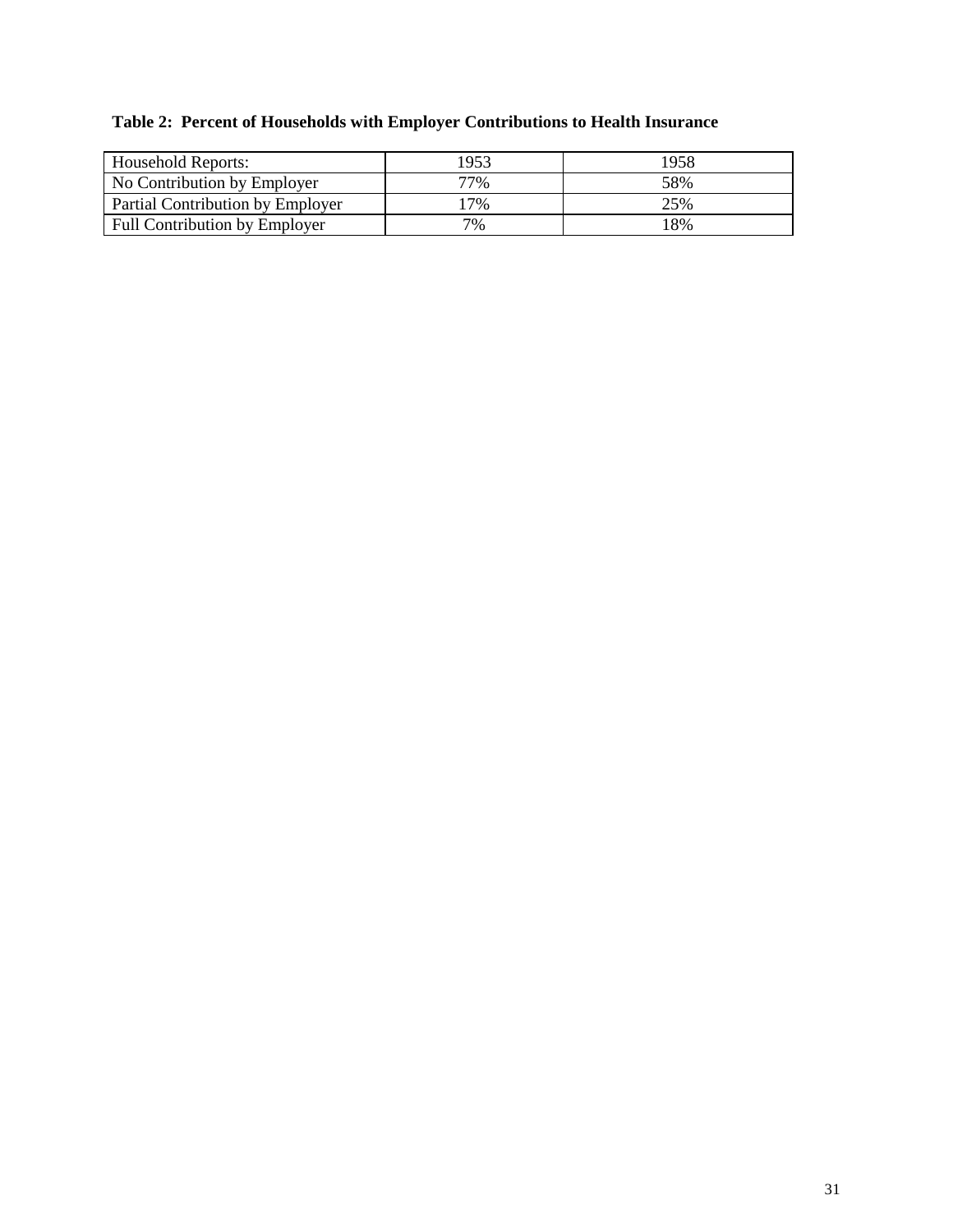### **Table 3: Results from Pooled Probit Analysis**

| <b>Variable</b>            | <b>Marginal Effect</b> | <b>Std. Error</b> | <b>P-Value</b> |
|----------------------------|------------------------|-------------------|----------------|
| <b>Family Size</b>         | 0.0152                 | 0.0173            | 0.3800         |
| (Family Size) <sup>2</sup> | $-0.0028$              | 0.0019            | 0.1440         |
| Age                        | 0.0137                 | 0.0038            | 0.0000         |
| $(Age)^2$                  | $-0.0002$              | 0.0000            | 0.0000         |
| Income                     | 0.0001                 | 0.0000            | 0.0000         |
| Employed                   | 0.0794                 | 0.0393            | 0.0420         |
| <b>Union Member</b>        | 0.1015                 | 0.0257            | 0.0000         |
| Lodge Member               | $-0.0357$              | 0.0226            | 0.1130         |
| <b>Black</b>               | $-0.1222$              | 0.0314            | 0.0000         |
| Professional               | 0.1681                 | 0.0292            | 0.0000         |
| Clerical                   | 0.2368                 | 0.0297            | 0.0000         |
| <b>Sales</b>               | 0.1130                 | 0.0385            | 0.0060         |
| Craftsman                  | 0.0862                 | 0.0297            | 0.0050         |
| Service                    | 0.1276                 | 0.0345            | 0.0010         |
| Laborer                    | 0.0806                 | 0.0380            | 0.0400         |
| Operative                  | 0.1746                 | 0.0292            | 0.0000         |
| Agriculture                | $-0.1250$              | 0.0410            | 0.0020         |
| Manufacturing              | 0.2729                 | 0.0236            | 0.0000         |
| Finance                    | 0.0139                 | 0.0543            | 0.7990         |
| Service Industry           | $-0.0251$              | 0.0338            | 0.4560         |
| Public                     | 0.0625                 | 0.0428            | 0.1550         |
| Trade                      | $-0.0281$              | 0.0339            | 0.4060         |
| Transportation             | 0.1929                 | 0.0309            | 0.0000         |
| Education                  | 0.0340                 | 0.0205            | 0.0980         |
| Northeast                  | 0.0021                 | 0.0447            | 0.9620         |
| North Central              | $-0.0719$              | 0.0452            | 0.1100         |
| Southeast                  | $-0.0245$              | 0.0475            | 0.6040         |
| <b>South Central</b>       | $-0.1198$              | 0.0477            | 0.0110         |
| Pacific                    | $-0.1167$              | 0.0501            | 0.0190         |
| Overten                    | $-0.2626$              | 0.0384            | 0.0000         |
| Union*Year=58              | 0.1498                 | 0.0360            | 0.0000         |
| Employed*Year=58           | 0.1860                 | 0.0477            | 0.0000         |
| Year=58                    | $-0.0612$              | 0.0474            | 0.1980         |

Dependent Variable: Access to Group Health Insurance (0, 1)

\*Marginal effects are reported as the change in probability for an infinitesimal change in each continuous variable. Dummy variables are reported as the change in probability as the dummy moves from 0 to 1. Mean of dependent variable is 0.571. N=4403, LRI=0.279.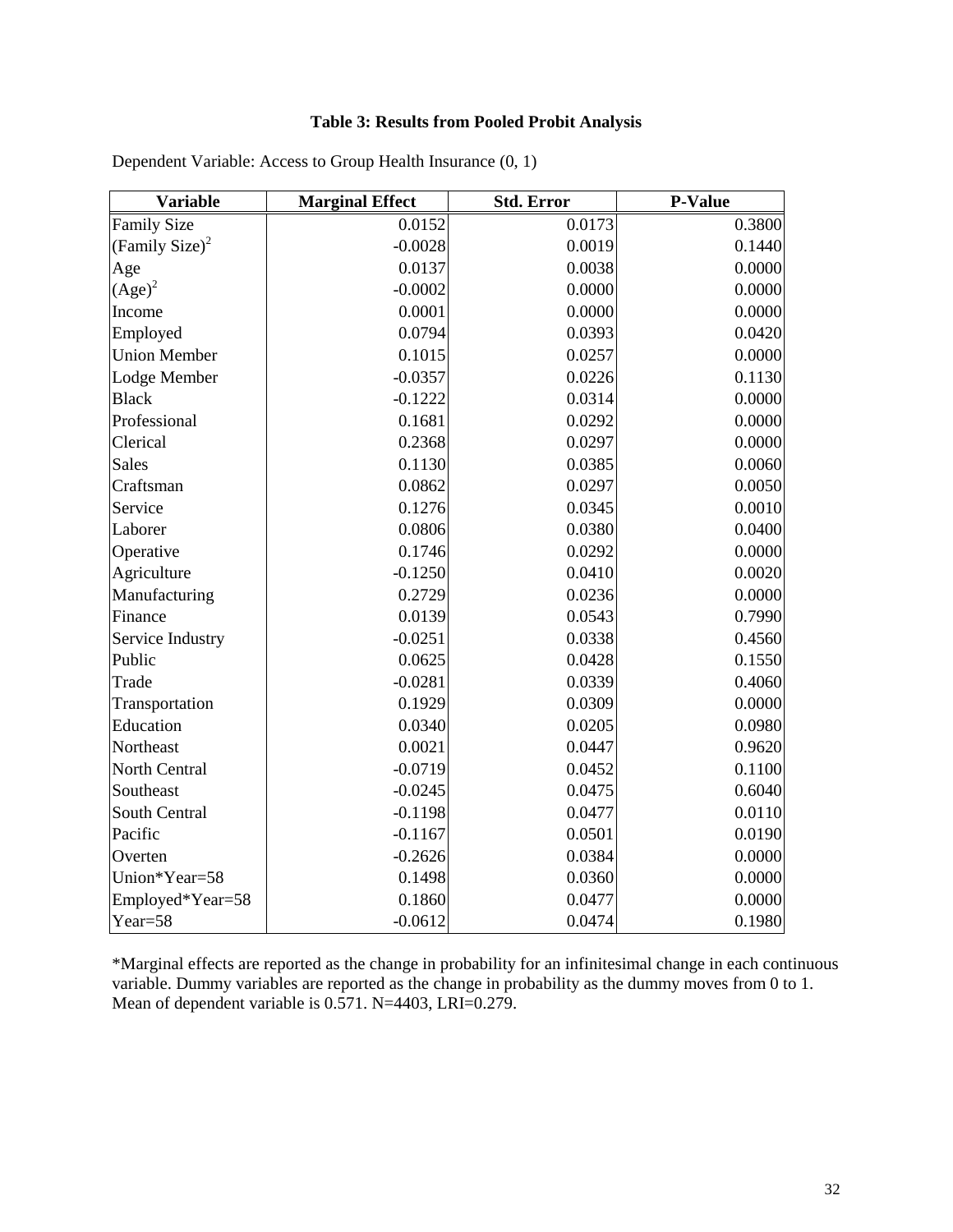### **Table 4: Results from Pooled Probit Analysis**

| <b>Variable</b>            | <b>Marginal Effect</b> | <b>Std. Error</b> | <b>P-Value</b> |
|----------------------------|------------------------|-------------------|----------------|
| <b>Family Size</b>         | 0.0473                 | 0.0150            | 0.0020         |
| (Family Size) <sup>2</sup> | $-0.0056$              | 0.0016            | 0.0000         |
| Age                        | 0.0111                 | 0.0030            | 0.0000         |
| $(Age)^2$                  | $-0.0001$              | 0.0000            | 0.0010         |
| Income                     | 0.0000                 | 0.0000            | 0.0000         |
| Education                  | 0.0368                 | 0.0168            | 0.0320         |
| <b>Black</b>               | $-0.0883$              | 0.0281            | 0.0010         |
| Professional               | 0.0093                 | 0.0246            | 0.7080         |
| Clerical                   | 0.0933                 | 0.0258            | 0.0020         |
| <b>Sales</b>               | 0.0883                 | 0.0275            | 0.0060         |
| Craftsman                  | 0.0584                 | 0.0202            | 0.0060         |
| Service                    | 0.0636                 | 0.0238            | 0.0150         |
| Laborer                    | 0.0059                 | 0.0299            | 0.8440         |
| Operative                  | 0.0991                 | 0.0194            | 0.0000         |
| Overten                    | $-0.0974$              | 0.0444            | 0.0180         |
| Northeast                  | 0.0817                 | 0.0341            | 0.0240         |
| <b>North Central</b>       | 0.0579                 | 0.0349            | 0.1120         |
| Southeast                  | 0.0322                 | 0.0373            | 0.4050         |
| <b>South Central</b>       | 0.0575                 | 0.0350            | 0.1230         |
| Pacific                    | $-0.0189$              | 0.0431            | 0.6540         |
| Group                      | 0.4627                 | 0.0206            | 0.0000         |
| Group*Year=58              | 0.0504                 | 0.0292            | 0.0940         |
| MTR*Year=58                | 0.1944                 | 0.1484            | 0.1900         |
| <b>MTR</b>                 | $-0.0020$              | 0.1184            | 0.9860         |
| Year=58                    | $-0.0265$              | 0.0290            | 0.3620         |

Dependent Variable: Health Insurance Purchase(0, 1)

\*Marginal effects are reported as the change in probability for an infinitesimal change in each continuous variable. Dummy variables are reported as the change in probability as the dummy moves from 0 to 1. Mean of dependent variable is 0.695. N=4403, LRI=0.3733.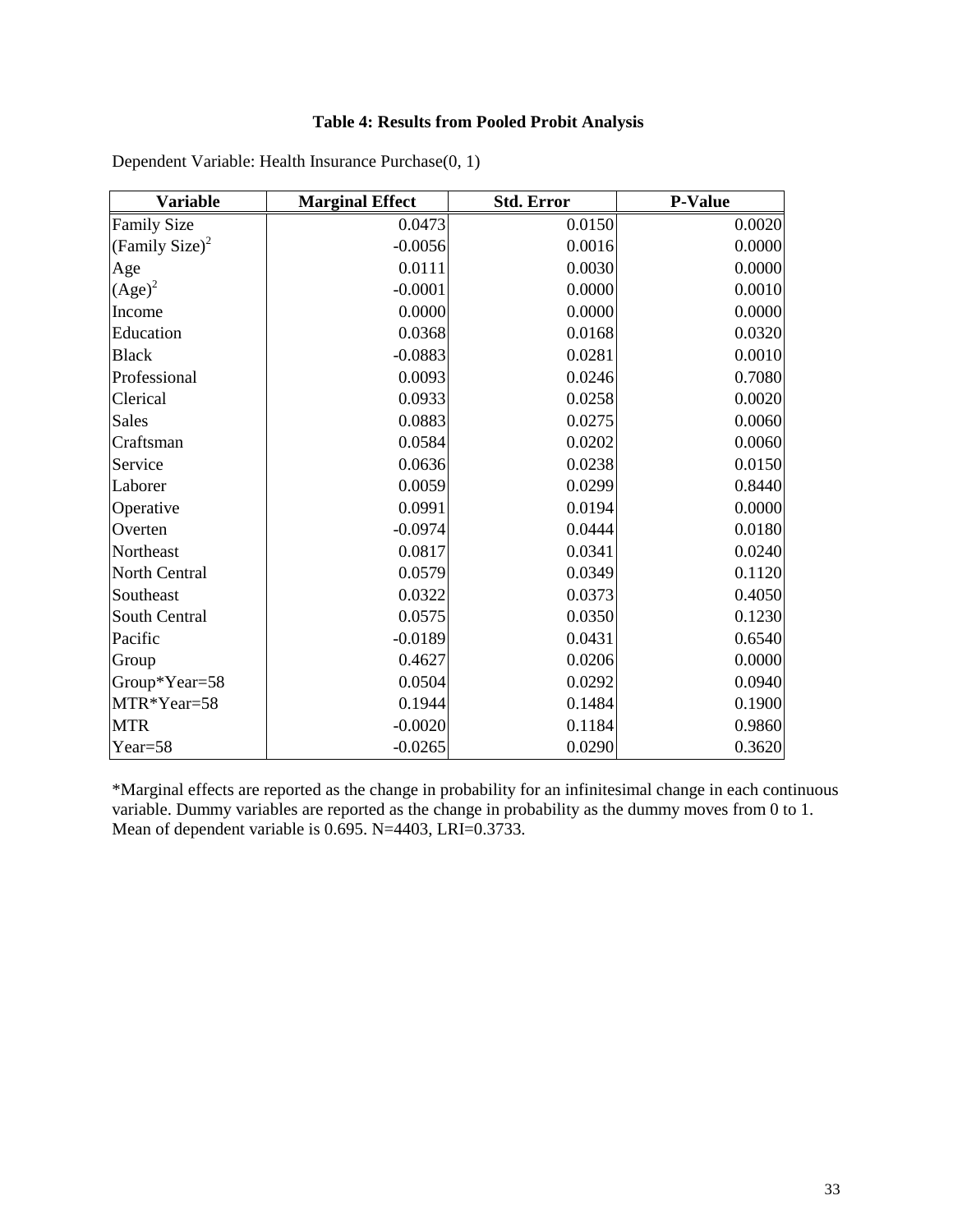#### **Table 5: Percentage Change in Access to Group Insurance Due to Structural Changes in Coefficients, 1953-1958\***

| Category                     | <b>Percentage Change in Access to Group</b><br><b>Insurance Due to Changes in Estimated</b><br><b>Coefficients</b> |
|------------------------------|--------------------------------------------------------------------------------------------------------------------|
| Whole Sample                 | 55%                                                                                                                |
| Union Members Only           | 76%                                                                                                                |
| <b>Employed Persons Only</b> | 65%                                                                                                                |

\*Access to group insurance rose by 19.43 percentage points over the period. Numbers in the table represent the portion of the increase in access to group attributable to changes in the coefficients (the unexplained decomposition =  $\frac{1}{s^{58}} - \frac{1}{s^{58}}$ 58  $R$  53 58  $(x_i^{58} \, \beta^{58}) \, \Phi(x_i^{58} \, \beta^{53})$ *n x n*  $\frac{\Phi(x_i^{58} \cdot \beta^{58})}{\sigma^8} - \frac{\Phi(x_i^{58} \cdot \beta^{53})}{\sigma^8}$  performed over the whole sample, and then separately across union members only and then employed persons.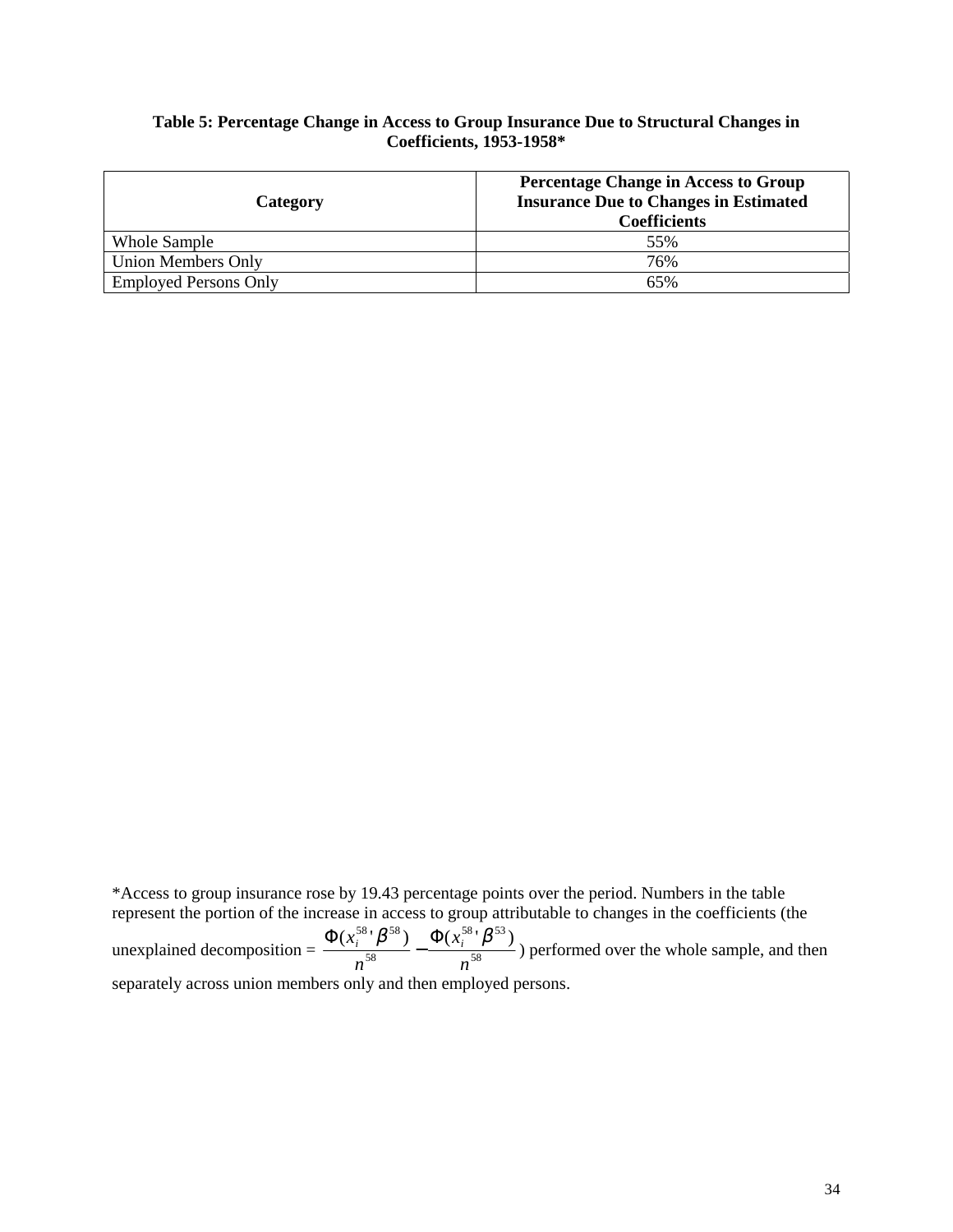Dependent Variable: Coverage

| <b>Variable</b>              | <b>Estimated Coefficient</b> | <b>Std. Error</b> | <b>P-Value</b> |
|------------------------------|------------------------------|-------------------|----------------|
| <b>Family Size</b>           | 21.4474                      | 3.7575            | 0.0000         |
| (Family Size) <sup>2</sup>   | $-1.3699$                    | 0.3881            | 0.0000         |
| Age                          | 2.0644                       | 0.8245            | 0.0120         |
| $(Age)^2$                    | $-0.0150$                    | 0.0084            | 0.0740         |
| Income                       | 0.0040                       | 0.0013            | 0.0030         |
| Education                    | 4.5229                       | 4.7323            | 0.3390         |
| <b>Black</b>                 | $-13.3387$                   | 6.9756            | 0.0560         |
| Professional                 | 9.7022                       | 6.9385            | 0.1620         |
| Clerical                     | 14.4900                      | 8.9572            | 0.1060         |
| <b>Sales</b>                 | 23.9023                      | 9.4667            | 0.0120         |
| Crafts                       | 11.6710                      | 6.2106            | 0.0600         |
| Service                      | 9.2686                       | 8.0814            | 0.2520         |
| Laborer                      | $-0.9133$                    | 8.8743            | 0.9180         |
| Operative                    | 18.3797                      | 6.4906            | 0.0050         |
| Overten                      | $-20.5533$                   | 9.5318            | 0.0310         |
| Northeast                    | $-15.7775$                   | 9.2230            | 0.0870         |
| North Central                | $-4.6242$                    | 8.9441            | 0.6050         |
| Southeast                    | $-9.0874$                    | 9.2143            | 0.3240         |
| South Central                | $-2.7447$                    | 9.1404            | 0.7640         |
| Pacific                      | $-14.5552$                   | 10.1237           | 0.1510         |
| Group                        | 81.9690                      | 5.2381            | 0.0000         |
| <b>Employer Contribution</b> | 48.6005                      | 7.6558            | 0.0000         |
| Contribution*Year            | 16.3407                      | 8.9084            | 0.0670         |
| MTR*Year                     | 103.3772                     | 44.6318           | 0.0210         |
| <b>MTR</b>                   | 16.6829                      | 34.1544           | 0.6250         |
| <b>YEAR</b>                  | $-0.6397$                    | 8.4730            | 0.9400         |
| Constant                     | -199.0892                    | 23.8668           | 0.0000         |
| <b>SIGMA</b>                 | 68.3296                      | 1.9081            |                |

 $n = 2123$ . Pseudo  $R^2 = 0.1224$ . Mean of dependent variable is \$32.34.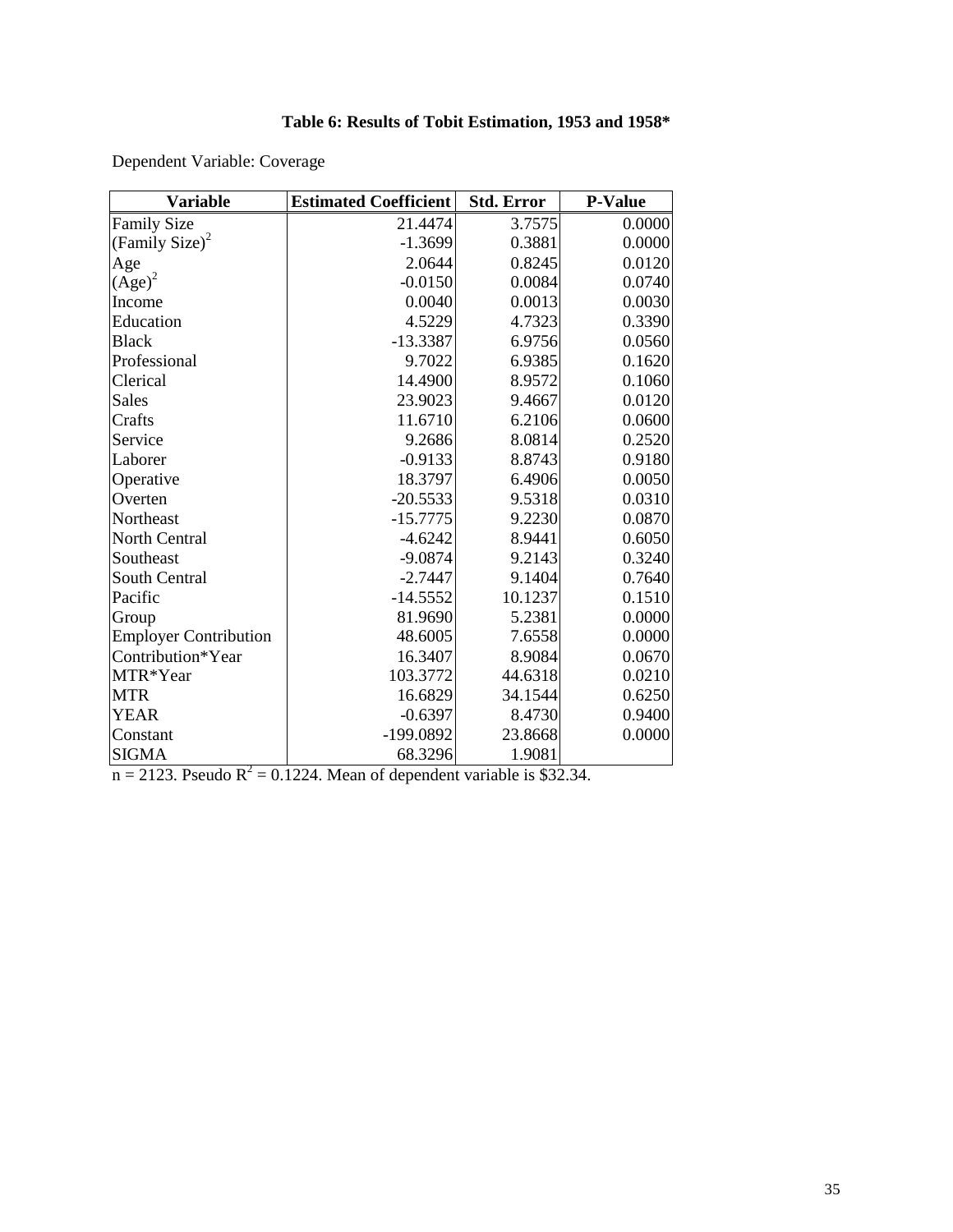| 1953<br>1953<br>1958<br>1958<br>1958<br>1958<br>1953<br>1953<br>15.879<br>15.527<br>$50.98\overline{4}$<br>19<br>90<br>46.670<br>18<br>90<br>Age<br>Age <sup>2</sup><br>2851<br>361<br>8100<br>2419<br>324<br>1663<br>1537<br>8100<br>35.251<br>197.934<br>348.45<br>18.268<br>$\boldsymbol{0}$<br>49.093<br>62.970<br>$\boldsymbol{0}$<br>Coverage<br>0.276<br>$\boldsymbol{0}$<br>0.257<br>Education<br>0.447<br>0.437<br>$\boldsymbol{0}$<br>1<br>1<br>Employed<br>0.438<br>$\boldsymbol{0}$<br>0.826<br>0.379<br>0.741<br>1<br>$\boldsymbol{0}$<br>$\mathbf{1}$<br><b>Family Size</b><br>13<br>3.391<br>14<br>2.974<br>1.706<br>1<br>1.880<br>1<br>(Family Size) <sup>2</sup><br>11.753<br>14.675<br>169<br>15.033<br>18.674<br>196<br>1<br>1<br>0.227<br>$\boldsymbol{0}$<br>0.308<br>$\boldsymbol{0}$<br>Female Head<br>0.419<br>$\mathbf{1}$<br>0.106<br>1<br>0.268<br>0.443<br>$\boldsymbol{0}$<br>$\mathbf{1}$<br>0.471<br>0.499<br>$\boldsymbol{0}$<br>1<br>Group<br>50000<br>100<br>4095<br>37<br>57000<br>Income<br>3492<br>2857<br>4957<br>0.290<br>$\boldsymbol{0}$<br>0.500<br>0.454<br>1<br>0.475<br>$\boldsymbol{0}$<br>Insured<br>1<br>0.230<br>0.421<br>Lodge Member<br>0.166<br>0.372<br>$\boldsymbol{0}$<br>$\mathbf{1}$<br>$\boldsymbol{0}$<br>1<br>0.717<br>$\mathbf{1}$<br>0.826<br>0.379<br>Married<br>0.450<br>$\boldsymbol{0}$<br>$\boldsymbol{0}$<br>1<br>0.38<br><b>MTR</b><br>0.75<br>0.150<br>0.111<br>$\boldsymbol{0}$<br>0.160<br>0.092<br>$\boldsymbol{0}$<br>$\mathbf{0}$<br>$\mathbf{0}$<br>0.044<br>0.204<br>1<br>0.074<br>0.262<br>Overten<br>1<br>35.27<br>7.036<br>0.5<br>5.070<br>0.85<br>27.18<br>Premium<br>4.127<br>6.156<br>0.135<br>0.342<br>$\boldsymbol{0}$<br>0.304<br>$\mathbf{0}$<br><b>Black</b><br>$\mathbf{1}$<br>0.103<br>$\mathbf{1}$<br>10000<br>37<br>10000<br>2487<br>100<br>4623<br>2752<br>Trunc. Income<br>3450<br><b>Union Member</b><br>0.260<br>$\boldsymbol{0}$<br>0.252<br>$\boldsymbol{0}$<br>0.439<br>0.435<br>1<br>1<br><b>Occupation Dummies</b><br>Professional<br>0.100<br>0.300<br>0.168<br>0.374<br>$\boldsymbol{0}$<br>$\boldsymbol{0}$<br>$\mathbf{1}$<br>1<br>$\mathbf{0}$<br>$\mathbf{1}$<br>0.292<br>0.149<br>0.356<br>0.094<br>$\boldsymbol{0}$<br>$\mathbf{1}$<br>Farmer<br>Clerical<br>0.206<br>$\mathbf{1}$<br>$\mathbf{1}$<br>0.044<br>$\overline{0}$<br>0.061<br>0.239<br>$\boldsymbol{0}$<br>Sales<br>0.035<br>$\boldsymbol{0}$<br>$\mathbf{1}$<br>0.217<br>$\mathbf{0}$<br>$\mathbf{1}$<br>0.184<br>0.049<br>Craftsman<br>$\mathbf{1}$<br>0.206<br>0.405<br>$\mathbf{1}$<br>0.143<br>0.350<br>$\boldsymbol{0}$<br>$\boldsymbol{0}$<br>0.088<br>$\boldsymbol{0}$<br>$\mathbf{1}$<br>0.281<br>$\boldsymbol{0}$<br>$\mathbf{1}$<br>Service<br>0.283<br>0.087<br>Laborer<br>0.070<br>$\boldsymbol{0}$<br>$\mathbf{1}$<br>0.290<br>$\boldsymbol{0}$<br>$\mathbf{1}$<br>0.255<br>0.093<br>0.132<br>0.338<br>$\mathbf{0}$<br>$\mathbf{1}$<br>0.184<br>0.388<br>$\mathbf{0}$<br>$\mathbf{1}$<br>Operative<br><b>Industry Dummies</b><br>Agriculture<br>0.173<br>0.379<br>$\boldsymbol{0}$<br>$\mathbf{1}$<br>0.132<br>0.338<br>$\boldsymbol{0}$<br>1<br>0.099<br>$\mathbf{1}$<br>Mining<br>0.299<br>$\boldsymbol{0}$<br>0.027<br>0.162<br>$\boldsymbol{0}$<br>$\mathbf{1}$<br>0.178<br>0.383<br>$\overline{0}$<br>$\mathbf{1}$<br>0.277<br>0.448<br>$\boldsymbol{0}$<br>$\mathbf{1}$<br>Manufacturing<br>$\boldsymbol{0}$<br>$\mathbf{1}$<br>$\boldsymbol{0}$<br>$\mathbf{1}$<br>0.019<br>0.136<br>0.036<br>0.186<br>Finance<br>Service Industry<br>0.112<br>0.315<br>$\boldsymbol{0}$<br>0.165<br>0.371<br>$\boldsymbol{0}$<br>1<br>1<br>0.036<br>0.186<br>0.059<br>0.235<br>Public<br>$\boldsymbol{0}$<br>$\mathbf{1}$<br>$\boldsymbol{0}$<br>$\mathbf{1}$<br>Trade<br>0.136<br>0.343<br>$\boldsymbol{0}$<br>0.133<br>0.340<br>$\boldsymbol{0}$<br>$\mathbf{1}$<br>$\mathbf{1}$<br>$\boldsymbol{0}$<br>$\mathbf{1}$<br>0.248<br>$\boldsymbol{0}$<br>Transportation<br>0.056<br>0.231<br>0.066<br>$\mathbf{1}$<br><b>Regional Dummies</b><br>Northeast<br>0.194<br>0.395<br>$\boldsymbol{0}$<br>0.179<br>0.384<br>1<br>$\boldsymbol{0}$<br>$\mathbf{1}$<br>Northcentral<br>0.264<br>0.441<br>$\mathbf{1}$<br>0.247<br>0.432<br>$\boldsymbol{0}$<br>$\boldsymbol{0}$<br>1<br>Southeast<br>0.185<br>0.389<br>$\boldsymbol{0}$<br>$\mathbf{1}$<br>0.179<br>0.384<br>$\boldsymbol{0}$<br>$\mathbf{1}$<br>Southcentral<br>0.215<br>0.411<br>$\boldsymbol{0}$<br>$\mathbf{1}$<br>0.225<br>0.417<br>$\boldsymbol{0}$<br>$\mathbf{1}$<br>0.210<br>Mountain<br>0.046<br>0.210<br>$\boldsymbol{0}$<br>$\mathbf{1}$<br>0.046<br>$\boldsymbol{0}$<br>$\mathbf{1}$ | <b>Variable</b> | Mean, | Std. Dev, | Min, | Max, | Mean, | Std. Dev, | Min, | Max, |
|----------------------------------------------------------------------------------------------------------------------------------------------------------------------------------------------------------------------------------------------------------------------------------------------------------------------------------------------------------------------------------------------------------------------------------------------------------------------------------------------------------------------------------------------------------------------------------------------------------------------------------------------------------------------------------------------------------------------------------------------------------------------------------------------------------------------------------------------------------------------------------------------------------------------------------------------------------------------------------------------------------------------------------------------------------------------------------------------------------------------------------------------------------------------------------------------------------------------------------------------------------------------------------------------------------------------------------------------------------------------------------------------------------------------------------------------------------------------------------------------------------------------------------------------------------------------------------------------------------------------------------------------------------------------------------------------------------------------------------------------------------------------------------------------------------------------------------------------------------------------------------------------------------------------------------------------------------------------------------------------------------------------------------------------------------------------------------------------------------------------------------------------------------------------------------------------------------------------------------------------------------------------------------------------------------------------------------------------------------------------------------------------------------------------------------------------------------------------------------------------------------------------------------------------------------------------------------------------------------------------------------------------------------------------------------------------------------------------------------------------------------------------------------------------------------------------------------------------------------------------------------------------------------------------------------------------------------------------------------------------------------------------------------------------------------------------------------------------------------------------------------------------------------------------------------------------------------------------------------------------------------------------------------------------------------------------------------------------------------------------------------------------------------------------------------------------------------------------------------------------------------------------------------------------------------------------------------------------------------------------------------------------------------------------------------------------------------------------------------------------------------------------------------------------------------------------------------------------------------------------------------------------------------------------------------------------------------------------------------------------------------------------------------------------------------------------------------------------------------------------------------------------------------------------------------------------------------------------------------------------------------------------------------------------------------------------------------------------------------------------------------------------------------------------------------------------------------------------------------------------------------------------------------------------------------------------------------------------------------------------------------------|-----------------|-------|-----------|------|------|-------|-----------|------|------|
|                                                                                                                                                                                                                                                                                                                                                                                                                                                                                                                                                                                                                                                                                                                                                                                                                                                                                                                                                                                                                                                                                                                                                                                                                                                                                                                                                                                                                                                                                                                                                                                                                                                                                                                                                                                                                                                                                                                                                                                                                                                                                                                                                                                                                                                                                                                                                                                                                                                                                                                                                                                                                                                                                                                                                                                                                                                                                                                                                                                                                                                                                                                                                                                                                                                                                                                                                                                                                                                                                                                                                                                                                                                                                                                                                                                                                                                                                                                                                                                                                                                                                                                                                                                                                                                                                                                                                                                                                                                                                                                                                                                                                                        |                 |       |           |      |      |       |           |      |      |
|                                                                                                                                                                                                                                                                                                                                                                                                                                                                                                                                                                                                                                                                                                                                                                                                                                                                                                                                                                                                                                                                                                                                                                                                                                                                                                                                                                                                                                                                                                                                                                                                                                                                                                                                                                                                                                                                                                                                                                                                                                                                                                                                                                                                                                                                                                                                                                                                                                                                                                                                                                                                                                                                                                                                                                                                                                                                                                                                                                                                                                                                                                                                                                                                                                                                                                                                                                                                                                                                                                                                                                                                                                                                                                                                                                                                                                                                                                                                                                                                                                                                                                                                                                                                                                                                                                                                                                                                                                                                                                                                                                                                                                        |                 |       |           |      |      |       |           |      |      |
|                                                                                                                                                                                                                                                                                                                                                                                                                                                                                                                                                                                                                                                                                                                                                                                                                                                                                                                                                                                                                                                                                                                                                                                                                                                                                                                                                                                                                                                                                                                                                                                                                                                                                                                                                                                                                                                                                                                                                                                                                                                                                                                                                                                                                                                                                                                                                                                                                                                                                                                                                                                                                                                                                                                                                                                                                                                                                                                                                                                                                                                                                                                                                                                                                                                                                                                                                                                                                                                                                                                                                                                                                                                                                                                                                                                                                                                                                                                                                                                                                                                                                                                                                                                                                                                                                                                                                                                                                                                                                                                                                                                                                                        |                 |       |           |      |      |       |           |      |      |
|                                                                                                                                                                                                                                                                                                                                                                                                                                                                                                                                                                                                                                                                                                                                                                                                                                                                                                                                                                                                                                                                                                                                                                                                                                                                                                                                                                                                                                                                                                                                                                                                                                                                                                                                                                                                                                                                                                                                                                                                                                                                                                                                                                                                                                                                                                                                                                                                                                                                                                                                                                                                                                                                                                                                                                                                                                                                                                                                                                                                                                                                                                                                                                                                                                                                                                                                                                                                                                                                                                                                                                                                                                                                                                                                                                                                                                                                                                                                                                                                                                                                                                                                                                                                                                                                                                                                                                                                                                                                                                                                                                                                                                        |                 |       |           |      |      |       |           |      |      |
|                                                                                                                                                                                                                                                                                                                                                                                                                                                                                                                                                                                                                                                                                                                                                                                                                                                                                                                                                                                                                                                                                                                                                                                                                                                                                                                                                                                                                                                                                                                                                                                                                                                                                                                                                                                                                                                                                                                                                                                                                                                                                                                                                                                                                                                                                                                                                                                                                                                                                                                                                                                                                                                                                                                                                                                                                                                                                                                                                                                                                                                                                                                                                                                                                                                                                                                                                                                                                                                                                                                                                                                                                                                                                                                                                                                                                                                                                                                                                                                                                                                                                                                                                                                                                                                                                                                                                                                                                                                                                                                                                                                                                                        |                 |       |           |      |      |       |           |      |      |
|                                                                                                                                                                                                                                                                                                                                                                                                                                                                                                                                                                                                                                                                                                                                                                                                                                                                                                                                                                                                                                                                                                                                                                                                                                                                                                                                                                                                                                                                                                                                                                                                                                                                                                                                                                                                                                                                                                                                                                                                                                                                                                                                                                                                                                                                                                                                                                                                                                                                                                                                                                                                                                                                                                                                                                                                                                                                                                                                                                                                                                                                                                                                                                                                                                                                                                                                                                                                                                                                                                                                                                                                                                                                                                                                                                                                                                                                                                                                                                                                                                                                                                                                                                                                                                                                                                                                                                                                                                                                                                                                                                                                                                        |                 |       |           |      |      |       |           |      |      |
|                                                                                                                                                                                                                                                                                                                                                                                                                                                                                                                                                                                                                                                                                                                                                                                                                                                                                                                                                                                                                                                                                                                                                                                                                                                                                                                                                                                                                                                                                                                                                                                                                                                                                                                                                                                                                                                                                                                                                                                                                                                                                                                                                                                                                                                                                                                                                                                                                                                                                                                                                                                                                                                                                                                                                                                                                                                                                                                                                                                                                                                                                                                                                                                                                                                                                                                                                                                                                                                                                                                                                                                                                                                                                                                                                                                                                                                                                                                                                                                                                                                                                                                                                                                                                                                                                                                                                                                                                                                                                                                                                                                                                                        |                 |       |           |      |      |       |           |      |      |
|                                                                                                                                                                                                                                                                                                                                                                                                                                                                                                                                                                                                                                                                                                                                                                                                                                                                                                                                                                                                                                                                                                                                                                                                                                                                                                                                                                                                                                                                                                                                                                                                                                                                                                                                                                                                                                                                                                                                                                                                                                                                                                                                                                                                                                                                                                                                                                                                                                                                                                                                                                                                                                                                                                                                                                                                                                                                                                                                                                                                                                                                                                                                                                                                                                                                                                                                                                                                                                                                                                                                                                                                                                                                                                                                                                                                                                                                                                                                                                                                                                                                                                                                                                                                                                                                                                                                                                                                                                                                                                                                                                                                                                        |                 |       |           |      |      |       |           |      |      |
|                                                                                                                                                                                                                                                                                                                                                                                                                                                                                                                                                                                                                                                                                                                                                                                                                                                                                                                                                                                                                                                                                                                                                                                                                                                                                                                                                                                                                                                                                                                                                                                                                                                                                                                                                                                                                                                                                                                                                                                                                                                                                                                                                                                                                                                                                                                                                                                                                                                                                                                                                                                                                                                                                                                                                                                                                                                                                                                                                                                                                                                                                                                                                                                                                                                                                                                                                                                                                                                                                                                                                                                                                                                                                                                                                                                                                                                                                                                                                                                                                                                                                                                                                                                                                                                                                                                                                                                                                                                                                                                                                                                                                                        |                 |       |           |      |      |       |           |      |      |
|                                                                                                                                                                                                                                                                                                                                                                                                                                                                                                                                                                                                                                                                                                                                                                                                                                                                                                                                                                                                                                                                                                                                                                                                                                                                                                                                                                                                                                                                                                                                                                                                                                                                                                                                                                                                                                                                                                                                                                                                                                                                                                                                                                                                                                                                                                                                                                                                                                                                                                                                                                                                                                                                                                                                                                                                                                                                                                                                                                                                                                                                                                                                                                                                                                                                                                                                                                                                                                                                                                                                                                                                                                                                                                                                                                                                                                                                                                                                                                                                                                                                                                                                                                                                                                                                                                                                                                                                                                                                                                                                                                                                                                        |                 |       |           |      |      |       |           |      |      |
|                                                                                                                                                                                                                                                                                                                                                                                                                                                                                                                                                                                                                                                                                                                                                                                                                                                                                                                                                                                                                                                                                                                                                                                                                                                                                                                                                                                                                                                                                                                                                                                                                                                                                                                                                                                                                                                                                                                                                                                                                                                                                                                                                                                                                                                                                                                                                                                                                                                                                                                                                                                                                                                                                                                                                                                                                                                                                                                                                                                                                                                                                                                                                                                                                                                                                                                                                                                                                                                                                                                                                                                                                                                                                                                                                                                                                                                                                                                                                                                                                                                                                                                                                                                                                                                                                                                                                                                                                                                                                                                                                                                                                                        |                 |       |           |      |      |       |           |      |      |
|                                                                                                                                                                                                                                                                                                                                                                                                                                                                                                                                                                                                                                                                                                                                                                                                                                                                                                                                                                                                                                                                                                                                                                                                                                                                                                                                                                                                                                                                                                                                                                                                                                                                                                                                                                                                                                                                                                                                                                                                                                                                                                                                                                                                                                                                                                                                                                                                                                                                                                                                                                                                                                                                                                                                                                                                                                                                                                                                                                                                                                                                                                                                                                                                                                                                                                                                                                                                                                                                                                                                                                                                                                                                                                                                                                                                                                                                                                                                                                                                                                                                                                                                                                                                                                                                                                                                                                                                                                                                                                                                                                                                                                        |                 |       |           |      |      |       |           |      |      |
|                                                                                                                                                                                                                                                                                                                                                                                                                                                                                                                                                                                                                                                                                                                                                                                                                                                                                                                                                                                                                                                                                                                                                                                                                                                                                                                                                                                                                                                                                                                                                                                                                                                                                                                                                                                                                                                                                                                                                                                                                                                                                                                                                                                                                                                                                                                                                                                                                                                                                                                                                                                                                                                                                                                                                                                                                                                                                                                                                                                                                                                                                                                                                                                                                                                                                                                                                                                                                                                                                                                                                                                                                                                                                                                                                                                                                                                                                                                                                                                                                                                                                                                                                                                                                                                                                                                                                                                                                                                                                                                                                                                                                                        |                 |       |           |      |      |       |           |      |      |
|                                                                                                                                                                                                                                                                                                                                                                                                                                                                                                                                                                                                                                                                                                                                                                                                                                                                                                                                                                                                                                                                                                                                                                                                                                                                                                                                                                                                                                                                                                                                                                                                                                                                                                                                                                                                                                                                                                                                                                                                                                                                                                                                                                                                                                                                                                                                                                                                                                                                                                                                                                                                                                                                                                                                                                                                                                                                                                                                                                                                                                                                                                                                                                                                                                                                                                                                                                                                                                                                                                                                                                                                                                                                                                                                                                                                                                                                                                                                                                                                                                                                                                                                                                                                                                                                                                                                                                                                                                                                                                                                                                                                                                        |                 |       |           |      |      |       |           |      |      |
|                                                                                                                                                                                                                                                                                                                                                                                                                                                                                                                                                                                                                                                                                                                                                                                                                                                                                                                                                                                                                                                                                                                                                                                                                                                                                                                                                                                                                                                                                                                                                                                                                                                                                                                                                                                                                                                                                                                                                                                                                                                                                                                                                                                                                                                                                                                                                                                                                                                                                                                                                                                                                                                                                                                                                                                                                                                                                                                                                                                                                                                                                                                                                                                                                                                                                                                                                                                                                                                                                                                                                                                                                                                                                                                                                                                                                                                                                                                                                                                                                                                                                                                                                                                                                                                                                                                                                                                                                                                                                                                                                                                                                                        |                 |       |           |      |      |       |           |      |      |
|                                                                                                                                                                                                                                                                                                                                                                                                                                                                                                                                                                                                                                                                                                                                                                                                                                                                                                                                                                                                                                                                                                                                                                                                                                                                                                                                                                                                                                                                                                                                                                                                                                                                                                                                                                                                                                                                                                                                                                                                                                                                                                                                                                                                                                                                                                                                                                                                                                                                                                                                                                                                                                                                                                                                                                                                                                                                                                                                                                                                                                                                                                                                                                                                                                                                                                                                                                                                                                                                                                                                                                                                                                                                                                                                                                                                                                                                                                                                                                                                                                                                                                                                                                                                                                                                                                                                                                                                                                                                                                                                                                                                                                        |                 |       |           |      |      |       |           |      |      |
|                                                                                                                                                                                                                                                                                                                                                                                                                                                                                                                                                                                                                                                                                                                                                                                                                                                                                                                                                                                                                                                                                                                                                                                                                                                                                                                                                                                                                                                                                                                                                                                                                                                                                                                                                                                                                                                                                                                                                                                                                                                                                                                                                                                                                                                                                                                                                                                                                                                                                                                                                                                                                                                                                                                                                                                                                                                                                                                                                                                                                                                                                                                                                                                                                                                                                                                                                                                                                                                                                                                                                                                                                                                                                                                                                                                                                                                                                                                                                                                                                                                                                                                                                                                                                                                                                                                                                                                                                                                                                                                                                                                                                                        |                 |       |           |      |      |       |           |      |      |
|                                                                                                                                                                                                                                                                                                                                                                                                                                                                                                                                                                                                                                                                                                                                                                                                                                                                                                                                                                                                                                                                                                                                                                                                                                                                                                                                                                                                                                                                                                                                                                                                                                                                                                                                                                                                                                                                                                                                                                                                                                                                                                                                                                                                                                                                                                                                                                                                                                                                                                                                                                                                                                                                                                                                                                                                                                                                                                                                                                                                                                                                                                                                                                                                                                                                                                                                                                                                                                                                                                                                                                                                                                                                                                                                                                                                                                                                                                                                                                                                                                                                                                                                                                                                                                                                                                                                                                                                                                                                                                                                                                                                                                        |                 |       |           |      |      |       |           |      |      |
|                                                                                                                                                                                                                                                                                                                                                                                                                                                                                                                                                                                                                                                                                                                                                                                                                                                                                                                                                                                                                                                                                                                                                                                                                                                                                                                                                                                                                                                                                                                                                                                                                                                                                                                                                                                                                                                                                                                                                                                                                                                                                                                                                                                                                                                                                                                                                                                                                                                                                                                                                                                                                                                                                                                                                                                                                                                                                                                                                                                                                                                                                                                                                                                                                                                                                                                                                                                                                                                                                                                                                                                                                                                                                                                                                                                                                                                                                                                                                                                                                                                                                                                                                                                                                                                                                                                                                                                                                                                                                                                                                                                                                                        |                 |       |           |      |      |       |           |      |      |
|                                                                                                                                                                                                                                                                                                                                                                                                                                                                                                                                                                                                                                                                                                                                                                                                                                                                                                                                                                                                                                                                                                                                                                                                                                                                                                                                                                                                                                                                                                                                                                                                                                                                                                                                                                                                                                                                                                                                                                                                                                                                                                                                                                                                                                                                                                                                                                                                                                                                                                                                                                                                                                                                                                                                                                                                                                                                                                                                                                                                                                                                                                                                                                                                                                                                                                                                                                                                                                                                                                                                                                                                                                                                                                                                                                                                                                                                                                                                                                                                                                                                                                                                                                                                                                                                                                                                                                                                                                                                                                                                                                                                                                        |                 |       |           |      |      |       |           |      |      |
|                                                                                                                                                                                                                                                                                                                                                                                                                                                                                                                                                                                                                                                                                                                                                                                                                                                                                                                                                                                                                                                                                                                                                                                                                                                                                                                                                                                                                                                                                                                                                                                                                                                                                                                                                                                                                                                                                                                                                                                                                                                                                                                                                                                                                                                                                                                                                                                                                                                                                                                                                                                                                                                                                                                                                                                                                                                                                                                                                                                                                                                                                                                                                                                                                                                                                                                                                                                                                                                                                                                                                                                                                                                                                                                                                                                                                                                                                                                                                                                                                                                                                                                                                                                                                                                                                                                                                                                                                                                                                                                                                                                                                                        |                 |       |           |      |      |       |           |      |      |
|                                                                                                                                                                                                                                                                                                                                                                                                                                                                                                                                                                                                                                                                                                                                                                                                                                                                                                                                                                                                                                                                                                                                                                                                                                                                                                                                                                                                                                                                                                                                                                                                                                                                                                                                                                                                                                                                                                                                                                                                                                                                                                                                                                                                                                                                                                                                                                                                                                                                                                                                                                                                                                                                                                                                                                                                                                                                                                                                                                                                                                                                                                                                                                                                                                                                                                                                                                                                                                                                                                                                                                                                                                                                                                                                                                                                                                                                                                                                                                                                                                                                                                                                                                                                                                                                                                                                                                                                                                                                                                                                                                                                                                        |                 |       |           |      |      |       |           |      |      |
|                                                                                                                                                                                                                                                                                                                                                                                                                                                                                                                                                                                                                                                                                                                                                                                                                                                                                                                                                                                                                                                                                                                                                                                                                                                                                                                                                                                                                                                                                                                                                                                                                                                                                                                                                                                                                                                                                                                                                                                                                                                                                                                                                                                                                                                                                                                                                                                                                                                                                                                                                                                                                                                                                                                                                                                                                                                                                                                                                                                                                                                                                                                                                                                                                                                                                                                                                                                                                                                                                                                                                                                                                                                                                                                                                                                                                                                                                                                                                                                                                                                                                                                                                                                                                                                                                                                                                                                                                                                                                                                                                                                                                                        |                 |       |           |      |      |       |           |      |      |
|                                                                                                                                                                                                                                                                                                                                                                                                                                                                                                                                                                                                                                                                                                                                                                                                                                                                                                                                                                                                                                                                                                                                                                                                                                                                                                                                                                                                                                                                                                                                                                                                                                                                                                                                                                                                                                                                                                                                                                                                                                                                                                                                                                                                                                                                                                                                                                                                                                                                                                                                                                                                                                                                                                                                                                                                                                                                                                                                                                                                                                                                                                                                                                                                                                                                                                                                                                                                                                                                                                                                                                                                                                                                                                                                                                                                                                                                                                                                                                                                                                                                                                                                                                                                                                                                                                                                                                                                                                                                                                                                                                                                                                        |                 |       |           |      |      |       |           |      |      |
|                                                                                                                                                                                                                                                                                                                                                                                                                                                                                                                                                                                                                                                                                                                                                                                                                                                                                                                                                                                                                                                                                                                                                                                                                                                                                                                                                                                                                                                                                                                                                                                                                                                                                                                                                                                                                                                                                                                                                                                                                                                                                                                                                                                                                                                                                                                                                                                                                                                                                                                                                                                                                                                                                                                                                                                                                                                                                                                                                                                                                                                                                                                                                                                                                                                                                                                                                                                                                                                                                                                                                                                                                                                                                                                                                                                                                                                                                                                                                                                                                                                                                                                                                                                                                                                                                                                                                                                                                                                                                                                                                                                                                                        |                 |       |           |      |      |       |           |      |      |
|                                                                                                                                                                                                                                                                                                                                                                                                                                                                                                                                                                                                                                                                                                                                                                                                                                                                                                                                                                                                                                                                                                                                                                                                                                                                                                                                                                                                                                                                                                                                                                                                                                                                                                                                                                                                                                                                                                                                                                                                                                                                                                                                                                                                                                                                                                                                                                                                                                                                                                                                                                                                                                                                                                                                                                                                                                                                                                                                                                                                                                                                                                                                                                                                                                                                                                                                                                                                                                                                                                                                                                                                                                                                                                                                                                                                                                                                                                                                                                                                                                                                                                                                                                                                                                                                                                                                                                                                                                                                                                                                                                                                                                        |                 |       |           |      |      |       |           |      |      |
|                                                                                                                                                                                                                                                                                                                                                                                                                                                                                                                                                                                                                                                                                                                                                                                                                                                                                                                                                                                                                                                                                                                                                                                                                                                                                                                                                                                                                                                                                                                                                                                                                                                                                                                                                                                                                                                                                                                                                                                                                                                                                                                                                                                                                                                                                                                                                                                                                                                                                                                                                                                                                                                                                                                                                                                                                                                                                                                                                                                                                                                                                                                                                                                                                                                                                                                                                                                                                                                                                                                                                                                                                                                                                                                                                                                                                                                                                                                                                                                                                                                                                                                                                                                                                                                                                                                                                                                                                                                                                                                                                                                                                                        |                 |       |           |      |      |       |           |      |      |
|                                                                                                                                                                                                                                                                                                                                                                                                                                                                                                                                                                                                                                                                                                                                                                                                                                                                                                                                                                                                                                                                                                                                                                                                                                                                                                                                                                                                                                                                                                                                                                                                                                                                                                                                                                                                                                                                                                                                                                                                                                                                                                                                                                                                                                                                                                                                                                                                                                                                                                                                                                                                                                                                                                                                                                                                                                                                                                                                                                                                                                                                                                                                                                                                                                                                                                                                                                                                                                                                                                                                                                                                                                                                                                                                                                                                                                                                                                                                                                                                                                                                                                                                                                                                                                                                                                                                                                                                                                                                                                                                                                                                                                        |                 |       |           |      |      |       |           |      |      |
|                                                                                                                                                                                                                                                                                                                                                                                                                                                                                                                                                                                                                                                                                                                                                                                                                                                                                                                                                                                                                                                                                                                                                                                                                                                                                                                                                                                                                                                                                                                                                                                                                                                                                                                                                                                                                                                                                                                                                                                                                                                                                                                                                                                                                                                                                                                                                                                                                                                                                                                                                                                                                                                                                                                                                                                                                                                                                                                                                                                                                                                                                                                                                                                                                                                                                                                                                                                                                                                                                                                                                                                                                                                                                                                                                                                                                                                                                                                                                                                                                                                                                                                                                                                                                                                                                                                                                                                                                                                                                                                                                                                                                                        |                 |       |           |      |      |       |           |      |      |
|                                                                                                                                                                                                                                                                                                                                                                                                                                                                                                                                                                                                                                                                                                                                                                                                                                                                                                                                                                                                                                                                                                                                                                                                                                                                                                                                                                                                                                                                                                                                                                                                                                                                                                                                                                                                                                                                                                                                                                                                                                                                                                                                                                                                                                                                                                                                                                                                                                                                                                                                                                                                                                                                                                                                                                                                                                                                                                                                                                                                                                                                                                                                                                                                                                                                                                                                                                                                                                                                                                                                                                                                                                                                                                                                                                                                                                                                                                                                                                                                                                                                                                                                                                                                                                                                                                                                                                                                                                                                                                                                                                                                                                        |                 |       |           |      |      |       |           |      |      |
|                                                                                                                                                                                                                                                                                                                                                                                                                                                                                                                                                                                                                                                                                                                                                                                                                                                                                                                                                                                                                                                                                                                                                                                                                                                                                                                                                                                                                                                                                                                                                                                                                                                                                                                                                                                                                                                                                                                                                                                                                                                                                                                                                                                                                                                                                                                                                                                                                                                                                                                                                                                                                                                                                                                                                                                                                                                                                                                                                                                                                                                                                                                                                                                                                                                                                                                                                                                                                                                                                                                                                                                                                                                                                                                                                                                                                                                                                                                                                                                                                                                                                                                                                                                                                                                                                                                                                                                                                                                                                                                                                                                                                                        |                 |       |           |      |      |       |           |      |      |
|                                                                                                                                                                                                                                                                                                                                                                                                                                                                                                                                                                                                                                                                                                                                                                                                                                                                                                                                                                                                                                                                                                                                                                                                                                                                                                                                                                                                                                                                                                                                                                                                                                                                                                                                                                                                                                                                                                                                                                                                                                                                                                                                                                                                                                                                                                                                                                                                                                                                                                                                                                                                                                                                                                                                                                                                                                                                                                                                                                                                                                                                                                                                                                                                                                                                                                                                                                                                                                                                                                                                                                                                                                                                                                                                                                                                                                                                                                                                                                                                                                                                                                                                                                                                                                                                                                                                                                                                                                                                                                                                                                                                                                        |                 |       |           |      |      |       |           |      |      |
|                                                                                                                                                                                                                                                                                                                                                                                                                                                                                                                                                                                                                                                                                                                                                                                                                                                                                                                                                                                                                                                                                                                                                                                                                                                                                                                                                                                                                                                                                                                                                                                                                                                                                                                                                                                                                                                                                                                                                                                                                                                                                                                                                                                                                                                                                                                                                                                                                                                                                                                                                                                                                                                                                                                                                                                                                                                                                                                                                                                                                                                                                                                                                                                                                                                                                                                                                                                                                                                                                                                                                                                                                                                                                                                                                                                                                                                                                                                                                                                                                                                                                                                                                                                                                                                                                                                                                                                                                                                                                                                                                                                                                                        |                 |       |           |      |      |       |           |      |      |
|                                                                                                                                                                                                                                                                                                                                                                                                                                                                                                                                                                                                                                                                                                                                                                                                                                                                                                                                                                                                                                                                                                                                                                                                                                                                                                                                                                                                                                                                                                                                                                                                                                                                                                                                                                                                                                                                                                                                                                                                                                                                                                                                                                                                                                                                                                                                                                                                                                                                                                                                                                                                                                                                                                                                                                                                                                                                                                                                                                                                                                                                                                                                                                                                                                                                                                                                                                                                                                                                                                                                                                                                                                                                                                                                                                                                                                                                                                                                                                                                                                                                                                                                                                                                                                                                                                                                                                                                                                                                                                                                                                                                                                        |                 |       |           |      |      |       |           |      |      |
|                                                                                                                                                                                                                                                                                                                                                                                                                                                                                                                                                                                                                                                                                                                                                                                                                                                                                                                                                                                                                                                                                                                                                                                                                                                                                                                                                                                                                                                                                                                                                                                                                                                                                                                                                                                                                                                                                                                                                                                                                                                                                                                                                                                                                                                                                                                                                                                                                                                                                                                                                                                                                                                                                                                                                                                                                                                                                                                                                                                                                                                                                                                                                                                                                                                                                                                                                                                                                                                                                                                                                                                                                                                                                                                                                                                                                                                                                                                                                                                                                                                                                                                                                                                                                                                                                                                                                                                                                                                                                                                                                                                                                                        |                 |       |           |      |      |       |           |      |      |
|                                                                                                                                                                                                                                                                                                                                                                                                                                                                                                                                                                                                                                                                                                                                                                                                                                                                                                                                                                                                                                                                                                                                                                                                                                                                                                                                                                                                                                                                                                                                                                                                                                                                                                                                                                                                                                                                                                                                                                                                                                                                                                                                                                                                                                                                                                                                                                                                                                                                                                                                                                                                                                                                                                                                                                                                                                                                                                                                                                                                                                                                                                                                                                                                                                                                                                                                                                                                                                                                                                                                                                                                                                                                                                                                                                                                                                                                                                                                                                                                                                                                                                                                                                                                                                                                                                                                                                                                                                                                                                                                                                                                                                        |                 |       |           |      |      |       |           |      |      |
|                                                                                                                                                                                                                                                                                                                                                                                                                                                                                                                                                                                                                                                                                                                                                                                                                                                                                                                                                                                                                                                                                                                                                                                                                                                                                                                                                                                                                                                                                                                                                                                                                                                                                                                                                                                                                                                                                                                                                                                                                                                                                                                                                                                                                                                                                                                                                                                                                                                                                                                                                                                                                                                                                                                                                                                                                                                                                                                                                                                                                                                                                                                                                                                                                                                                                                                                                                                                                                                                                                                                                                                                                                                                                                                                                                                                                                                                                                                                                                                                                                                                                                                                                                                                                                                                                                                                                                                                                                                                                                                                                                                                                                        |                 |       |           |      |      |       |           |      |      |
|                                                                                                                                                                                                                                                                                                                                                                                                                                                                                                                                                                                                                                                                                                                                                                                                                                                                                                                                                                                                                                                                                                                                                                                                                                                                                                                                                                                                                                                                                                                                                                                                                                                                                                                                                                                                                                                                                                                                                                                                                                                                                                                                                                                                                                                                                                                                                                                                                                                                                                                                                                                                                                                                                                                                                                                                                                                                                                                                                                                                                                                                                                                                                                                                                                                                                                                                                                                                                                                                                                                                                                                                                                                                                                                                                                                                                                                                                                                                                                                                                                                                                                                                                                                                                                                                                                                                                                                                                                                                                                                                                                                                                                        |                 |       |           |      |      |       |           |      |      |
|                                                                                                                                                                                                                                                                                                                                                                                                                                                                                                                                                                                                                                                                                                                                                                                                                                                                                                                                                                                                                                                                                                                                                                                                                                                                                                                                                                                                                                                                                                                                                                                                                                                                                                                                                                                                                                                                                                                                                                                                                                                                                                                                                                                                                                                                                                                                                                                                                                                                                                                                                                                                                                                                                                                                                                                                                                                                                                                                                                                                                                                                                                                                                                                                                                                                                                                                                                                                                                                                                                                                                                                                                                                                                                                                                                                                                                                                                                                                                                                                                                                                                                                                                                                                                                                                                                                                                                                                                                                                                                                                                                                                                                        |                 |       |           |      |      |       |           |      |      |
|                                                                                                                                                                                                                                                                                                                                                                                                                                                                                                                                                                                                                                                                                                                                                                                                                                                                                                                                                                                                                                                                                                                                                                                                                                                                                                                                                                                                                                                                                                                                                                                                                                                                                                                                                                                                                                                                                                                                                                                                                                                                                                                                                                                                                                                                                                                                                                                                                                                                                                                                                                                                                                                                                                                                                                                                                                                                                                                                                                                                                                                                                                                                                                                                                                                                                                                                                                                                                                                                                                                                                                                                                                                                                                                                                                                                                                                                                                                                                                                                                                                                                                                                                                                                                                                                                                                                                                                                                                                                                                                                                                                                                                        |                 |       |           |      |      |       |           |      |      |
|                                                                                                                                                                                                                                                                                                                                                                                                                                                                                                                                                                                                                                                                                                                                                                                                                                                                                                                                                                                                                                                                                                                                                                                                                                                                                                                                                                                                                                                                                                                                                                                                                                                                                                                                                                                                                                                                                                                                                                                                                                                                                                                                                                                                                                                                                                                                                                                                                                                                                                                                                                                                                                                                                                                                                                                                                                                                                                                                                                                                                                                                                                                                                                                                                                                                                                                                                                                                                                                                                                                                                                                                                                                                                                                                                                                                                                                                                                                                                                                                                                                                                                                                                                                                                                                                                                                                                                                                                                                                                                                                                                                                                                        |                 |       |           |      |      |       |           |      |      |
|                                                                                                                                                                                                                                                                                                                                                                                                                                                                                                                                                                                                                                                                                                                                                                                                                                                                                                                                                                                                                                                                                                                                                                                                                                                                                                                                                                                                                                                                                                                                                                                                                                                                                                                                                                                                                                                                                                                                                                                                                                                                                                                                                                                                                                                                                                                                                                                                                                                                                                                                                                                                                                                                                                                                                                                                                                                                                                                                                                                                                                                                                                                                                                                                                                                                                                                                                                                                                                                                                                                                                                                                                                                                                                                                                                                                                                                                                                                                                                                                                                                                                                                                                                                                                                                                                                                                                                                                                                                                                                                                                                                                                                        |                 |       |           |      |      |       |           |      |      |
|                                                                                                                                                                                                                                                                                                                                                                                                                                                                                                                                                                                                                                                                                                                                                                                                                                                                                                                                                                                                                                                                                                                                                                                                                                                                                                                                                                                                                                                                                                                                                                                                                                                                                                                                                                                                                                                                                                                                                                                                                                                                                                                                                                                                                                                                                                                                                                                                                                                                                                                                                                                                                                                                                                                                                                                                                                                                                                                                                                                                                                                                                                                                                                                                                                                                                                                                                                                                                                                                                                                                                                                                                                                                                                                                                                                                                                                                                                                                                                                                                                                                                                                                                                                                                                                                                                                                                                                                                                                                                                                                                                                                                                        |                 |       |           |      |      |       |           |      |      |
|                                                                                                                                                                                                                                                                                                                                                                                                                                                                                                                                                                                                                                                                                                                                                                                                                                                                                                                                                                                                                                                                                                                                                                                                                                                                                                                                                                                                                                                                                                                                                                                                                                                                                                                                                                                                                                                                                                                                                                                                                                                                                                                                                                                                                                                                                                                                                                                                                                                                                                                                                                                                                                                                                                                                                                                                                                                                                                                                                                                                                                                                                                                                                                                                                                                                                                                                                                                                                                                                                                                                                                                                                                                                                                                                                                                                                                                                                                                                                                                                                                                                                                                                                                                                                                                                                                                                                                                                                                                                                                                                                                                                                                        |                 |       |           |      |      |       |           |      |      |
| Pacific<br>0.094<br>0.292<br>$\boldsymbol{0}$<br>$\mathbf{1}$<br>0.120<br>0.326<br>$\boldsymbol{0}$<br>$\mathbf{1}$                                                                                                                                                                                                                                                                                                                                                                                                                                                                                                                                                                                                                                                                                                                                                                                                                                                                                                                                                                                                                                                                                                                                                                                                                                                                                                                                                                                                                                                                                                                                                                                                                                                                                                                                                                                                                                                                                                                                                                                                                                                                                                                                                                                                                                                                                                                                                                                                                                                                                                                                                                                                                                                                                                                                                                                                                                                                                                                                                                                                                                                                                                                                                                                                                                                                                                                                                                                                                                                                                                                                                                                                                                                                                                                                                                                                                                                                                                                                                                                                                                                                                                                                                                                                                                                                                                                                                                                                                                                                                                                    |                 |       |           |      |      |       |           |      |      |

**Table A1: Limited Sample Descriptive Statistics,1953 (n=1171) and 1958 (n=971)**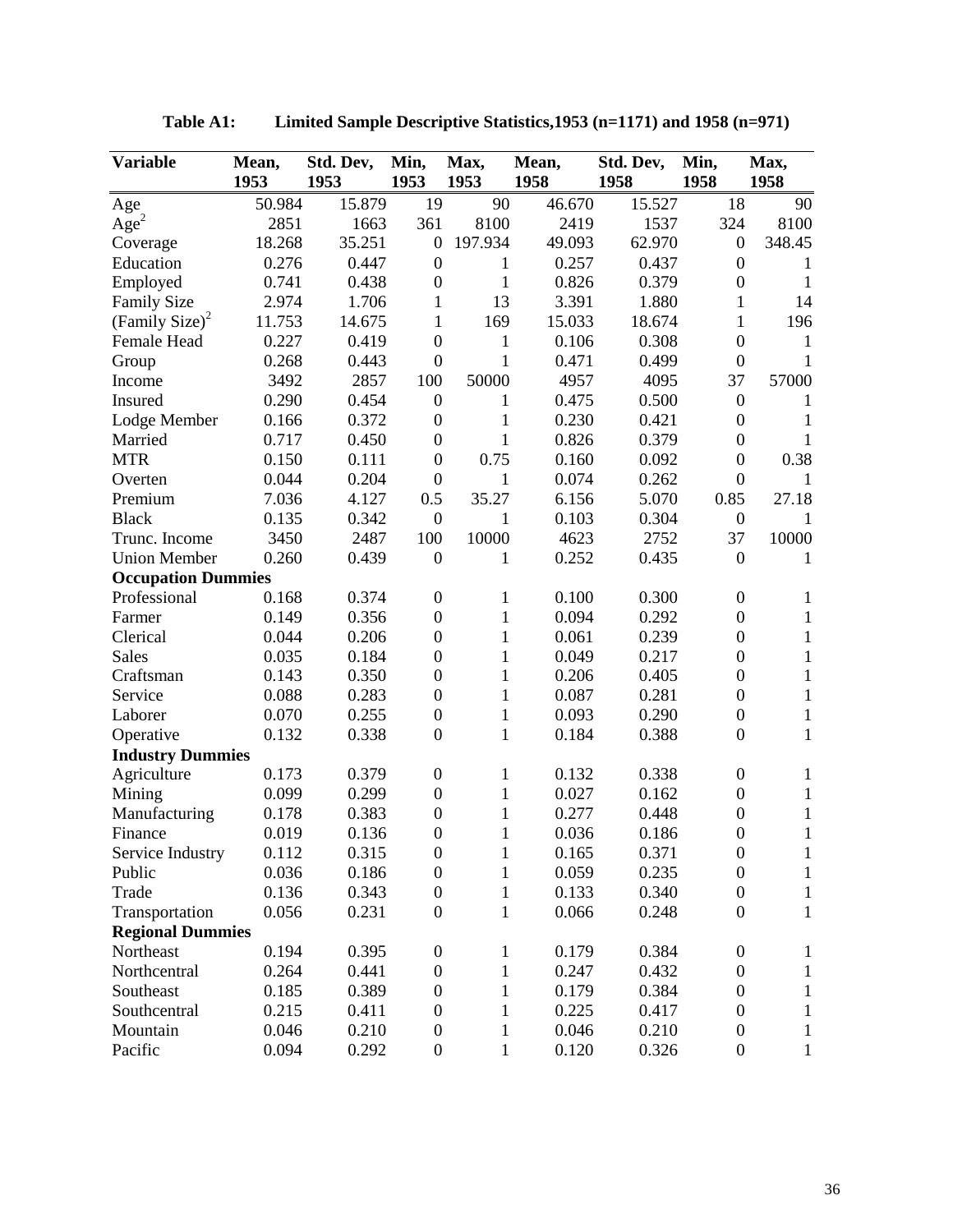### **Table A2: Pooled Probit Estimation of Health Insurance Purchase, Limited Sample\***

| <b>Variable</b>    | <b>Marginal Effect</b> | <b>Std. Error</b> | <b>P-Value</b> |
|--------------------|------------------------|-------------------|----------------|
| <b>Family Size</b> | 0.0526                 | 0.0262            | 0.0450         |
| $(Family Size)^2$  | 0.0526                 | 0.0262            | 0.0450         |
| Age                | $-0.0061$              | 0.0028            | 0.0310         |
| $(Age)^2$          | 0.0134                 | 0.0053            | 0.0120         |
| Income             | $-0.0001$              | 0.0001            | 0.0190         |
| Education          | 0.0000                 | 0.0000            | 0.0000         |
| <b>Black</b>       | 0.0142                 | 0.0314            | 0.6490         |
| Professional       | $-0.0661$              | 0.0393            | 0.1050         |
| Clerical           | 0.0544                 | 0.0459            | 0.2270         |
| <b>Sales</b>       | 0.1140                 | 0.0656            | 0.0730         |
| Craftsman          | 0.1326                 | 0.0690            | 0.0470         |
| Service            | 0.0759                 | 0.0416            | 0.0620         |
| Laborer            | 0.1054                 | 0.0538            | 0.0440         |
| Operative          | 0.0088                 | 0.0550            | 0.8720         |
| Overten            | 0.1636                 | 0.0449            | 0.0000         |
| Northeast          | $-0.1446$              | 0.0520            | 0.0150         |
| North Central      | $-0.0536$              | 0.0619            | 0.3980         |
| Southeast          | $-0.0027$              | 0.0626            | 0.9650         |
| South Central      | 0.0744                 | 0.0673            | 0.2600         |
| Pacific            | 0.0995                 | 0.0672            | 0.1310         |
| Group              | $-0.1160$              | 0.0608            | 0.0800         |
| Group*Year=58      | 0.5463                 | 0.0305            | 0.0000         |
| MTR*Year=58        | 0.1395                 | 0.0560            | 0.0110         |
| <b>MTR</b>         | 0.4488                 | 0.2799            | 0.1090         |
| Year= $58$         | 0.0703                 | 0.2079            | 0.7350         |
|                    | $-0.0750$              | 0.0536            | 0.1640         |

Dependent Variable: Health Insurance Purchase (0, 1)

\*Marginal effects are reported as the change in probability for an infinitesimal change in each continuous variable. Dummy variables are reported as the change in probability as the dummy moves from 0 to 1. Mean of dependent variable equals  $0.374$ . LRI =  $0.3941$ .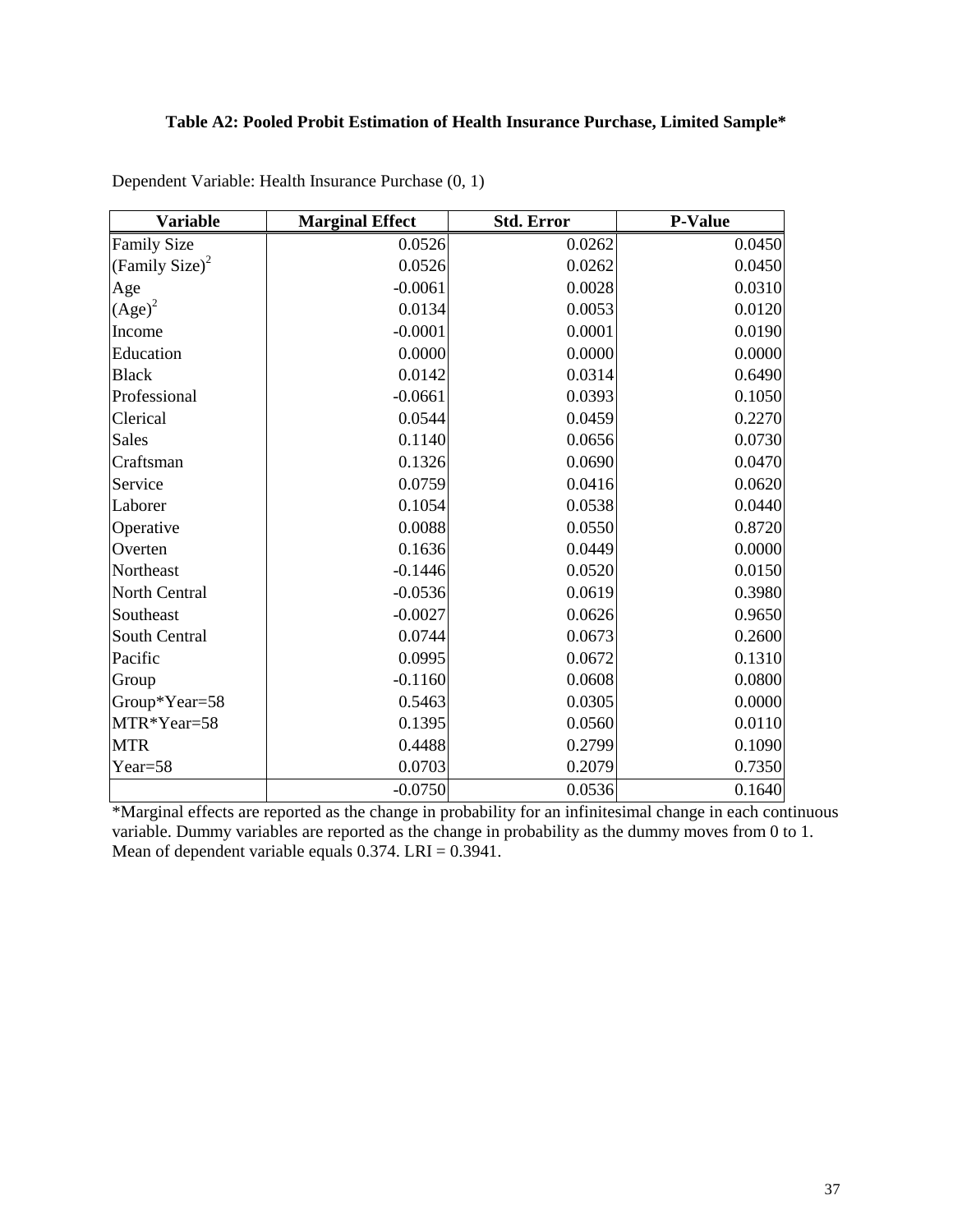# **Table A3: Results from Estimating Equations 6.1 and 6.2\***

### **1953**

| <b>Hospital Benefits</b> |                      |                     |
|--------------------------|----------------------|---------------------|
| <b>Age Category</b>      | Estimate of $\alpha$ | Estimate of $\beta$ |
| under 17                 | $-0.7346$            | 1.3731              |
| 17-58                    | $-1.5714$            | 2.7626              |
| $59-65$                  | $-0.3857$            | 2.9813              |
| 65 and over              | $-1.5714$            | 4.7626              |

### **Surgical Benefits**

| <b>Age Category</b> | Estimate of $\alpha$ | Estimate of $\beta$ |
|---------------------|----------------------|---------------------|
| under 17            |                      | 0.04                |
| $17 - 65$           |                      | 0.04                |
| over 65             |                      | 0.06                |

#### **1958**

### **Hospital Benefits, Male**

| <b>Age Category</b> | Estimate of $\alpha$ | Estimate of $\beta$ |
|---------------------|----------------------|---------------------|
| 18-24               | $\theta$             | 1.52                |
| 25-29               | 0                    | 1.60                |
| 30-34               | $\theta$             | 1.72                |
| 35-39               | $\theta$             | 1.80                |
| $40 - 44$           | $\theta$             | 2.20                |
| 45-49               | $\theta$             | 2.60                |
| 50-55               | $\theta$             | 3.00                |
| 56-59               | $\theta$             | 3.20                |
| over 60             | 0                    | 3.40                |

## **Surgical Benefits, Male**

| Age Category | Estimate of $\alpha$ | Estimate of $\beta$ |
|--------------|----------------------|---------------------|
| 18-63        |                      | 0.04                |
| over 63      |                      | 0.07                |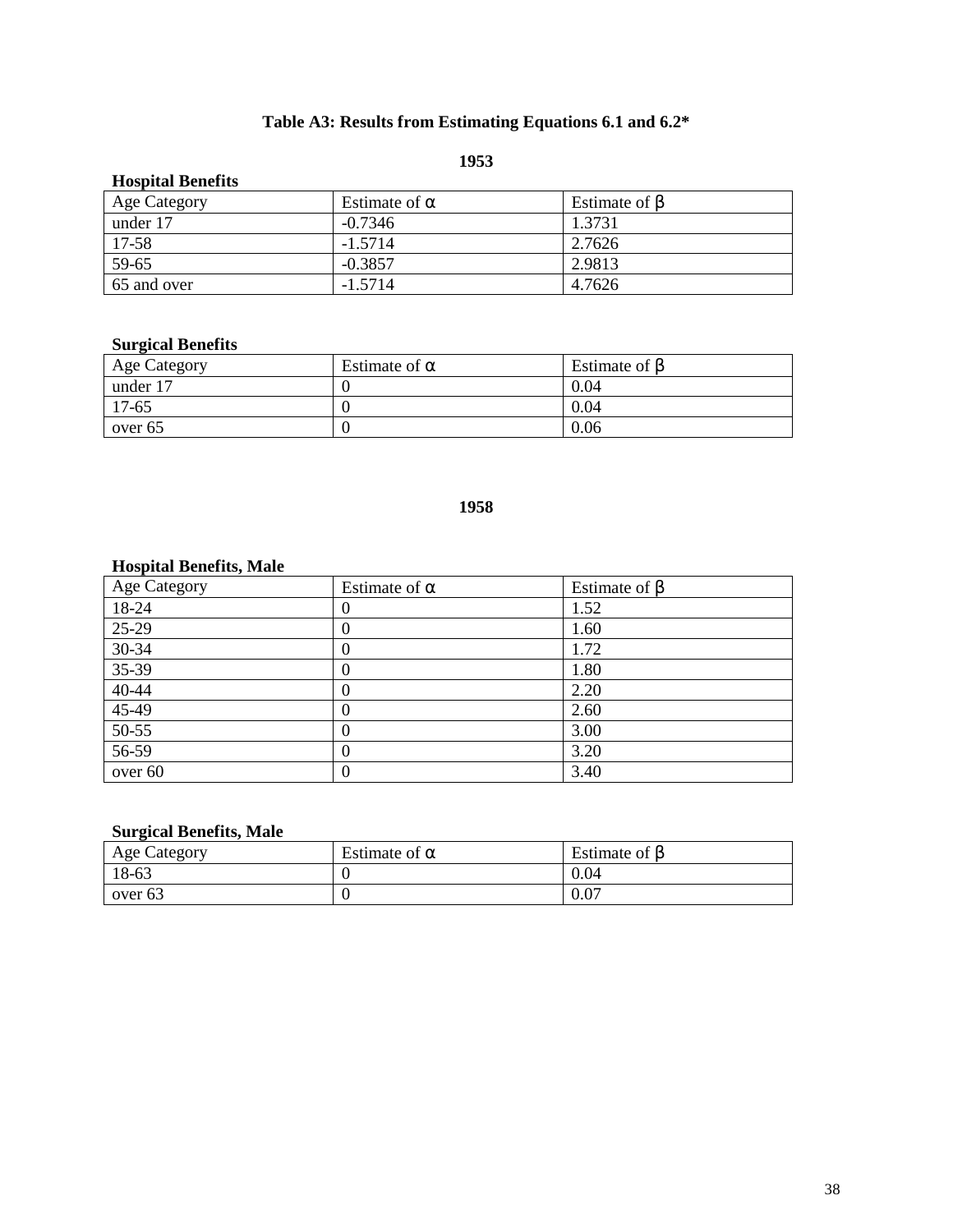#### **Hospital Benefits, Female**

| $\overline{\phantom{a}}$<br><b>Age Category</b> | Estimate of $\alpha$ | Estimate of $\beta$ |
|-------------------------------------------------|----------------------|---------------------|
| 18-24                                           | 0                    | 2.20                |
| 25-29                                           | $\theta$             | 2.40                |
| 30-34                                           | 0                    | 2.60                |
| 35-39                                           | 0                    | 2.80                |
| 40-44                                           | 0                    | 3.00                |
| 45-49                                           | 0                    | 3.20                |
| $50-55$                                         | 0                    | 3.40                |
| 56-59                                           | 0                    | 3.40                |
| over 60                                         | 0                    | 3.40                |

### **Surgical Benefits, Female**

| o<br><b>Age Category</b> | Estimate of $\alpha$ | Estimate of $\beta$ |
|--------------------------|----------------------|---------------------|
| 18-63                    |                      | 0.053               |
| over 63                  |                      | 0.067               |

### **Hospital Benefits, Minors under age 17**

| Age<br>. .      | $\sim$<br>∽<br>Estimate of $\alpha$ | f ß<br>stimate of |
|-----------------|-------------------------------------|-------------------|
| $\sim$<br>under |                                     | 1.00              |

### **Surgical Benefits, Minors under age 17**

| Age             | . .<br>$\blacksquare$<br>of $\alpha$<br>HST<br>timate. | ΟÌ<br>tımate<br>Ľ |
|-----------------|--------------------------------------------------------|-------------------|
| $\sim$<br>under |                                                        | $\sim$<br>∪.∪∠    |

\* All coefficients are statistically significant at the 1% level.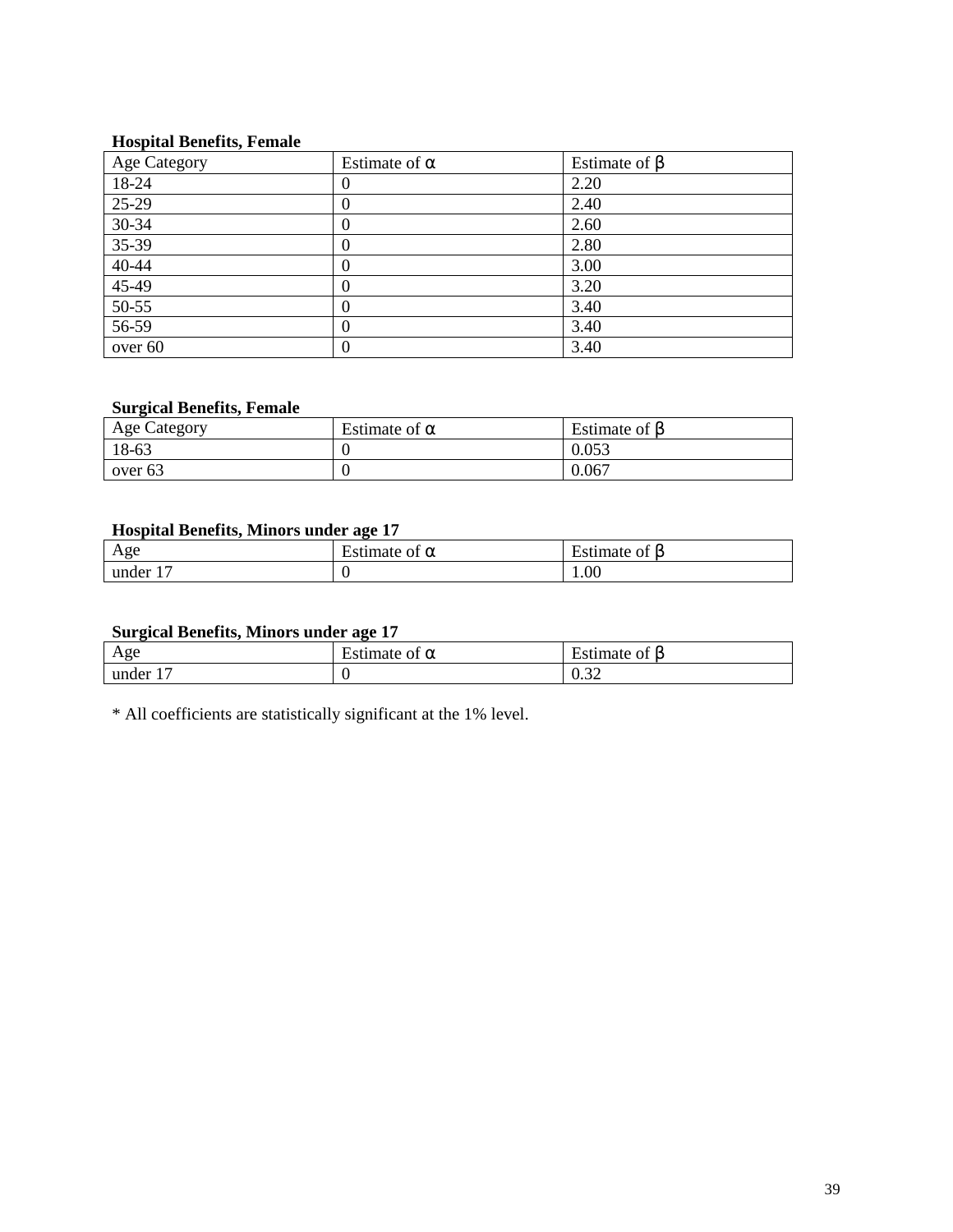### **REFERENCES**

Anderson, Odin W. The Uneasy Equilibrium. New Haven: College & University Press, 1968.

- Anderson, Odin W. with Jacob J. Feldman. Family Medical Costs and Voluntary Health Insurance: A Nationwide Survey. New York: McGraw-Hill, 1956.
- Anderson, Odin W., Patricia Collette, and Jacob J. Feldman. Family Medical Care Expenditures and Voluntary Health Insurance: A Five-Year Resurvey. Cambridge: Harvard University Press, 1963.
- Arrow, Kenneth J. "Uncertainty and the Welfare Economics of Medical Care." *American Economic Review*, December 1963, 77(5), 941-973.
- Browne, Mark J. "Evidence of Adverse Selection in the Individual Health Insurance Market." *Journal of Risk and Insurance*, March 1992, 59, 1, 13-33.
- Congressional Budget Office. Economic Implications of Rising Health Care Costs. Washington, D.C.: CBO, October 1992.
	- \_\_\_\_\_. The Tax Treatment of Employment-Based Health Insurance. Washington, D.C. : CBO, March 1994.
- Davis, Michael M. and C. Rufus Rorem. The Crisis in Hospital Finance. Chicago: University of Chicago Press, 1932.
- Dewar, Diane M. "Do Those with More Formal Education Have Better Health Insurance Opportunities?" *Economics of Education Review*, June 1998, 17, 3, 267-277.
- Eilers, Robert D. Regulation of Blue Cross and Blue Shield Plans. Homewood, IL: Richard D. Irwin, Inc., 1963.
- Even, William E. and David A. Macpherson. "Plant Size and the Decline of Unionism." *Economics Letters*, 1990, 32, 393-398.
- Falk, I.S. C. Rufus Rorem, and Martha D. Ring. The Cost of Medical Care. Chicago: University of Chicago Press, 1933.
- Farley, Pamela J., and Gail R. Wilensky. "Household Wealth and Health Insurance as Protection against Medical Risks," in Horizontal Equity, Uncertainty, and Economic Well-Being, eds. Martin David and Timothy Smeeding. Chicago: University of Chicago Press, 1986.

Faulkner, Edwin J. Health Insurance. New York: McGraw-Hill, 1960.

Feldstein, Martin, and Bernard Friedman. "Tax Subsidies, the Rational Demand for Insurance and the Health Care Crisis." *Journal of Public Economics*, 1977, 7, 155-178.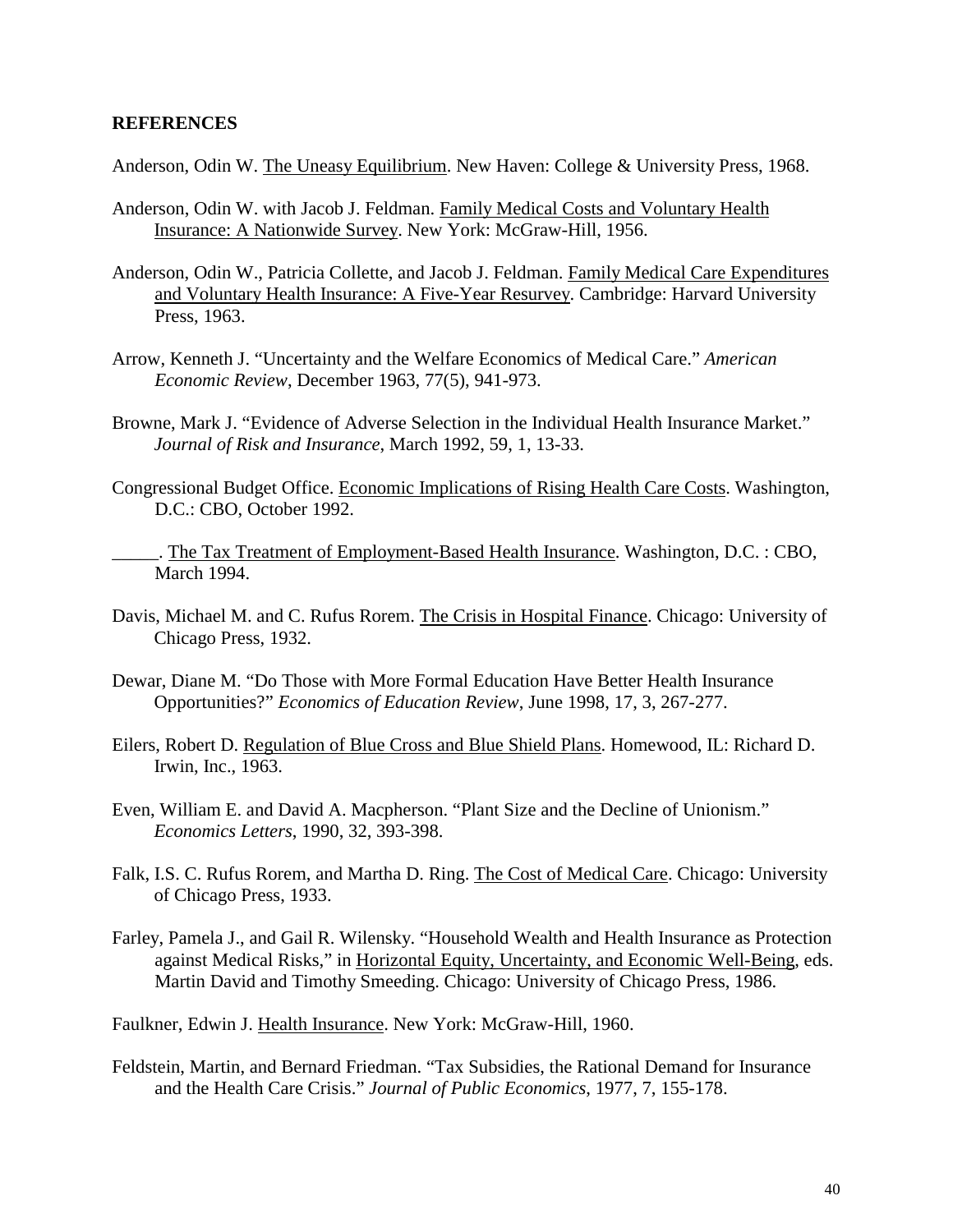- Fishback, Price V., and Shawn Everett Kantor. "Did Workers Pay for the Passage of Workers' Compensation Laws?" *Quarterly Journal of Economics*, August 1995.
- Goldmann, Franz. Voluntary Medical Care in the United States. New York: Columbia University Press, 1948.
- Gruber, Jonathan, and Brigitte C. Madrian. "Employment Separation and Health Insurance Coverage." *Journal of Public Economics*, 1997, 66, 349-382.
- Gruber, Jonathan, and James M. Poterba. "Tax Subsidies to Employer-Provided Health Insurance," in Empirical Foundations of Household Taxation, eds. Martin Feldstein and James M. Poterba. Chicago: University of Chicago Press, 1996.
- Health Insurance Institute. Source Book of Health Insurance Data ,1965. New York: Health Insurance Institute, 1965.
- Holmer, Martin. "Tax Policy and the Demand for Health Insurance." *Journal of Health Economics*, 1984, 3, 203-221.
- Judge, George G., W.E. Griffiths, R. Carter Hill, Helmut Lütkepohl, and Tsoung-Chao Lee. The Theory and Practice of Econometrics, 2<sup>nd</sup> Ed. New York: John Wiley and Sons, 1985.
- Kantor, Shawn Everett, and Price V. Fishback. "Precautionary Saving, Insurance, and the Origins of Workers' Compensation." *Journal of Political Economy*, April, 1996.
- Keeler, Emmett B., Daniel T. Morrow, and Joseph P. Newhouse. "The Demand for Supplementary Health Insurance, or Do Deductibles Matter? *Journal of Political Economy*, 1977, 85(4), 789-801.
- Long, James E., and Frank A. Scott. "The Income Tax and Nonwage Compensation." *Review of Economics and Statistics*, May 1982, 64(2), 211-219.
- Maddala, G.S. Limited-Dependent and Qualitative Variables in Econometrics. Cambridge: Cambridge University Press, 1983.
- Madrian, Brigitte C. "Employment-Based Health Insurance and Job Mobility: Is there Evidence of Job-Lock?" *Quarterly Journal of Economics*, February 1994, 109, 27-54.
- Manning, Willard G., Joseph P. Newhouse, Naihua Duan, Emmett B. Keeler, Arleen Leibowitz, and M. Susan Marquis. "Health Insurance and the Demand for Medical Care: Evidence from a Randomized Experiment." *American Economic Review*, June 1987, pp. 251-277.
- Marquis, M. Susan, and Stephen H. Long. "Worker Demand for Health Insurance in the Non-Group Market." *Journal of Health Economics*, 1995, 14, 47-63.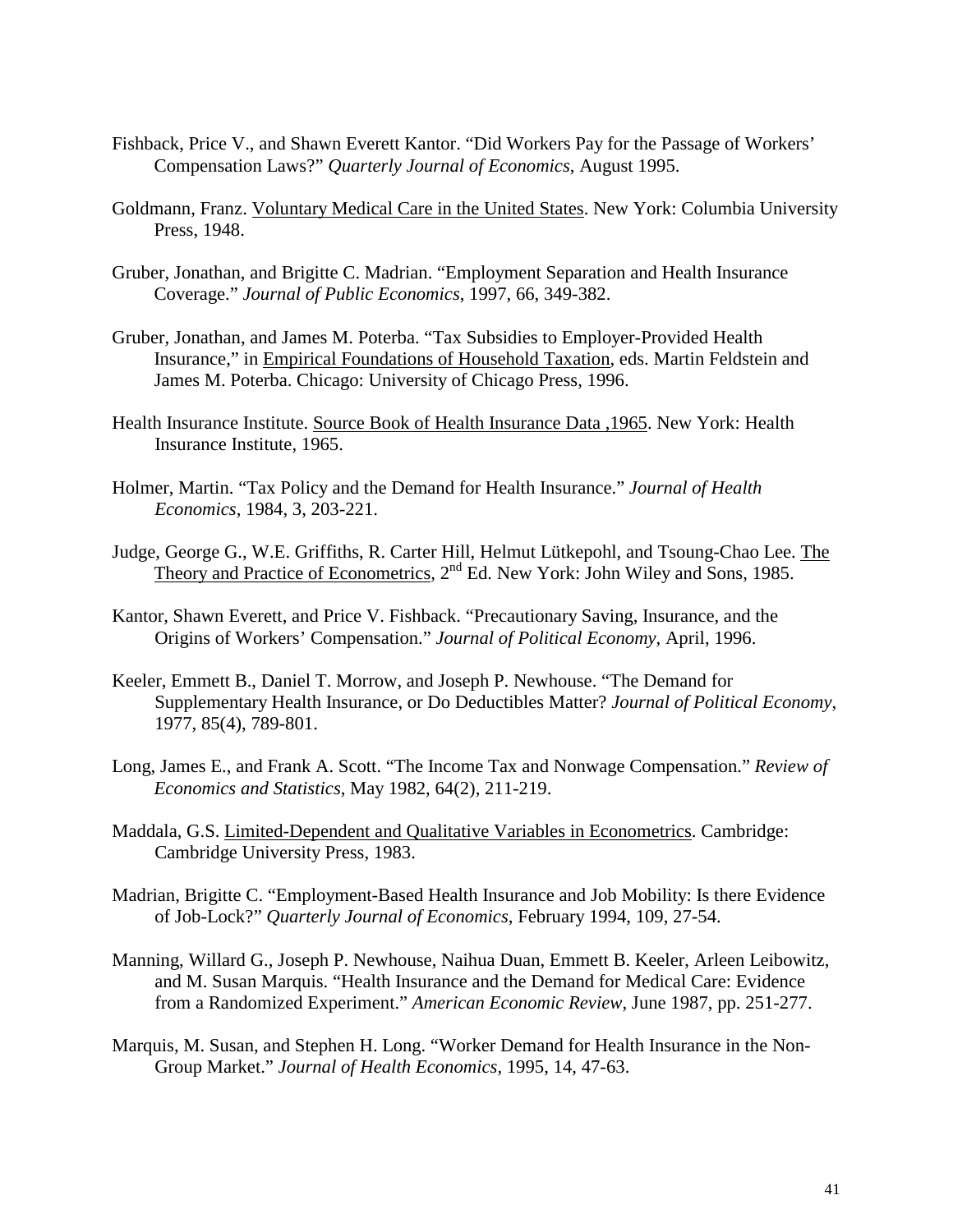- Marquis, M. Susan, and Charles E. Phelps. "Price Elasticity and Adverse Selection in the Demand for Supplementary Health Insurance." *Economic Inquiry*, April 1987, 25, 299- 313.
- McCahan, David, ed. *Accident and Sickness Insurance*. Philadelphia: University of Pennsylvania Press, 1954.
- McDonald, J. and R. Moffitt. "The Uses of Tobit Analysis." *Review of Economics and Statistics*, 1980, 62, pp. 318-321.
- Mitchell, Bridger M., and Ronald J. Vogel. "Health and Taxes: An Assessment of the Medical Deduction," Santa Monica: Rand Report R-1222-OEO, August, 1973.
- Oaxaca, Ronald. "Male-Female Wage Differentials in Urban Labor Markets." *International Economic Review*, October 1973, 14, 693-710.
- Oaxaca, Ronald, and Michael R. Ransom. "On Discrimination and the Decomposition of Wage Differentials." *Journal of Econometrics*, 61 (1994) 5-21.
- Phelps, Charles E. "Demand for Health Insurance: A Theoretical and Empirical Investigation," Santa Monica: Rand Report R-1054-OEO, July 1973.
- \_\_\_\_\_. "Demand for Reimbursement Insurance," in The Role of Health Insurance in the Health Services Sector, ed. Richard N. Rosett. New York: National Bureau of Economic Research, 1976.
- Reed, Louis S. Blue Cross and Medical Service Plans. Washington, D.C.: U.S. Public Health Service, 1947.

*Report of the Health Insurance Commission of the State of Illinois, 1919*. Springfield: 1919.

Rubinow, Isaac M. Social Insurance. New York: Henry Holt and Company, 1916.

Scofea, Laura A. "The Development and Growth of Employer-Provided Health Insurance." *Monthly Labor Review*, v.117, 73, March, 1994 p. 3(8).

Sloan, Frank A., and Killard W. Adamache. "Taxation and the Growth of Nonwage Compensation." *Public Finance Quarterly*, April 1986, 14(2), 115-137.

Starr, Paul. The Social Transformation of American Medicine. New York: Basic Books, 1982.

. The Logic of Health Care Reform. New York: Penguin Books, 1992.

Taylor, Amy K., and Gail R. Wilensky. "The Effect of Tax Policies on Expenditures for Private Health Insurance," in Market Reforms in Health Care, ed. Jack A. Meyer. Washington, D.C.: American Enterprise Institute for Public Policy Research, 1983.